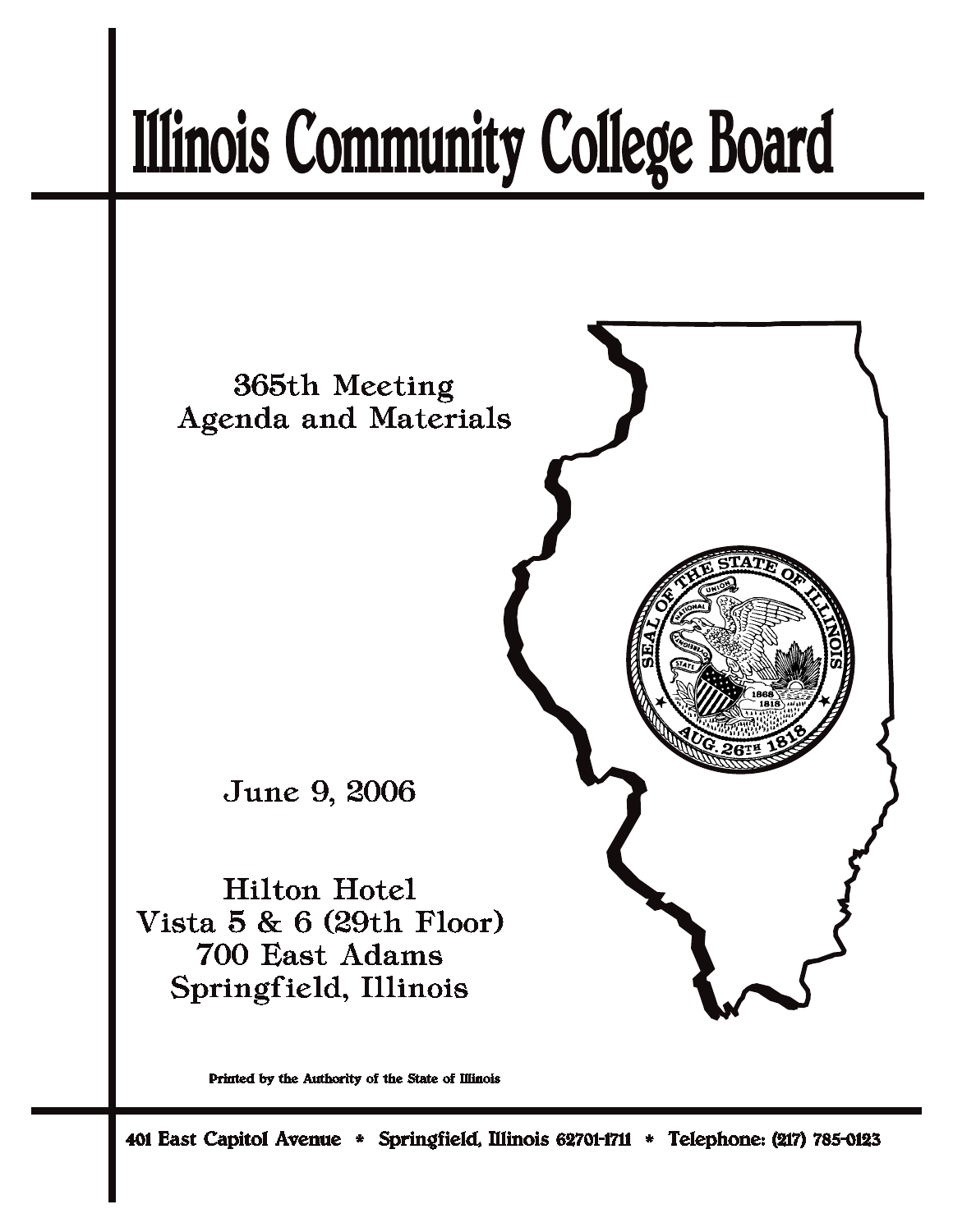# Agenda 365th Meeting of the Illinois Community College Board Hilton Hotel 700 East Adams Springfield, Illinois

# June 9, 2006

Page

# *Committee Meetings*

8:30 a.m. - Adult Education & Family Literacy Committee 8:30 a.m. - Budget and Finance Committee

# *9:00 a.m. - Business Meeting*

| 1. | Roll Call and Declaration of Quorum               |                                                                                                                                                                                      |  |  |  |
|----|---------------------------------------------------|--------------------------------------------------------------------------------------------------------------------------------------------------------------------------------------|--|--|--|
| 2. | Announcements and Remarks by Guy H. Alongi, Chair |                                                                                                                                                                                      |  |  |  |
| 3. | Acknowledgments                                   |                                                                                                                                                                                      |  |  |  |
|    | 3.1                                               | Recognition of Jenna Altadonna, Student Member,<br>Illinois Community College Board; Alice Jacobs,<br>President of Danville Area Community College;<br>Tom Bennett, and Kevin Weston |  |  |  |
| 4. |                                                   | <b>Committee Reports</b>                                                                                                                                                             |  |  |  |
|    | 4.1<br>4.2                                        | Adult Education & Family Literacy Committee<br><b>Budget and Finance Committee</b>                                                                                                   |  |  |  |
| 5. |                                                   | President/CEO Report                                                                                                                                                                 |  |  |  |
| 6. |                                                   | <b>Advisory Organizations</b>                                                                                                                                                        |  |  |  |
|    | 6.1<br>6.2<br>6.3                                 | Presidents Council Alice Jacobs<br>Adult Education and Family Literary Advisory Council<br><b>Gay Graves</b><br>Illinois Community College Faculty Association                       |  |  |  |
|    | 6.4<br>6.5                                        | <b>Kevin Weston</b><br>Student Advisory Committee Jenna Altadonna<br>Illinois Community College Trustees Association<br>Mike Monaghan                                                |  |  |  |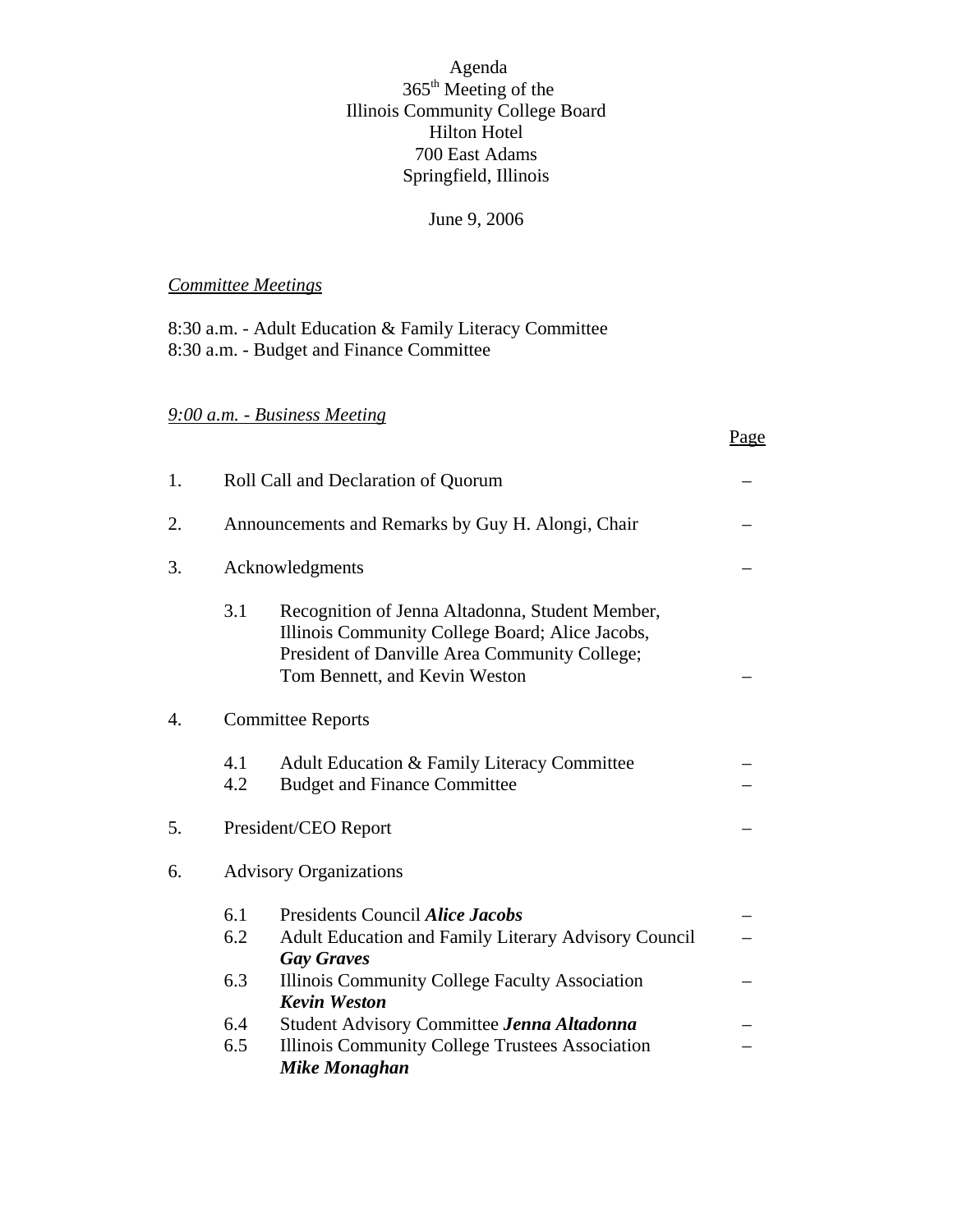#### Agenda 365th Meeting of the Illinois Community College Board

|     |                                                                                      |                                                                                                                                                                                                                                                                                                                                                                                                                                              | Page                                             |  |
|-----|--------------------------------------------------------------------------------------|----------------------------------------------------------------------------------------------------------------------------------------------------------------------------------------------------------------------------------------------------------------------------------------------------------------------------------------------------------------------------------------------------------------------------------------------|--------------------------------------------------|--|
| 7.  | <b>Adult Education and Family Literacy Update</b>                                    |                                                                                                                                                                                                                                                                                                                                                                                                                                              |                                                  |  |
|     | 7.1<br>7.2                                                                           | <b>Revised State Plan</b><br><b>Adult Education Minority Report</b>                                                                                                                                                                                                                                                                                                                                                                          | $\mathbf{1}$<br>$2 - 4$                          |  |
| 8.  | <b>Essential Skills Work Group Update</b>                                            |                                                                                                                                                                                                                                                                                                                                                                                                                                              |                                                  |  |
| 9.  | <b>Community College Guaranteed Admission Programs</b><br>(Models from other States) |                                                                                                                                                                                                                                                                                                                                                                                                                                              |                                                  |  |
| 10. | <b>External Affairs Report</b>                                                       |                                                                                                                                                                                                                                                                                                                                                                                                                                              |                                                  |  |
| 11. | New Units of Instruction (ACTION)                                                    |                                                                                                                                                                                                                                                                                                                                                                                                                                              |                                                  |  |
| 12. | Consent Agenda (ACTION)                                                              |                                                                                                                                                                                                                                                                                                                                                                                                                                              |                                                  |  |
|     | 12.1<br>12.2<br>12.5<br>12.6<br>12.7<br>12.8                                         | Minutes of the May 19, 2006 Meeting<br><b>Review of Executive Session Minutes</b><br>12.3 Fiscal Year 2007 Grant Guidelines<br>12.4 Fiscal Year 2007 Restricted Grant Formulas<br>Illinois General Assembly Resolution Task Force<br>Appointments<br>Authorization to Enter Into Interagency Contracts and/or<br>Agreements<br>Authorization to Transfer Funds Among Line Items<br>Contracts for the Illinois Community College Board Office | $21 - 35$<br>36-40<br>41<br>42<br>43<br>44<br>45 |  |
| 13. | 13.2                                                                                 | <b>Information Items</b><br>13.1 Fiscal Year 2006 Financial Statements<br>Fiscal Year 2006 Salary Report                                                                                                                                                                                                                                                                                                                                     |                                                  |  |
| 14. | Other                                                                                |                                                                                                                                                                                                                                                                                                                                                                                                                                              |                                                  |  |
| 15. | <b>Public Comment</b>                                                                |                                                                                                                                                                                                                                                                                                                                                                                                                                              |                                                  |  |
| 16. | Adjournment                                                                          |                                                                                                                                                                                                                                                                                                                                                                                                                                              |                                                  |  |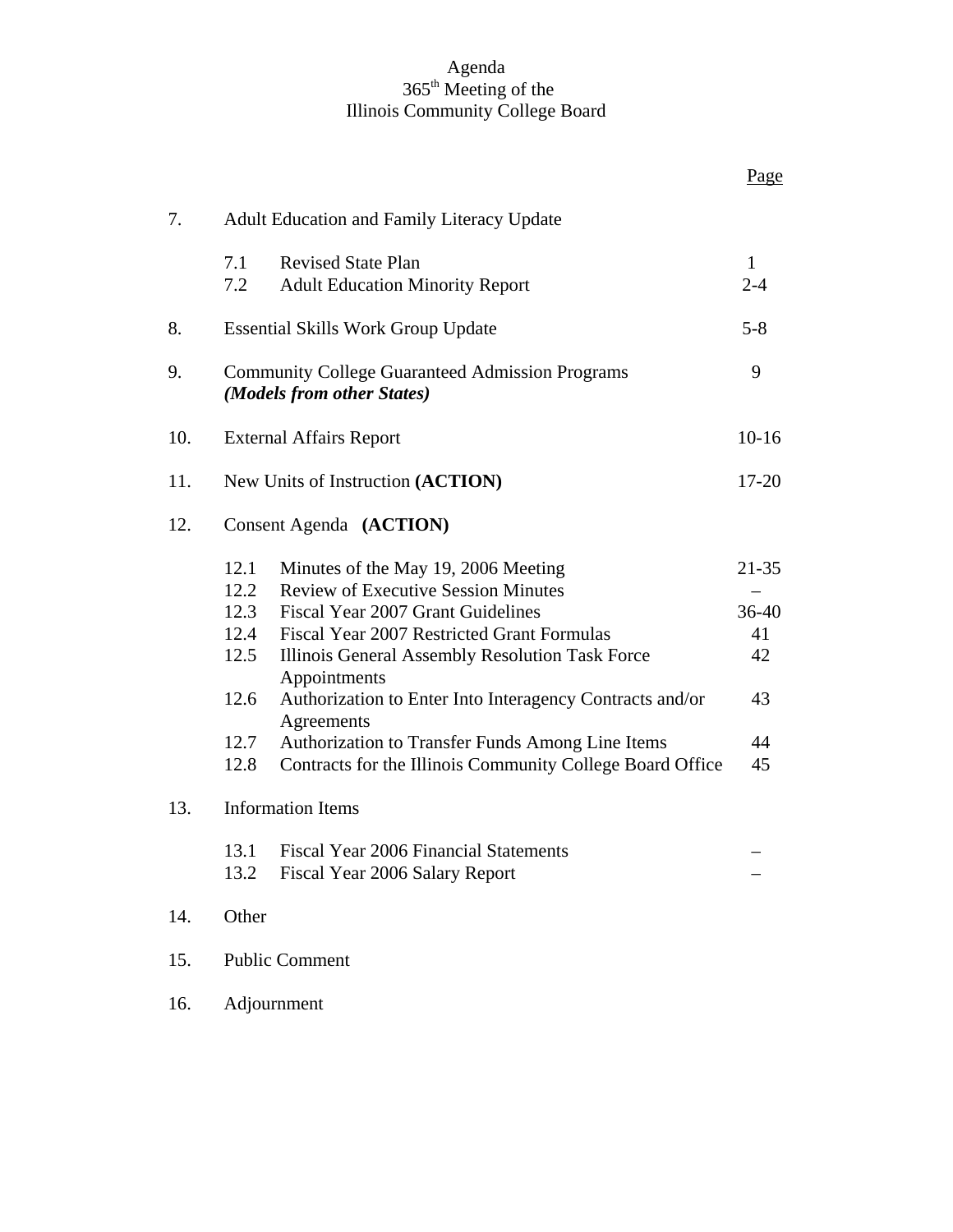# Illinois Community College Board

# **ADULT EDUCATION AND FAMILY LITERACY FY 2007 STATE PLAN**

#### **Adult Education and Family Literacy State Plan**

As required in Title II of the Workforce Investment Act, the Adult Education and Family Literacy Act, a State Plan for Adult Education and Family Literacy services supported with federal funds must be submitted to the United States Department of Education, Office of Vocational and Adult Education (OVAE) on April 1 of each year prior to the release of the next fiscal year's funding. Because the Workforce Investment Act been reauthorized, the current State Plan has been extended to FY 2007. On March 28, 2006, the Illinois Community College Board submitted a revised State Plan for Illinois Adult Education and Family Literacy to the OVAE.

The Illinois State Plan provides a description of planned activities for Adult Education during the above period of time. The Plan describes:

- the need for Adult Education in Illinois,
- the eligible population and those most in need of services,
- how equitable access to funding is achieved,
- allowable Adult Education activities,
- procedures for funding providers,
- an annual evaluation of literacy activities,
- provision of services to persons in correctional facilities,
- integrated activities with the one-stop career centers (Illinois Employment and Training Centers), and
- proposed leadership and professional development activities.

Each year the State Plan is revised to reflect changes in the above activities for the next fiscal year. Also included in the revisions are the yearly negotiated performance targets for Adult Education, including educational gains, GED/secondary completions, retained employment, obtained employment, and transition to postsecondary education or vocational training. As required, a copy of the revised State Plan was provided to the Governor's Office.

Upon approval by the U.S.Department of Education, Office of Adult and Vocational Education, the Illinois State Plan will be posted to the ICCB website.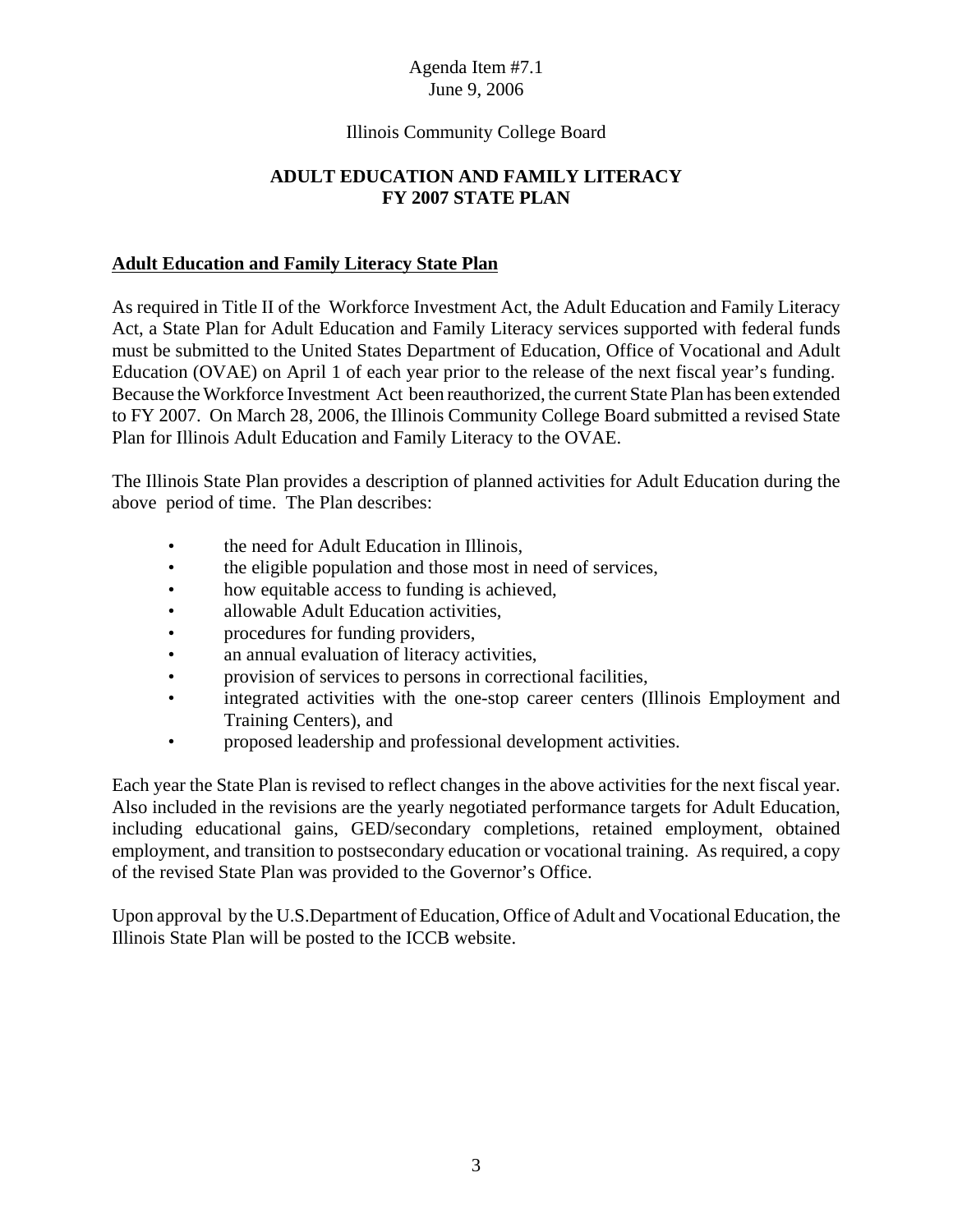# Illinois Community College Board

# **ADULT EDUCATION MINORITY REPORT**

#### **Adult Education and Family Literacy Monitoring Process**

In fiscal year 2005, Illinois Community College Board began an annual monitoring process of the ICCB-funded Adult Education and Family Literacy Programs. Each year, approximately one third of the funded programs in each of the four adult education regions in Illinois are monitored. The programs monitored represent diverse provider types, as well as a diversity of instructional services offered. Thirty-seven programs are scheduled to be monitored in FY 2007.

The purpose of the monitoring process is to promote continuous program improvement and to ensure compliance with state and federal policies and requirements. Programs are monitored by a team of ICCB Adult Education staff and trained consultants who are retired Adult Education Program Directors. During the process, records from the two previous completed fiscal years in the areas of fiscal, administrative, programmatic, staffing/professional development, curriculum and instruction, and indicators of program quality are reviewed.

Following the monitoring visit, an exit interview is conducted with the program director at the conclusion of the monitoring visit. Findings are then compiled into a written report that is sent to the President/CEO of the funded organization and to the program director. All findings with required actions must be addressed in a written corrective action plan that is submitted to the ICCB. Upon approval of the corrective action plan, program support staff provide technical assistance and follow-up documentation regarding the implementation of the corrective actions.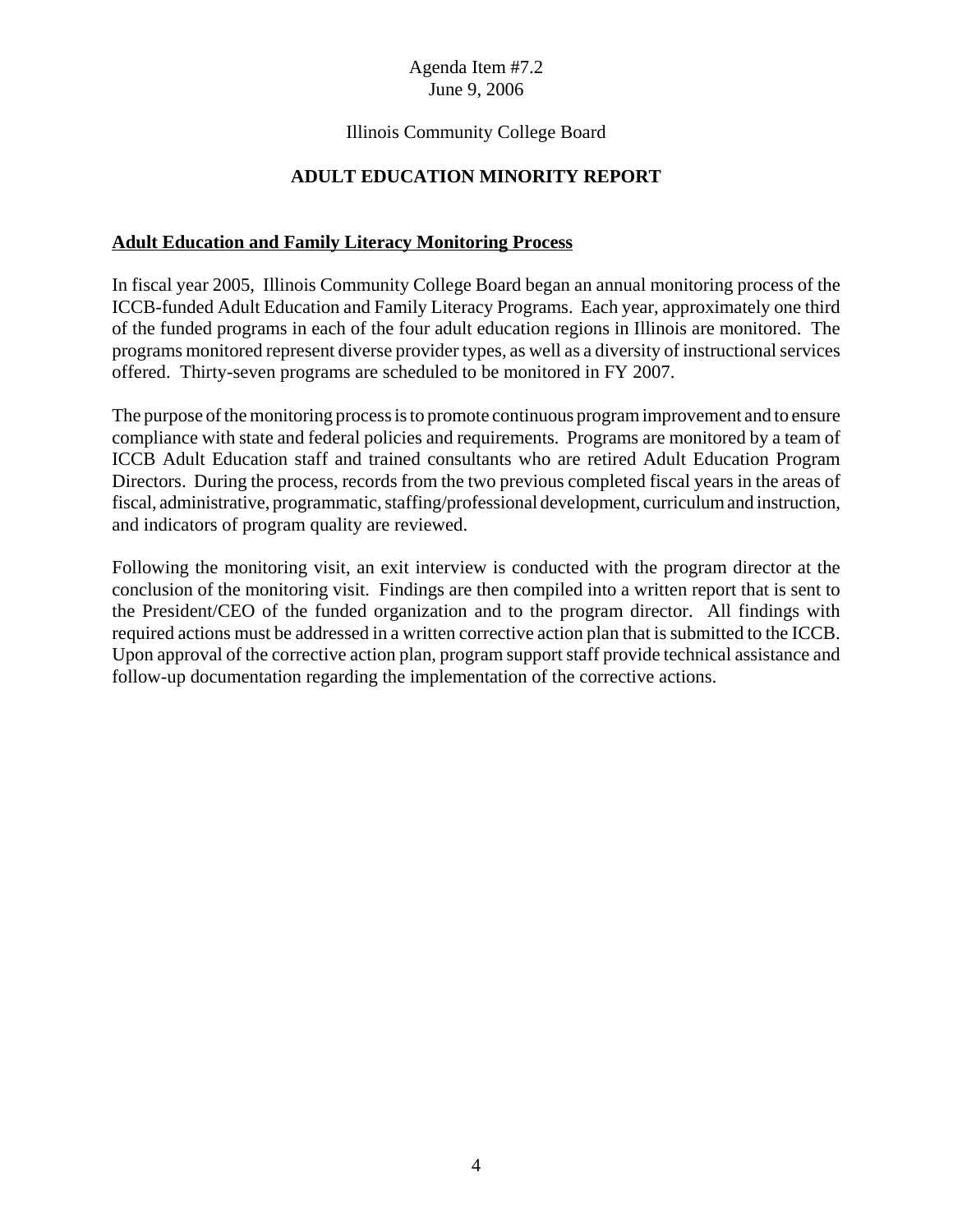#### Illinois Community College Board

#### **ADULT EDUCATION AND FAMILY LITERACY FY 2007 PROGRAM MONITORING SCHEDULE**

#### **Region I**

Albany Park Community Center Blue Gargoyle Community Services Daley College Olive-Harvey College Harold Washington College DeLaSalle Institute/Tolton Greater West Town Community Development Project Jobs for Youth/Chicago, Inc. Polish American Association Pui Tak Center Spanish Coalition for Jobs, Inc.

#### **Region II**

College of DuPage Community High School, District #94 Triton College Township High School District #214 Aurora East District #131 Kishwaukee College Moraine Valley Community College SERS/Jobs for Progress, Inc. Mundelein Consolidated HS District #126 Oakton Community College

#### **Region III**

Black Hawk College Parkland College Illinois Valley Community College Illinois Central College Carl Sandburg College Kankakee Community College John Wood Community College DeWitt, Livingston, McLean ROE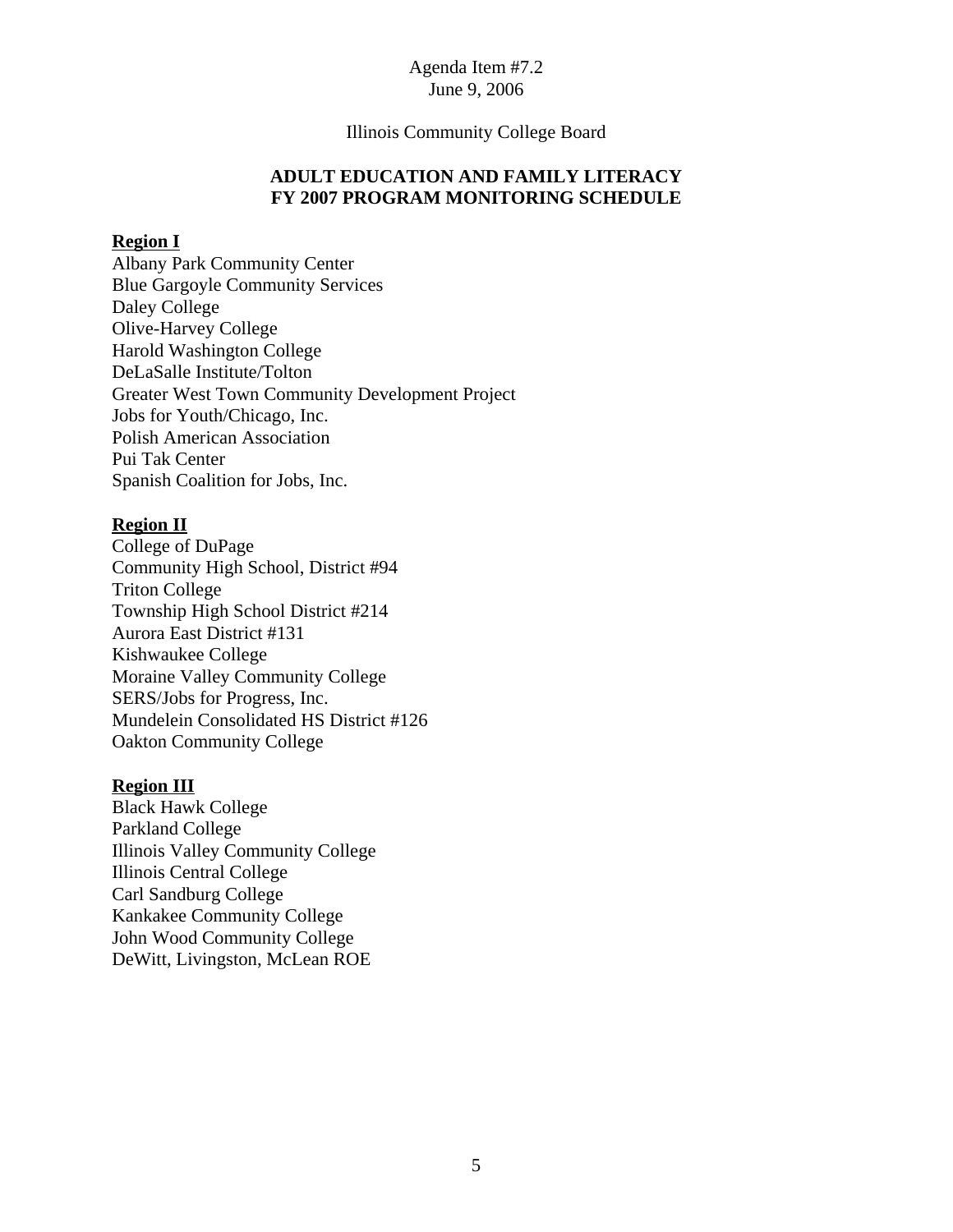# **Region IV**

Illinois Department of Corrections Kaskaskia College St. Clair County ROE Monroe Randolph ROE John A. Logan College Lewis and Clark Community College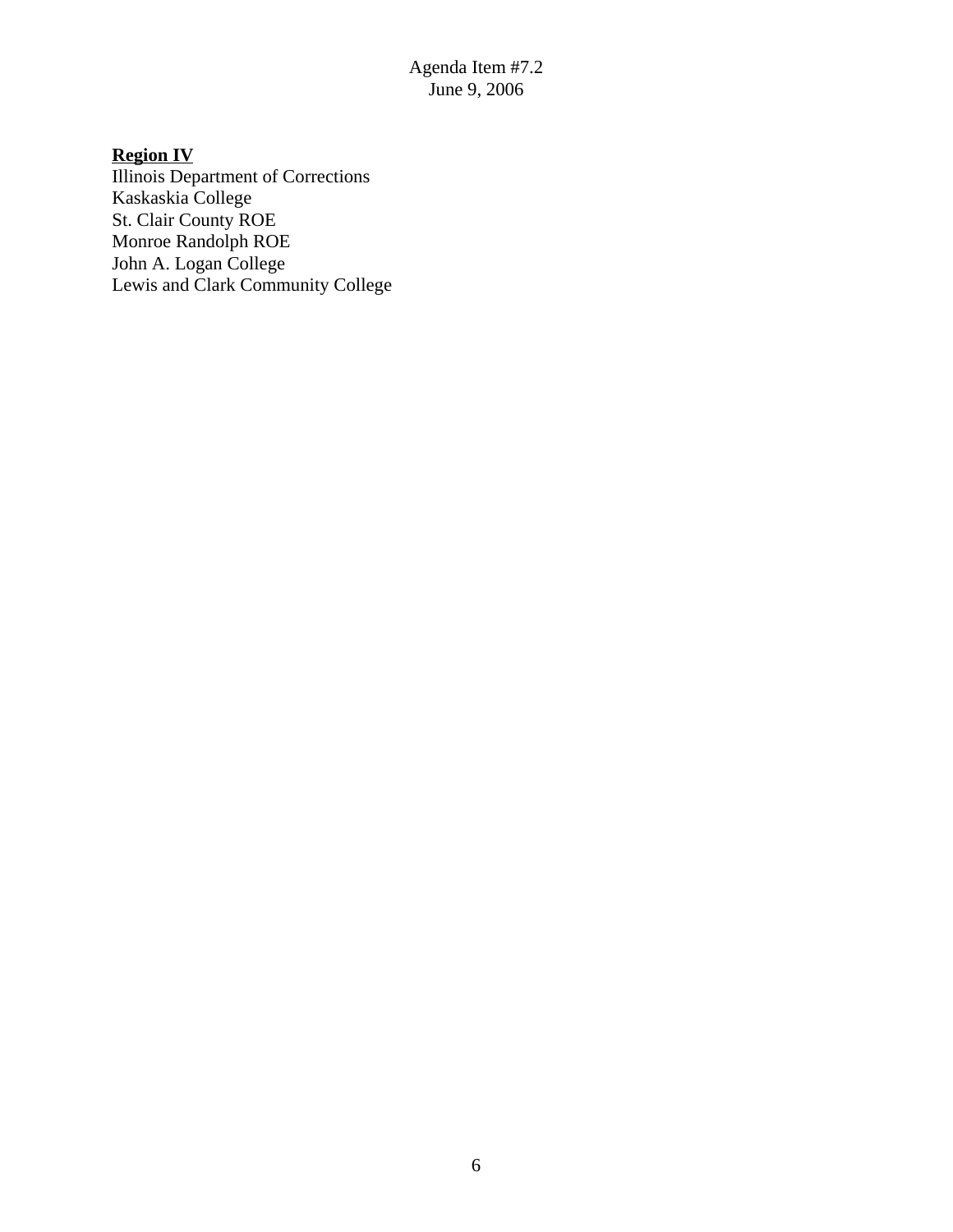# Illinois Community College Board

# **ESSENTIAL SKILLS WORK GROUP UPDATE**

In March 2006, the Illinois Community College Board (ICCB) convened a work group to begin discussion on how community colleges can best serve the educational needs of the developmental disabled populations. The ICCB Statewide Essential Skills Work Group will formulate recommendations after thorough discussion of the issues, current practices, and the potential of providing additional educational opportunities for developmentally disabled students. The 20 member work group composition represents executive, instructional, and student service constituencies at the community colleges plus representatives from the Illinois Board of Higher Education, Illinois State Board of Education and the Office of Developmental Disabilities. Dr. Hank Lindborg, Executive Director of the National Institute for Quality, facilitates the work group and Dr. Elaine S. Johnson, ICCB Vice President for Instruction and Policy Studies, chairs the group.

The Essential Skills Work Group conducted its first meeting on March 24, 2006. Dr. Maryam Mostoufi, Chief of Bureau of Best Practices with the Office of Developmental Disabilities, provided information and definitions of individuals with developmental disabilities. The definitions provided the framework for the following topics:

- Discussion of postsecondary education needs for the identified populations.
- Discussion on how community colleges and others currently serve the identified populations.
- Identification of gaps.
- Discussion on how community colleges can assist in filling the gaps.
- Future directions.

The Work Group formed three subcommittees to work on the identified issues and will provide information at the next meeting on Wednesday, June 7, 2006. The next meeting will be conducted at the Trutter Center Building on the campus of Lincoln Land Community College in Springfield.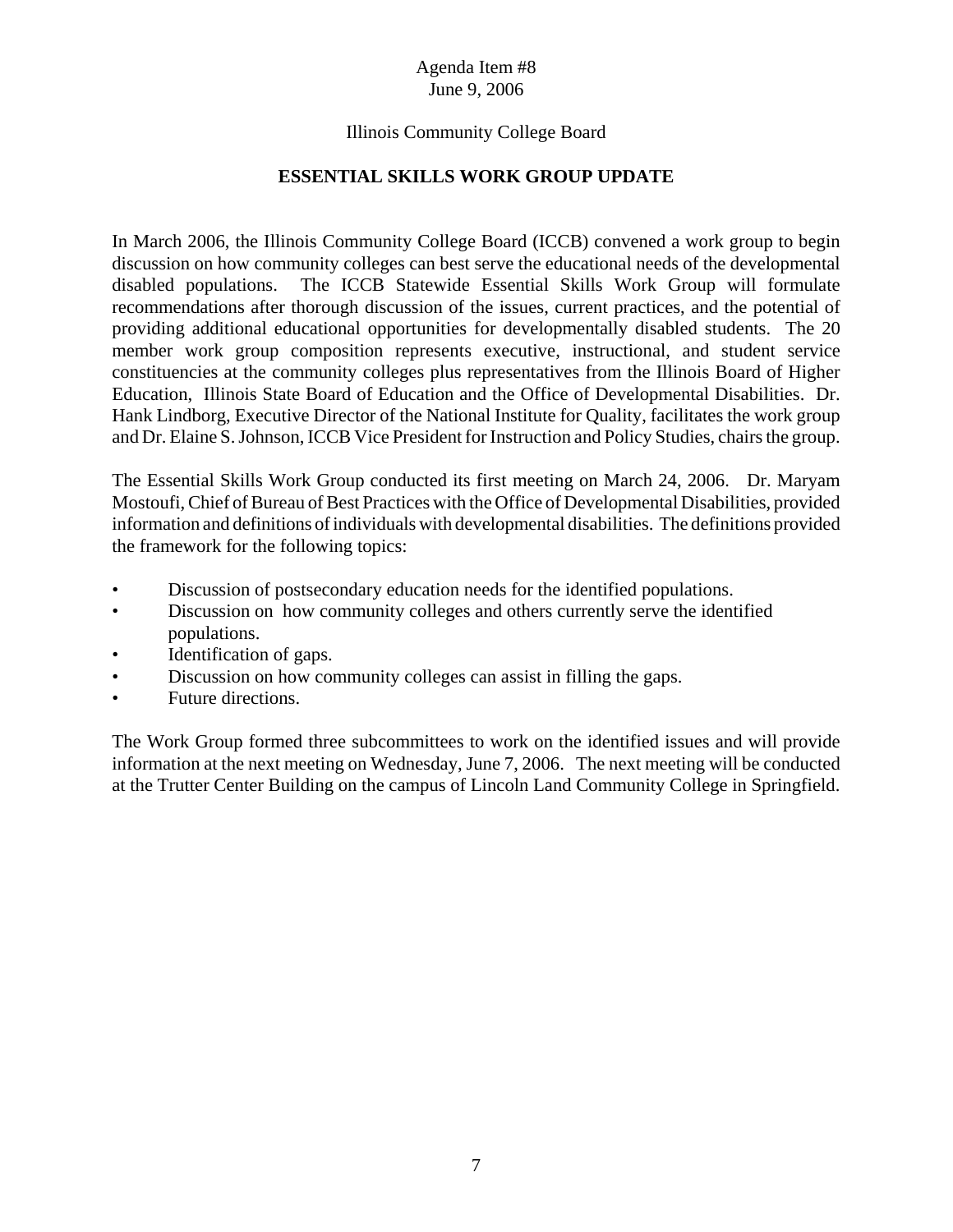# Illinois Community College Board

# **Statewide Essential Skills Work Group**

| Dr. Girard Weber        | President                                                              | Kankakee Community<br>College              | jweber@kcc.edu                | 815-802-8100              |
|-------------------------|------------------------------------------------------------------------|--------------------------------------------|-------------------------------|---------------------------|
| Dr. John R. Wozniak     | President                                                              | Harold Washington<br>College               | jwozniak@ccc.edu              | 312-553-5901              |
| Dr. Dale Chapman        | President                                                              | Lewis & Clark<br><b>Community College</b>  | dchapman@lc.edu               | 618-468-2001              |
| Dr. Michael Dreith      | President                                                              | <b>Frontier Community</b><br>College       | dreithm@iecc.edu              | 618-842-3711              |
| Dr. Terry Ludwig        | Interim V. P.<br>Academic Affairs                                      | Moraine Valley<br><b>Community College</b> | ludwig@morainevalley.edu      | 708-974-5202              |
| Dr. Denis Wright        | V. President<br>Academic Affairs                                       | Joliet Junior College                      | dwright@jjc.edu               | 815-280-2245              |
| Dr. Tom Choice          | V. President<br>Career/Transfer<br>Instruction                         | Kishwaukee College                         | tchoice@kishwaukeecollege.edu | 815-825-2086<br>ext. 379  |
| <b>DeRionne Pollard</b> | V. President<br>Educational<br>Affairs                                 | College of Lake County                     | dpollard@clcillinois.edu      | 847-843-2617              |
| Dr. Linda Chapman       | V. President<br>Academic Affairs                                       | Lewis & Clark<br><b>Community College</b>  | lchapman@lc.edu               | 618-468-4000              |
| Dr. Eileen Tepatti      | Interim V. P.<br>Academic Svcs.                                        | Lincoln Land<br><b>Community College</b>   | eileen.tepatti@llcc.edu       | 217-786-2885              |
| Melinda James           | Asst. V.P. Student<br>Development                                      | Waubonsee Community<br>College             | mjames@waubonsee.edu          | 630-466-2590              |
| Ruth Ann Evans          | Dean, Adult &<br>Workforce<br>Education                                | Parkland College                           | revans@parkland.edu           | 217-351-2390              |
| Dr. Denise Crews        | Associate Dean,<br>Educational<br>Programming                          | John A. Logan College                      | denisecrews@jalc.edu          | 618-985-3741<br>ext. 8566 |
| Dr. Penny<br>McConnell  | Director of Student<br>Services Support<br>Center &<br>Assessment Ctr. | Danville Area<br>Community College         | pmcconn@dacc.edu              | 217-443-8747              |
| <b>Steve Norton</b>     | Vice President of<br><b>Student Services</b>                           | Carl Sandburg College                      | snorton@sandburg.edu          | 309-341-5227              |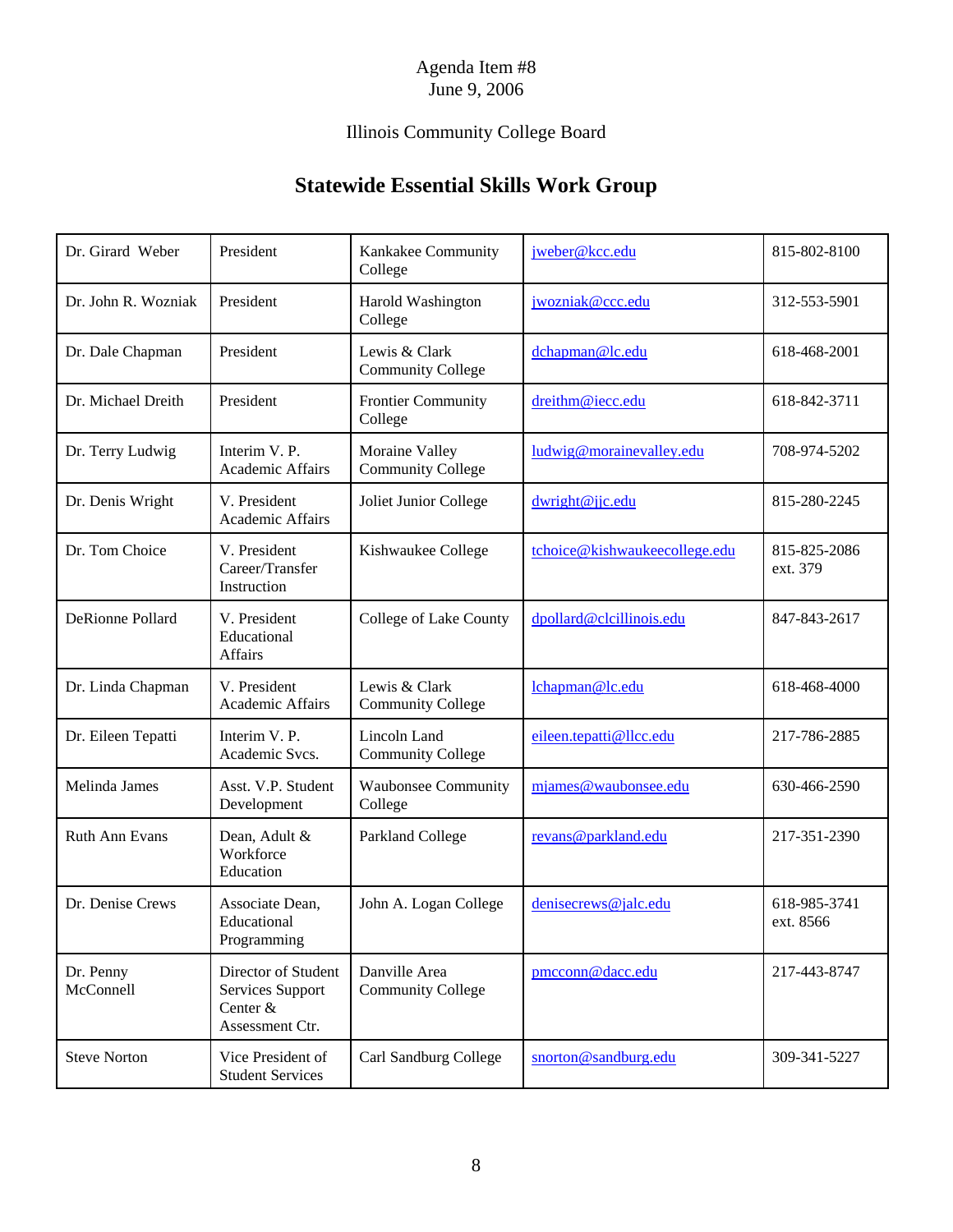| <b>Iris Hansen</b>                            | Mgr. Access<br><b>Center for Students</b><br>with Disabilities | <b>Waubonsee Community</b><br>College                                                       | ihansen@waubonsee.edu     | 630-466-5702                           |
|-----------------------------------------------|----------------------------------------------------------------|---------------------------------------------------------------------------------------------|---------------------------|----------------------------------------|
| Dr. Maryam<br>Mostoufi                        | Chief of Bureau of<br><b>Best Practices</b>                    | Office of<br>Developmental<br><b>Disabilities</b><br>Department of Human<br>Services        | dhsddl9@dhs.state.il.us   | 217-782-9438<br>Cell: 217-494-<br>6161 |
| Rich Behl                                     | <b>Bureau of Best</b><br>Practices                             | Office of<br>Developmental<br><b>Disabilities</b><br>Department of Human<br><b>Services</b> | dhshr07@dhs.state.il.us   | 217-557-9112                           |
| Lisa Cesal                                    | Advocate                                                       | Self Advocate                                                                               | lisacesal@yahoo.com       | 630-673-2099                           |
| Dr. Gary Alexander                            | Deputy Director-<br>Academic Affairs                           | IL. Board of Higher<br>Education                                                            | alexander@ibhe.org        | 217-557-7355                           |
| Dr. Randy Dunn                                | IL. State<br>Superintendent                                    | IL. State Board of<br>Education                                                             | rdunn@isbe.net            | 217-782-2223                           |
| Chris Koch                                    | Assistant.<br>Superintendent for<br><b>Special Educatiom</b>   | IL. State Board of<br>Education                                                             | ckoch@isbe.net            | 217-782-4870                           |
| Dr. Hank Lindborg<br>Workgroup<br>Facilitator | <b>Executive Director</b>                                      | National Institute for<br>Quality                                                           | hlindbor@powercom.net     | 902-923-9600                           |
| Dr. Elaine Johnson<br>Workgroup Chair         | Vice President for<br>Instruction and<br><b>Policy Studies</b> | IL. Community College<br>Board                                                              | ejohnson@iccb.state.il.us | 217-785-0011                           |
| Carol Lanning                                 | Senior Director for<br>Program Planning<br>& Accountability    | IL. Community College<br>Board                                                              | clanning@iccb.state.il.us | 217-524-5502                           |
| Dr. Scott Parke                               | Senior Director for<br><b>Policy Studies</b>                   | IL. Community College<br>Board                                                              | sparke@iccb.state.il.us   | 217-785-0154                           |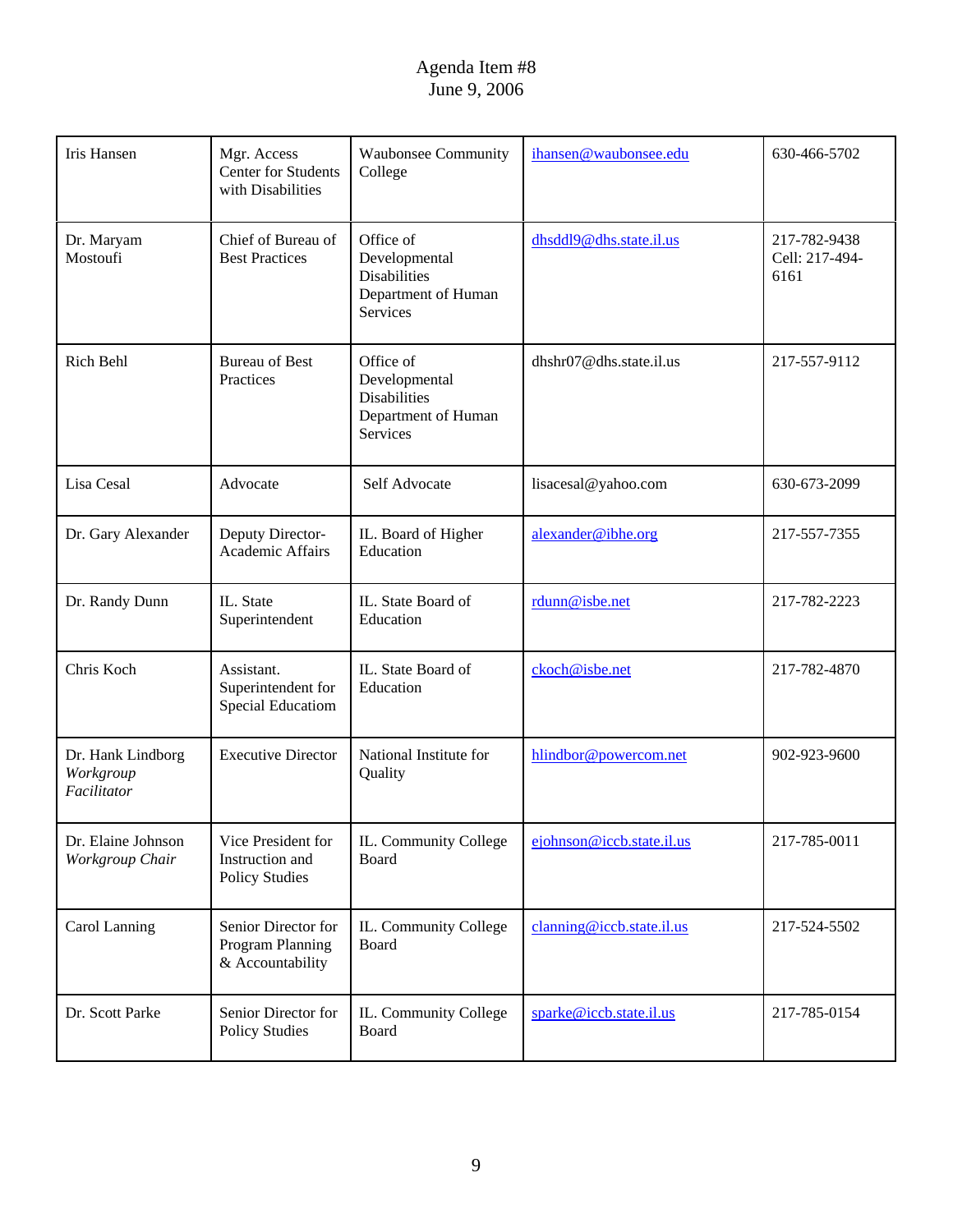| Dr. Karen Hunter<br>Anderson | <b>Senior Director</b><br>for Student &<br>Instructional<br>Development | IL. Community<br>College Board | kanderson@iccb.state.il.us | 217-785-0086 |
|------------------------------|-------------------------------------------------------------------------|--------------------------------|----------------------------|--------------|
| Jennifer Foster              | <b>Senior Director</b><br>for Adult<br>Education                        | IL. Community<br>College Board | jfoster@iccb.state.il.us   | 217-785-0171 |
| Ed Smith                     | <b>Senior Director</b><br>for System<br><b>Finances</b>                 | IL. Community<br>College Board | esmith@iccb.state.il.us    | 217-785-0173 |
| <b>Becky Sanders</b>         | Office Manager                                                          | IL. Community<br>College Board | bsanders@iccb.state.il.us  | 217-785-0081 |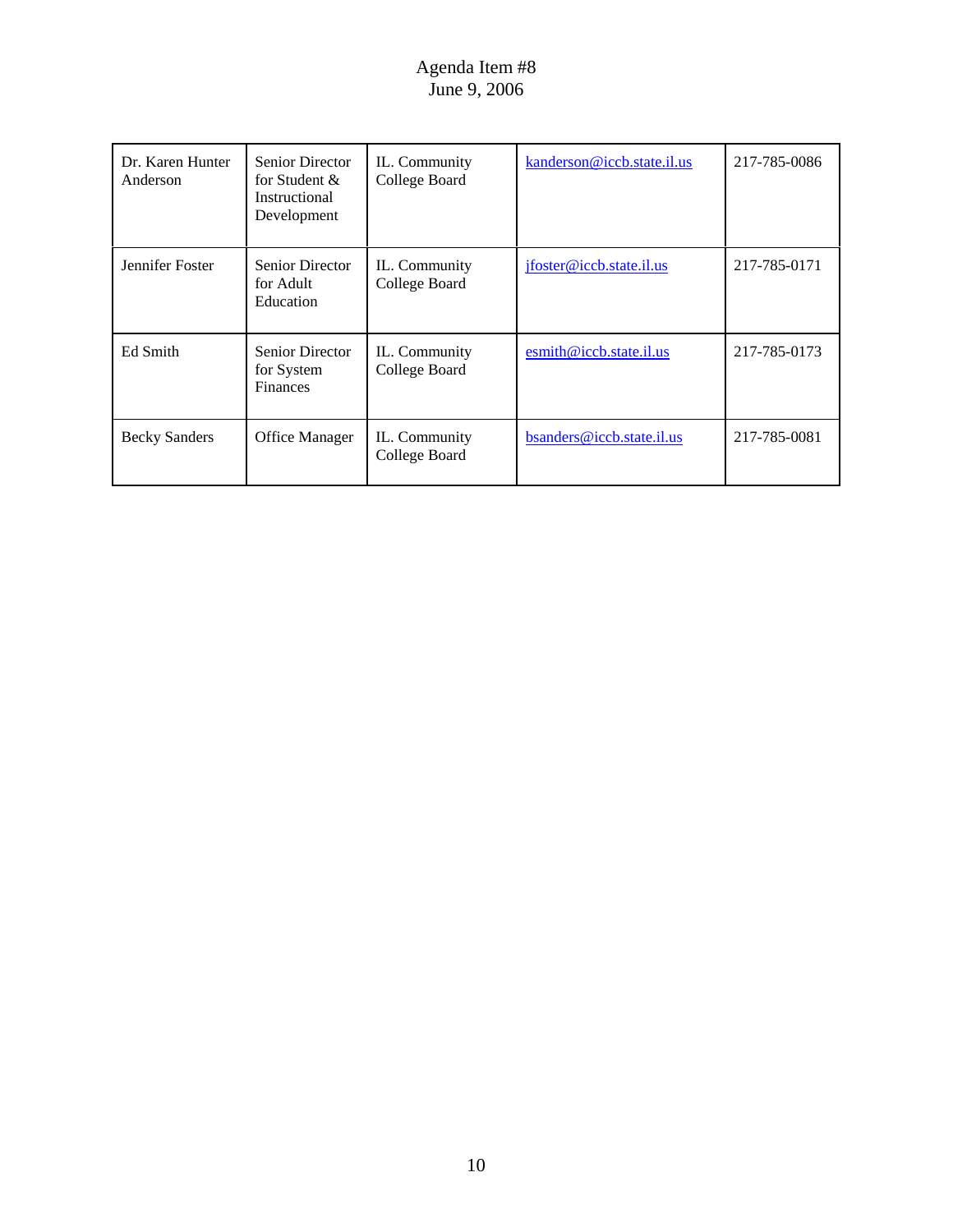Illinois Community College Board

# **COMMUNITY COLLEGE GUARANTEED ADMISSION PROGRAM**

An oral report will be presented to the Board at the meeting on June 9.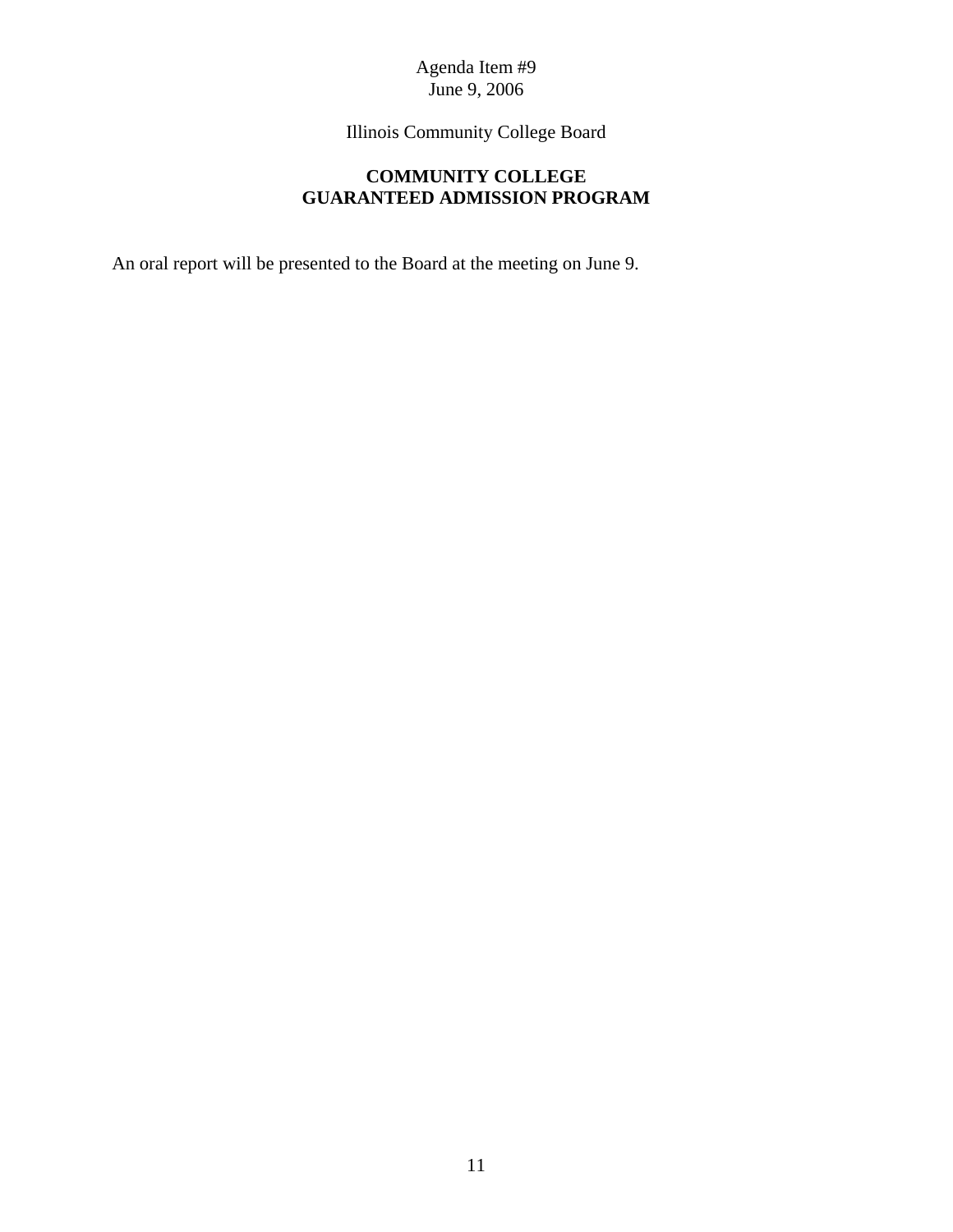# Illinois Community College Board

## **EXTERNAL AFFAIRS REPORT**

An oral report on External Affairs activities will be provided at the Board meeting on June 9 and will include a status report on the redesign of the ICCB website. Attachments relative to the website redesign status report include Website Redesign Notes, a copy of the invitation to bid letter, and the Website Redesign Specification document included with the invitation to bid letter.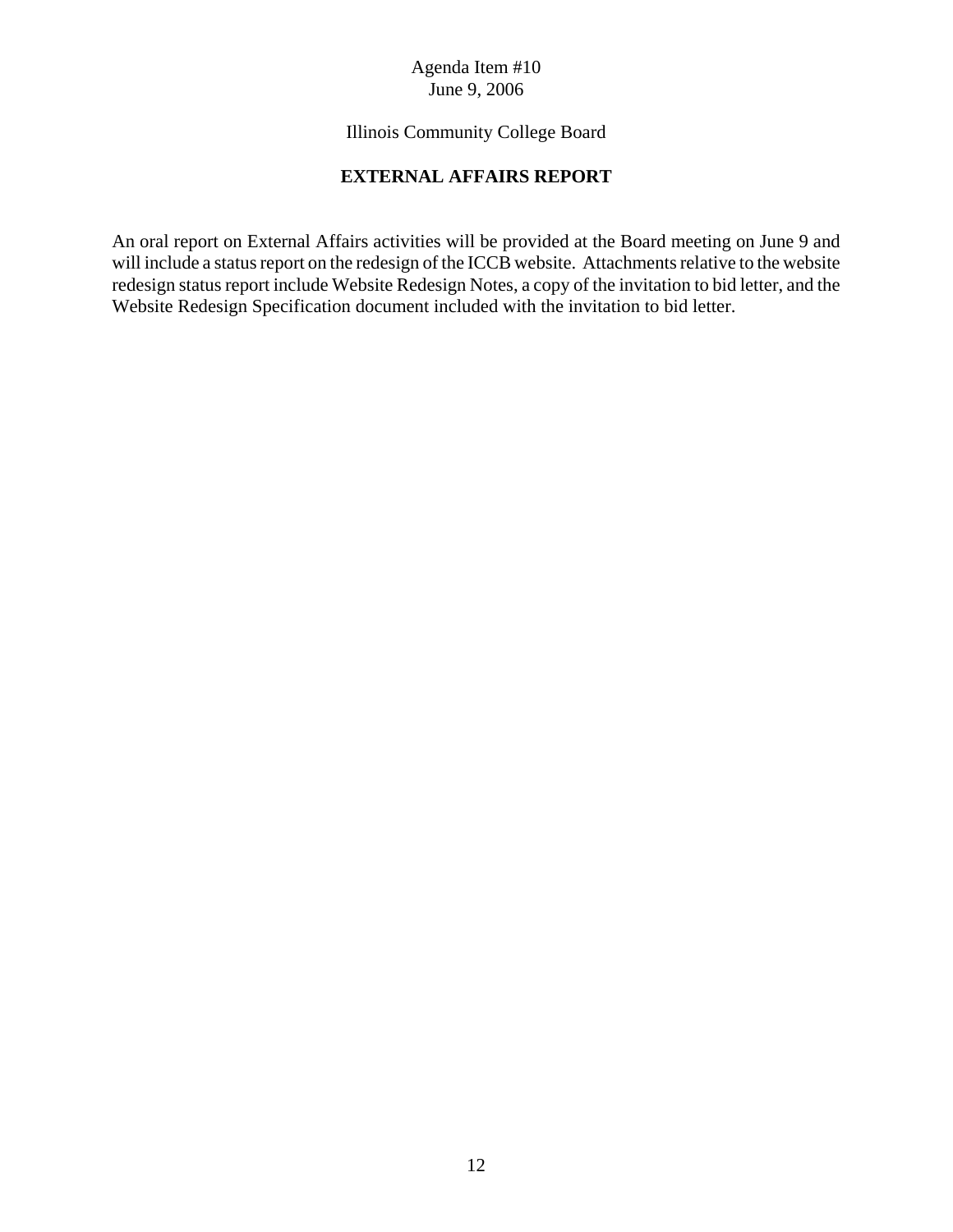# **WEBSITE REDESIGN NOTES FROM TEAM REPS**

#### Kristy

David and I did a rough sketch for the adult ed section. There are several different sections that could easily be combined. We envisioned possibly each section with drop down menus for programs to navigate through easily. Possible titles of sections include:

About AE Contact Info. Data Collection System - includes STAIRS Info, links to STAIRS docs. FAQ's - Regional program support personnel put these together monthly - How to become a provider Forms Professional Development - Calendar of events - Service Center Network sites Publications - this would include subcategories for all of the different types of publications that are completed RFP's - Continuation plan, Early School Leaver, Leadership Grants, etc. Student Resources

- Provider Locator
- Adult Learner Gateway
- 800 Number Info.

The GED would be something that is indeed part of adult ed but would have its own section. I have put together something for Jenn and David to review so that we have an idea of what we want for this section. It would basically provide the basic information students or outside agencies call for on a regular basis and provide the appropriate contact information for that. Ideas for sections include:

Who is Eligible to Take the Test Cost of the Test Contents of the Test Scores Needed to Pass How to Register to Take the Test GED Test Preparation Classes Transcript Requests Listing of Regional Offices of Education with Contact Numbers Special Accommodations for Students with Disabilities Special Accommodations Forms GED Chief Examiners Manual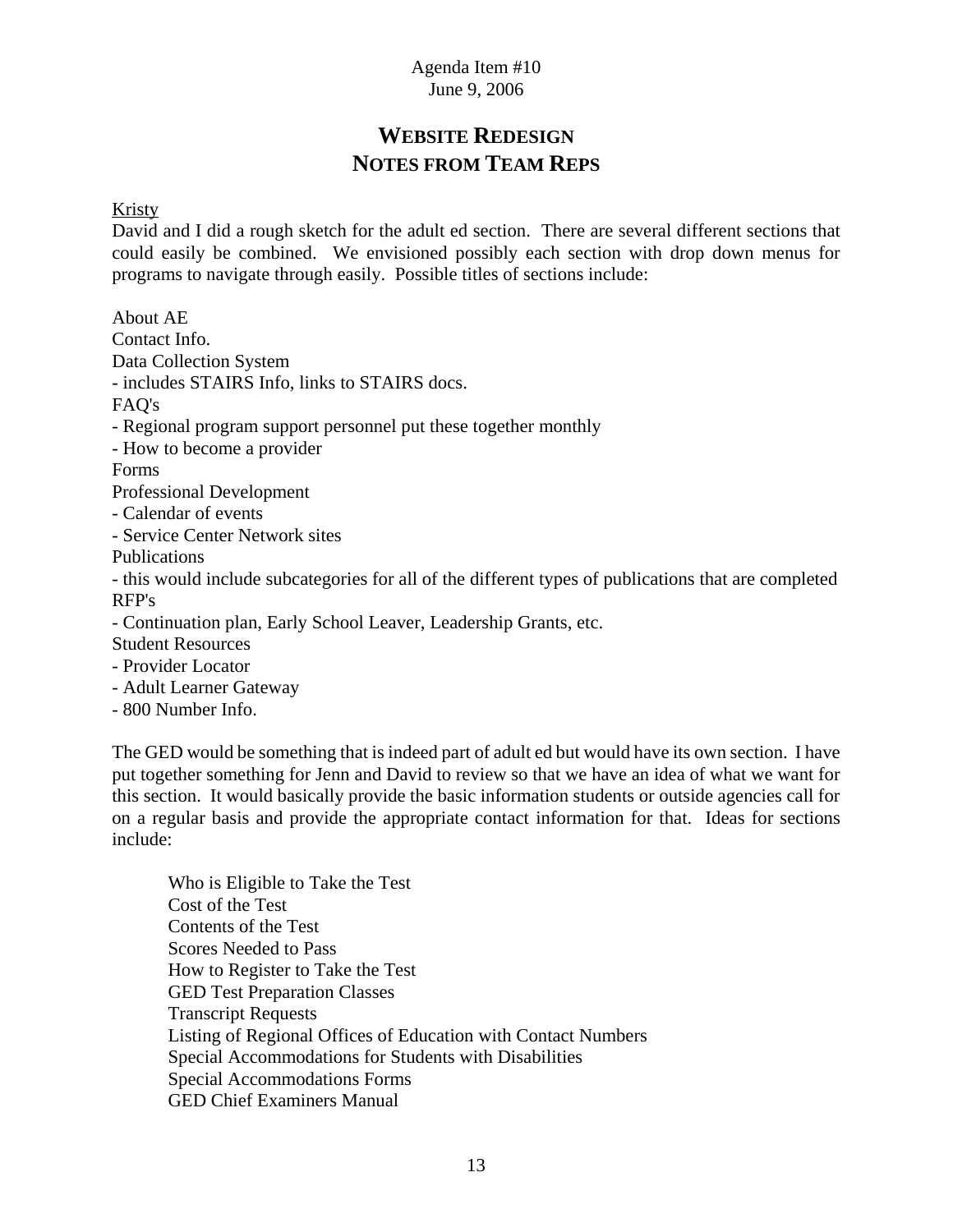Hope this helps get an idea of some of the things we would like to see. I know now we have a hard time navigating through the adult ed section. Various pieces are not altogether which is why the reason for the section headings and drop down menus. We feel it should just be a couple clicks away to get to what you wish to view.

Our section for adult ed I believe is geared more for the providers that serve students, whereas the GED section is for students, testing sites, and outside agencies with questions as it relates to Illinois standards.

#### *Meeting notes:*

- Determine audience and structure site to fit each group possibly establish a clear link for students, but overall site for administrators. Sections with drop down menus instead of color coded sections.
- Update SEARCH feature.
- Navigation button with subsections that would allow easier movement through each division
- Possibly archive old reports, publications, etc. in separate area
- Looking into software that allows each division the ability to upload current information and remove old information. Responsibility falls on each division to keep updated.
- Year round activity section to include calendar of meetings/conferences
- Main updates, news, conferences/meetings on front page
- One section established for GED related information
- Possible "Community College Finder" link

# **Leanne**

- At the last meeting it was agreed that the web site should be reorganized with an audience focus. The current layout of the web site is based on how ICCB's departments are structured and makes little sense to outsiders.
- We need to identify our audience.
	- o Community College Administrators
	- o Students
	- o Who else?
- It was suggested that getting audience feedback may be helpful
- The following suggestions were also made:
	- o Move "What We Do" to the "About Us" section
	- o Combine "What's New" & "Initiatives" and display on Home Page.
	- o Have a link on the Home Page "For Students" that takes the user to a student-focused section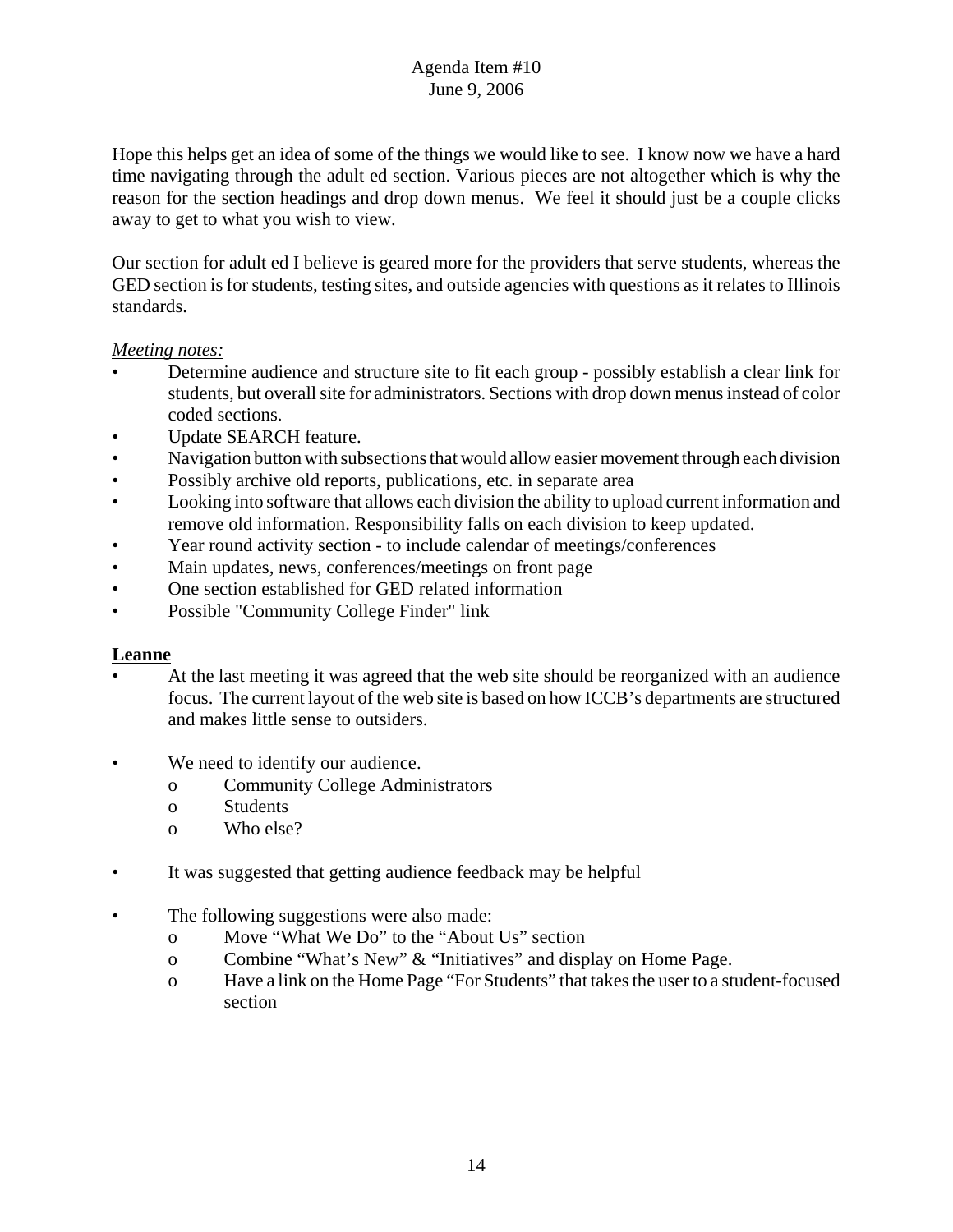- Offer a Spanish language version of everything in the "For Students" section
- Students are looking primarily for information about programs and money so this section will probably be mostly links to other sites (e.g., ISAC)
- The core committee will meet again and draw up some organization suggestions for us to look at and give feedback on.

# **Preston**

I agree with the premise that the Web site should be focused for the audience. For an example, one looking for community college budget allocations would not necessarily know to look under system finances section. Visit the IBHE Web site and look at their section for students. They have a section that politely says don't call us if you want .... but here is who to contact. I think that would be a nice feature. I think that Karen would agree that the student section should address student complaints and that they should utilize all local avenues before calling us.

We need to make sure that the website meets any requirements mandated by the American Disabilities Act and ensure that visually impaired and other individuals with a disability can fully access the website.

# **Nathan**

- Eliminate the color-coding structure.
- Off to the left on the homepage (similar to ISBE) include Community College News, Board, Budget, Agency Information, Divisions. Below that include About Us, What's New, Initiatives, For Students, The System, Resources (Chad name to Related Links), Publications.
- Clicking Division on the homepage would link to the current WHAT WE DO page for each division.
- On the homepage include a Calendar of Events/Meetings

# **Andy**

Major issue of "search" button (doesn't work) Navigation problems - horizontal bar feed into left side pulldown State Seal - changes color from main page to other pages Lots of dead buttons, links that go to same place (purple) - especially "For Students" Double Links (purple) - Are they necessary?

- *Barb* Student Transfer (itransfer.org) and Course Articulation info (CAS @ transfer.org) or Illinois CAS (www.ibhe.org/CAS/default.htm)
- *Tricia* Add info on Program Approval Process/General Narrative; step by step for college program staff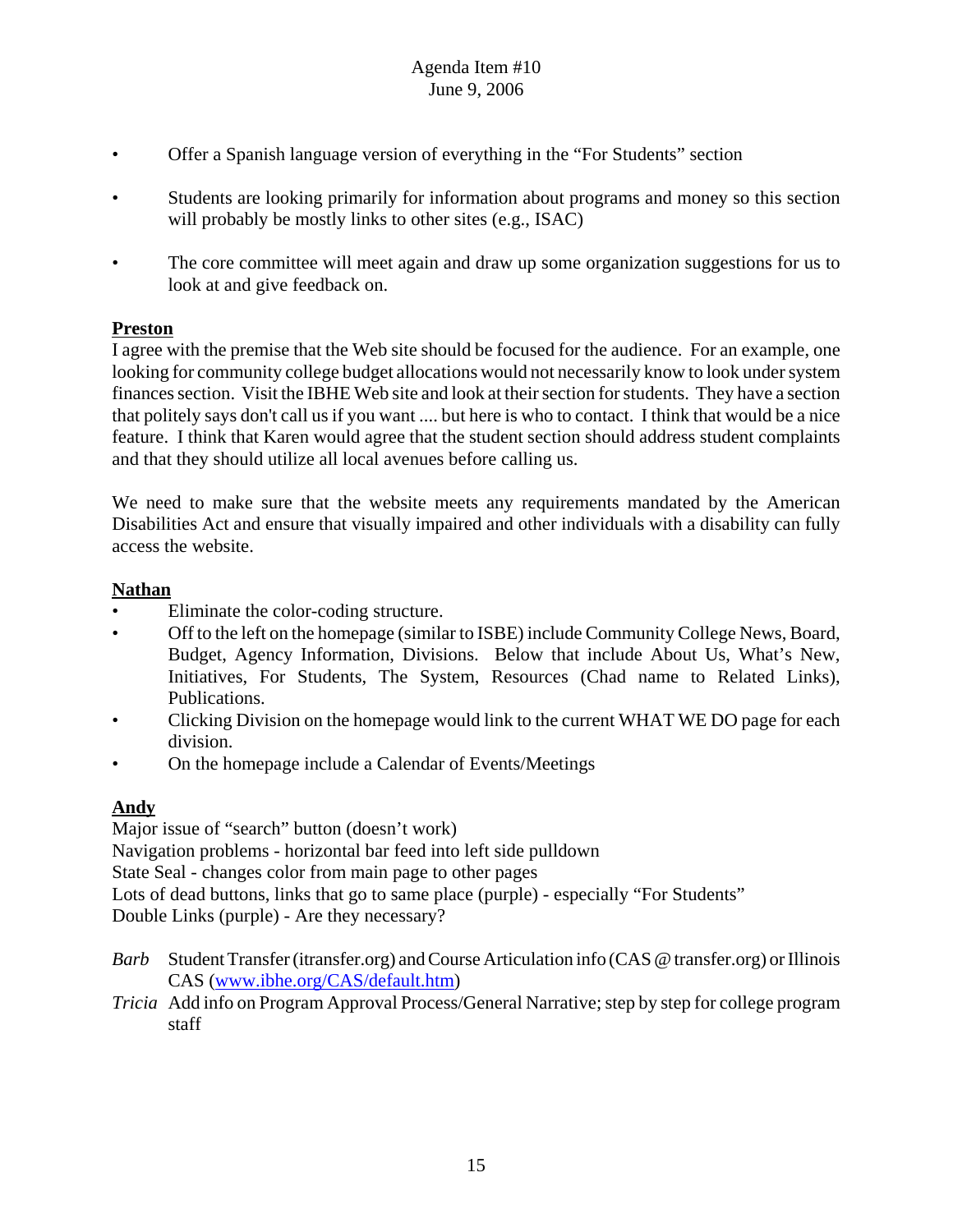May 19, 2006

Dear:

The Illinois Community College is seeking to enhance its internet web presence in order to meet the needs of its various audiences. The goal of this project is the redesign of the existing ICCB website (www.iccb.state.il.us) to provide easier navigation, more visual appeal, and include greater functionality. It is our desire for the new site to be unveiled by fall 2006.

The Illinois Community College Board, therefore, would like to invite you to submit a proposal to redesign our existing website. The submission deadline is June 9, 2006.

Your proposal should include:

- $\checkmark$  company bio (Who are You?)
- $\checkmark$  your vision of how this process will unfold
- $\checkmark$  cost estimate
- $\checkmark$  expected completion date
- $\checkmark$  three web addresses of previous work
- reference contact information, including name and phone number

A copy of our specifications is attached. We hope to hear from you soon.

Sincerely,

Pandy Sainette

Randy J. Barnette Vice President External Affairs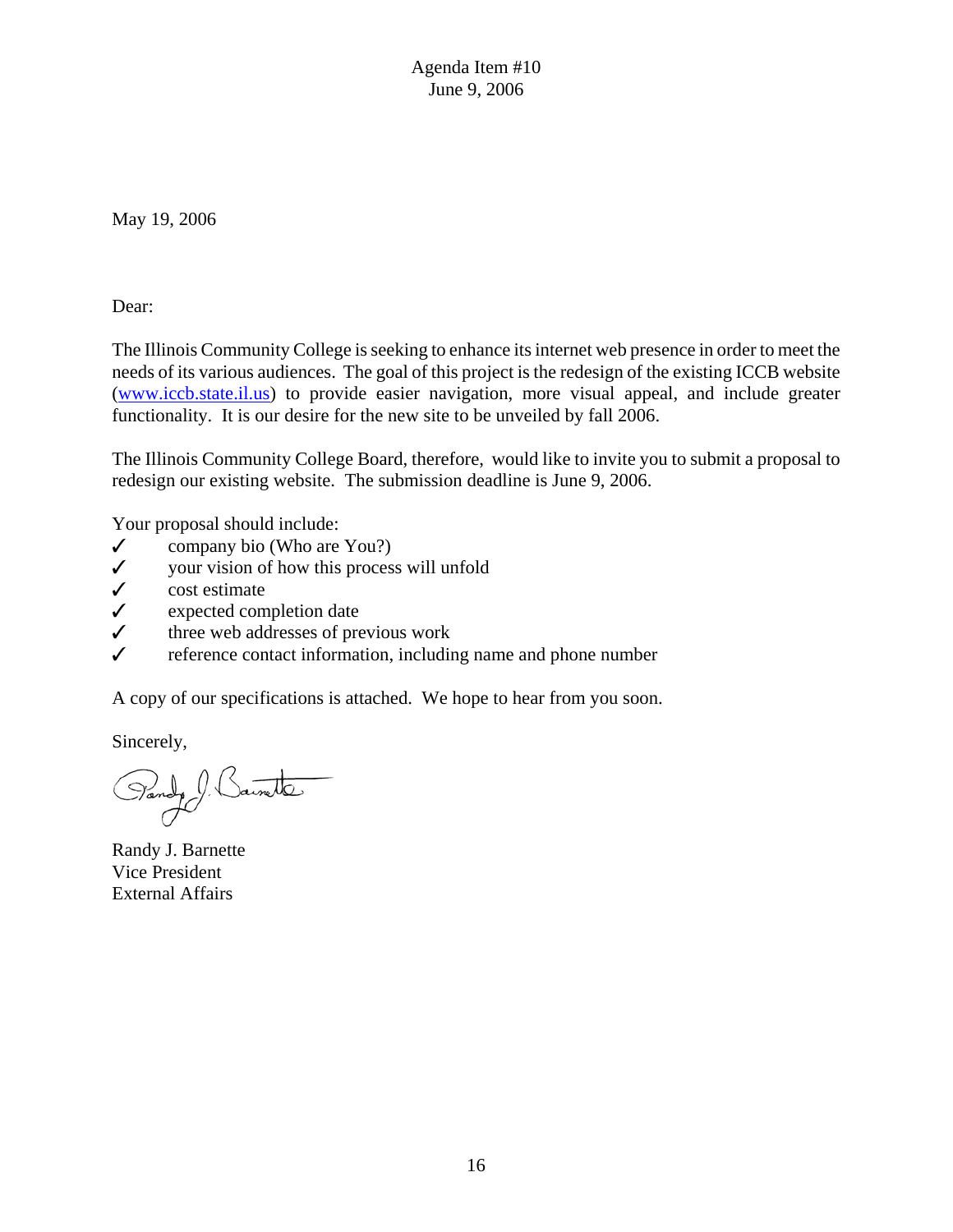#### Illinois Community College Board

# **Website Redesign 2006 SPECIFICATION DOCUMENT**

The Illinois Community College Board (ICCB) is seeking to enhance its Internet Web presence in order to meet the needs of its various audiences. The goal of this project is the redesign of the existing ICCB website (www.iccb.state.il.us) to provide easy navigation, visual appeal, and include greater functionality. It is our desire for the new site to be unveiled by fall 2006. The completion date of the project will be dictated by the fall 2006 time frame.

The final deliverable website will include a redesigned home page, reforming of the content on the existing ICCB website into the new redesigned site, creation of a site navigational structure, site content search engine, site map, and template for additional future content pages. The following minimum requirements must be met:

- 1. The site will be structured so that the primary content areas will be linked from and back to the homepage – no orphan pages.
- 2. Incorporate search technology so that every page is included.
- 3. Provide comprehensive site map with clickable links.
- 4. Navigation structure must be uniform throughout the site and easy to use.
- 5. Provide templates for future additions to the site which are consistent with the look and feel of the remainder of the site.
- 6. The site will be created without the use of frames.
- 7. Graphics should be kept to a format and size suitable for quick loading.
- 8. Site must be Bobby approved (http://www.cast.org/bobby/).
- 9. Include metadata in the HTML code of all pages for inclusion in search engine queries.
- 10. Site must be compatible with Internet Explorer as a preferred browser and designed for 1024 x 768 screen resolution.
- 11. Place contact information on the homepage, including address, agency phone number, TDD, and email address. Contact information (email address) should appear on all subsequent pages.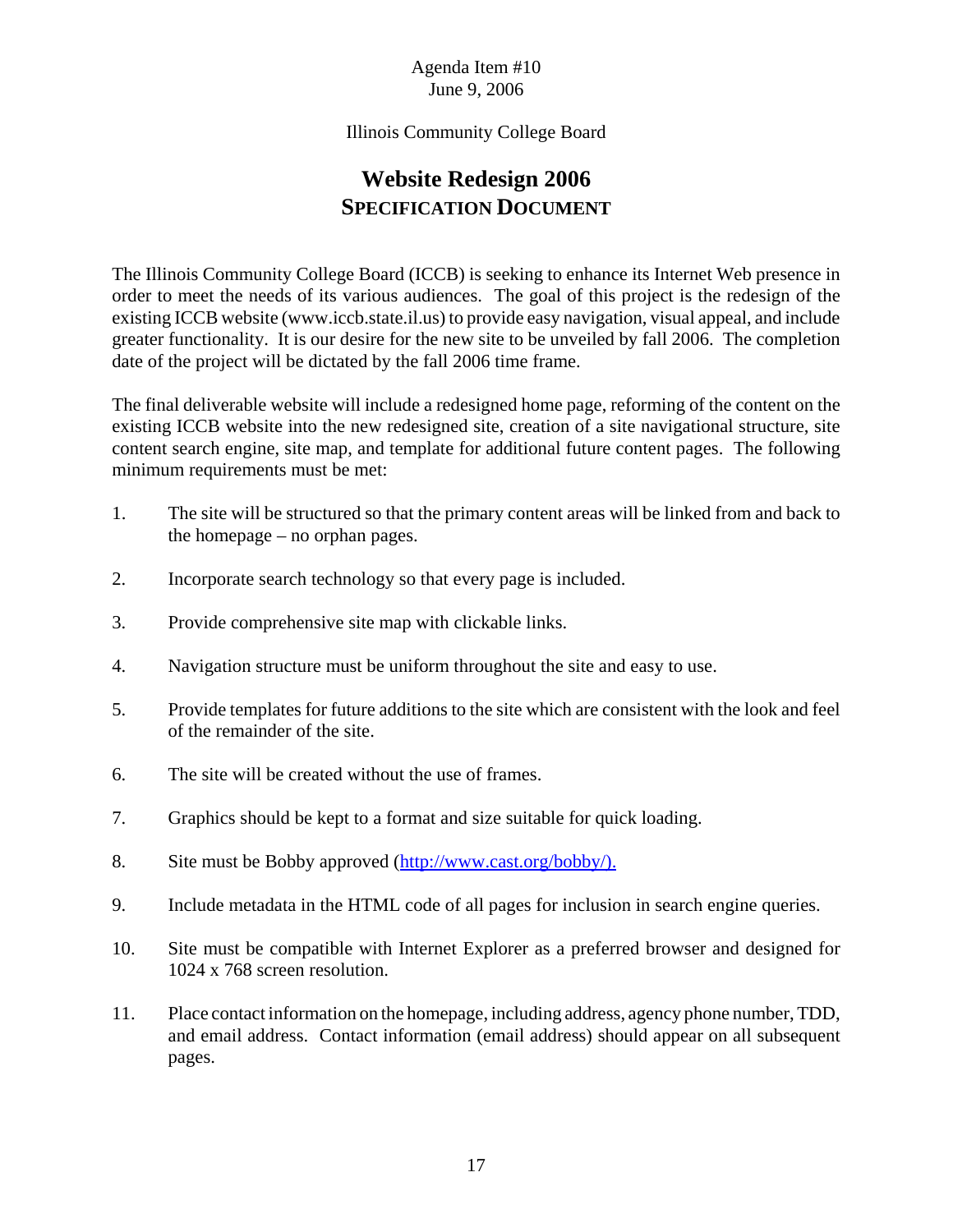- 12. Provide a link (including identifying graphic) to the main page of the State of Illinois website: http://www.illinois.gov; Illinois Amber Alert: http://www.amberillinois.org; National Center for Missing Kids: http://www.missingkids.com; and AllKids: http://www.allkidscovered.com.
- 13. Include copyright information.
- 14. All components of the revised site must be compatible with Windows Server IIS 6.0.
- 15. A listing of all software and hardware requirements to maintain the website shall be provided.
- 16. Periodic progress meetings will be held at the discretion of the ICCB.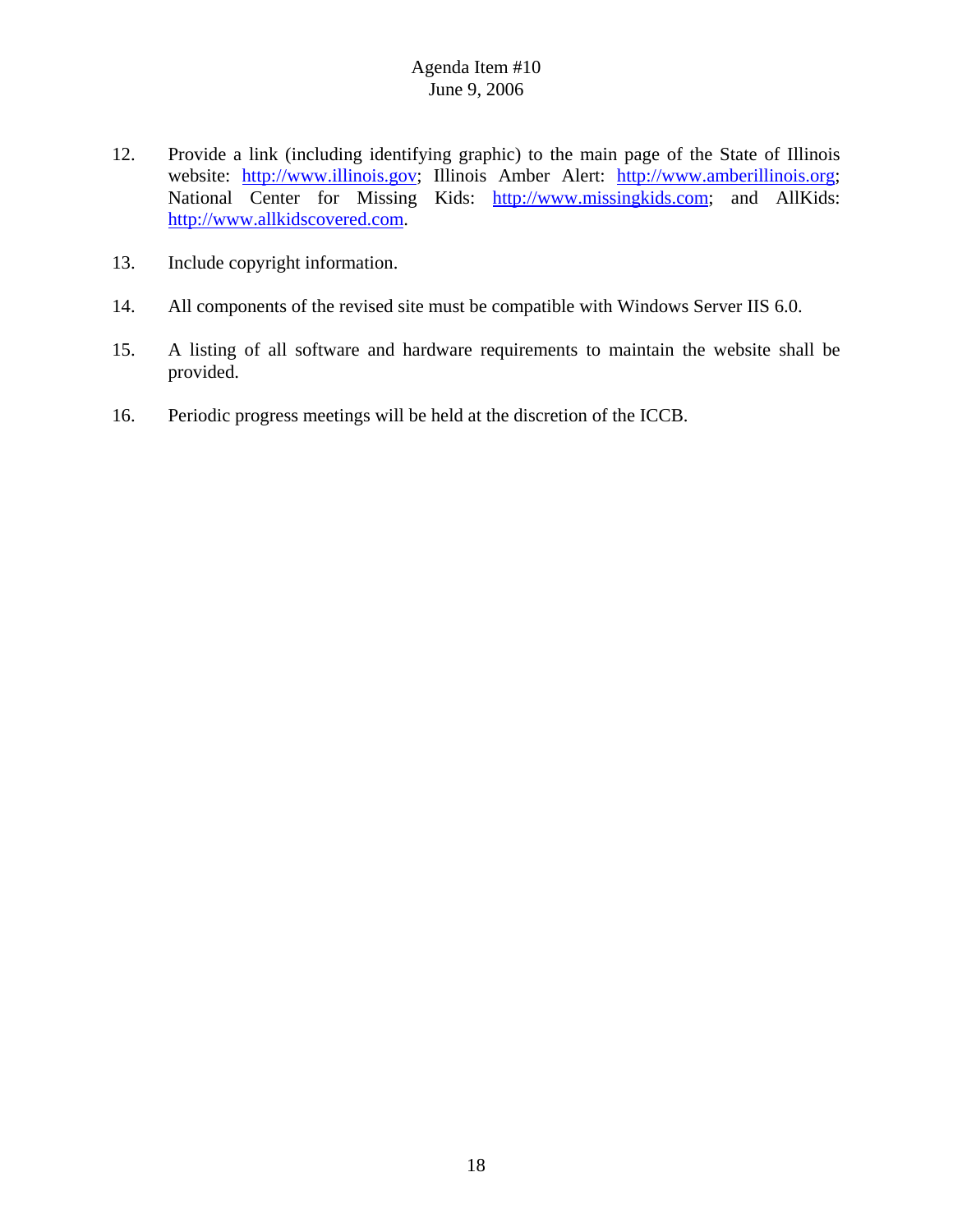#### Illinois Community College Board

#### **NEW UNITS OF INSTRUCTION**

The Illinois Community College Board is requested to approve new units of instruction for the following community colleges:

#### **RECOMMENDED ACTION:**

It is recommended that the following motion be adopted:

The Illinois Community College Board hereby approves the following new units of instruction for the community colleges listed below:

#### **PERMANENT PROGRAM APPROVAL**

Illinois Central College

- Games Programming A.A.S. degree (69 semester credit hours)
- < Surgical Technology A.A.S. degree (65 semester credit hours)

#### John A. Logan College

- < Business Management A.A.S. degree (65-67 semester credit hours)
- < RCT-Judicial Reporter A.A.S. degree (70 semester credit hours)

#### **BACKGROUND**

**Illinois Central College** is seeking approval to offer a 69 semester credit hour "Games Programming" Associate of Applied Science (A.A.S.) degree program. This program will prepare individuals for employment as programmers in the computer gaming industry. The curriculum consists of 25 semester credit hours of required general education coursework, 41 semester credit hours of required career and technical education coursework, and three (3) semester credit hours of related technical electives. The career and technical component of the curriculum includes instruction in  $C^{++}$  programming, object-oriented programming in  $C^{++}$ , Windows programming,  $C^{++}$ programming, introductory game theory and design, advanced game design and mechanics, writing Direct-X Windows games, writing network and web-based games, computer illustration, and graphic design for gaming in Illustrator/Photoshop. Assessment of student learning objectives will be achieved through a comprehensive final exam(s) that evaluate the students' abilities to create, design and program a game in a variety of computer applications.

Labor market information provided by the college supports the interest in and need for formalized educational programs in gaming. According to the Illinois Department of Employment Security, employment in computer-related occupations is expected to increase by over 20% for the college's district through 2012. The college anticipates an enrollment of 24 full- and part-time students the first year, increasing to 72 full- and part-time students by the third year. The program will require two (2) existing full-time faculty the first year. No new costs will be incurred to implement this program.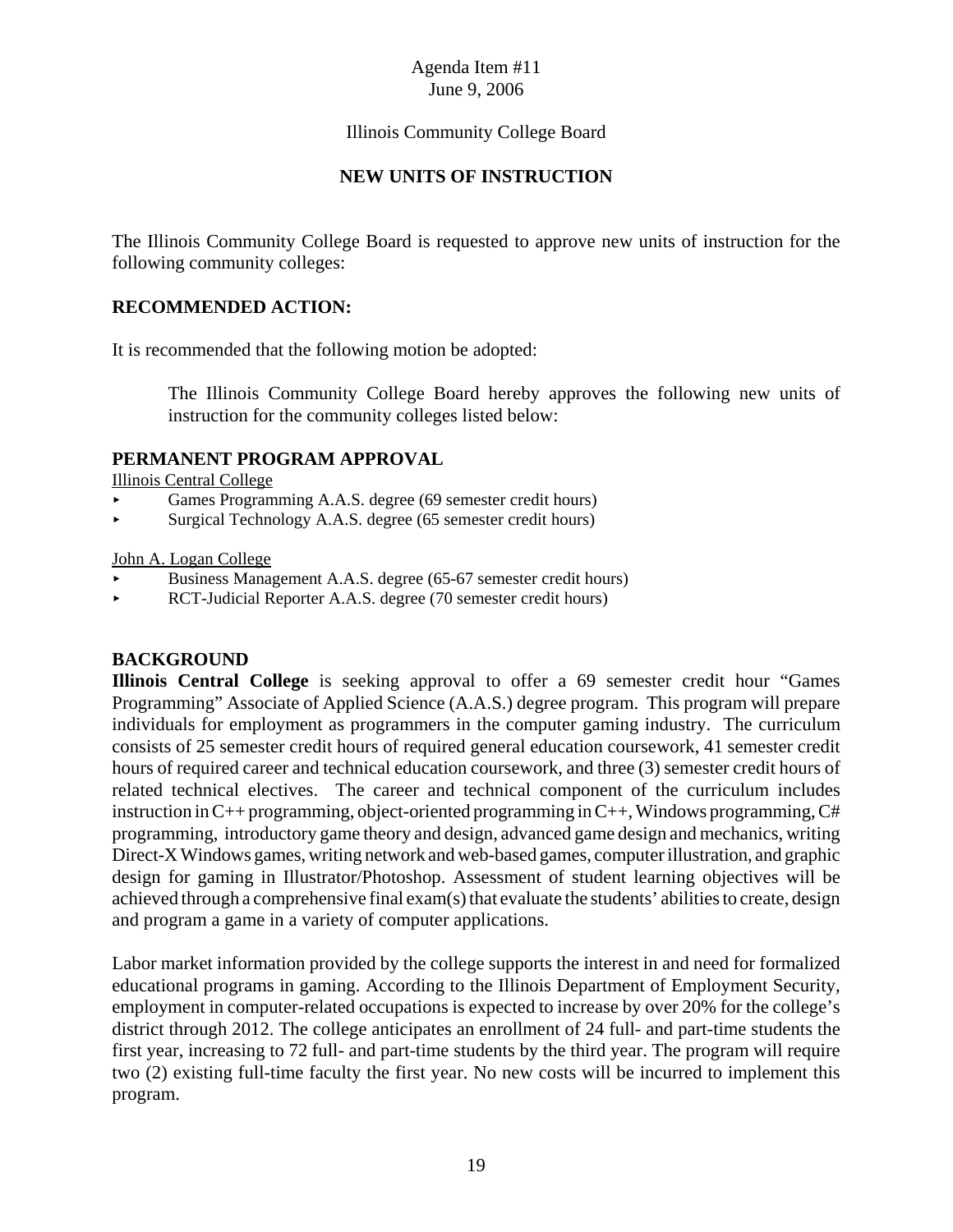**Illinois Central College** is also seeking approval to offer a 65 semester credit hour "Surgical Technology" Associate of Applied Science (A.A.S.) degree program. This program will prepare individuals for employment as surgical technologists. This program was developed based on the Core Curriculum for the Surgical Technologist defined by the Association of Surgical Technologists (AST) and will prepare graduates for the Certified Surgical Technologist (CST) Levels I and II certification exams. The curriculum consists of 27 semester credit hours of required general education coursework, 38 semester credit hours of required career and technical education coursework, and four (4) semester credit hours of related technical electives. The career and technical component of the curriculum includes instruction in medical terminology, sterile processing, surgical technology, interdisciplinary health care, pharmacology, and introductory, intermediate and advanced levels of surgical technology practice. Assessment of student learning objectives will be achieved through a pre-certification exam administered during the students' last semester of their program.

Labor market information provided by the college supports the interest in and need for an associate degree level program in surgical technology. Currently the college offers a certificate level program. Local employers and members of the college's program advisory committee have expressed a preference for degreed individuals for entry-level hiring, as well as for advancement opportunities within their profession. The college anticipates an enrollment of 10 full- and 10 part-time students the first year, increasing to 15 full- and 20 part-time students by the third year. The program will require one (1) existing full-time and eight (8) existing part-time faculty the first year. No new additional costs will be incurred to implement this program.

**John A. Logan College** is seeking approval to offer a 65-67 semester credit hour "Business" Management" Associate of Applied Science (A.A.S.) degree program. This program will prepare individuals for employment and advancement opportunities in supervision and management. The curriculum consists of 18 semester credit hours of required general education coursework, 42-44 semester credit hours of required career and technical education coursework, and 6-8 semester credit hours of elective coursework. The career and technical component includes instruction in introduction to business, business accounting, business statistics, business law, principles of marketing, computer applications, sales, small business management, marketing on the internet, principles of management, supervisory techniques, purchasing, safety and environmental issues in management, case studies in business management, and a work-based learning experience in business management. Assessment of student learning objectives will be accomplished through the evaluation of an educational portfolio.

Labor market information provided by the college supports the interest in and need for a formalized business management training program. The college was approached by district employers to offer coursework that would lead towards a degree program that met local needs for supervisors and managers. The college anticipates an enrollment of 10 part-time students the first year. The program will require one (1) existing full-time and two (2) existing part-time instructors the first year. Costs of implementing this program will be approximately \$9,400 the first year, and \$11,500 the second and third years.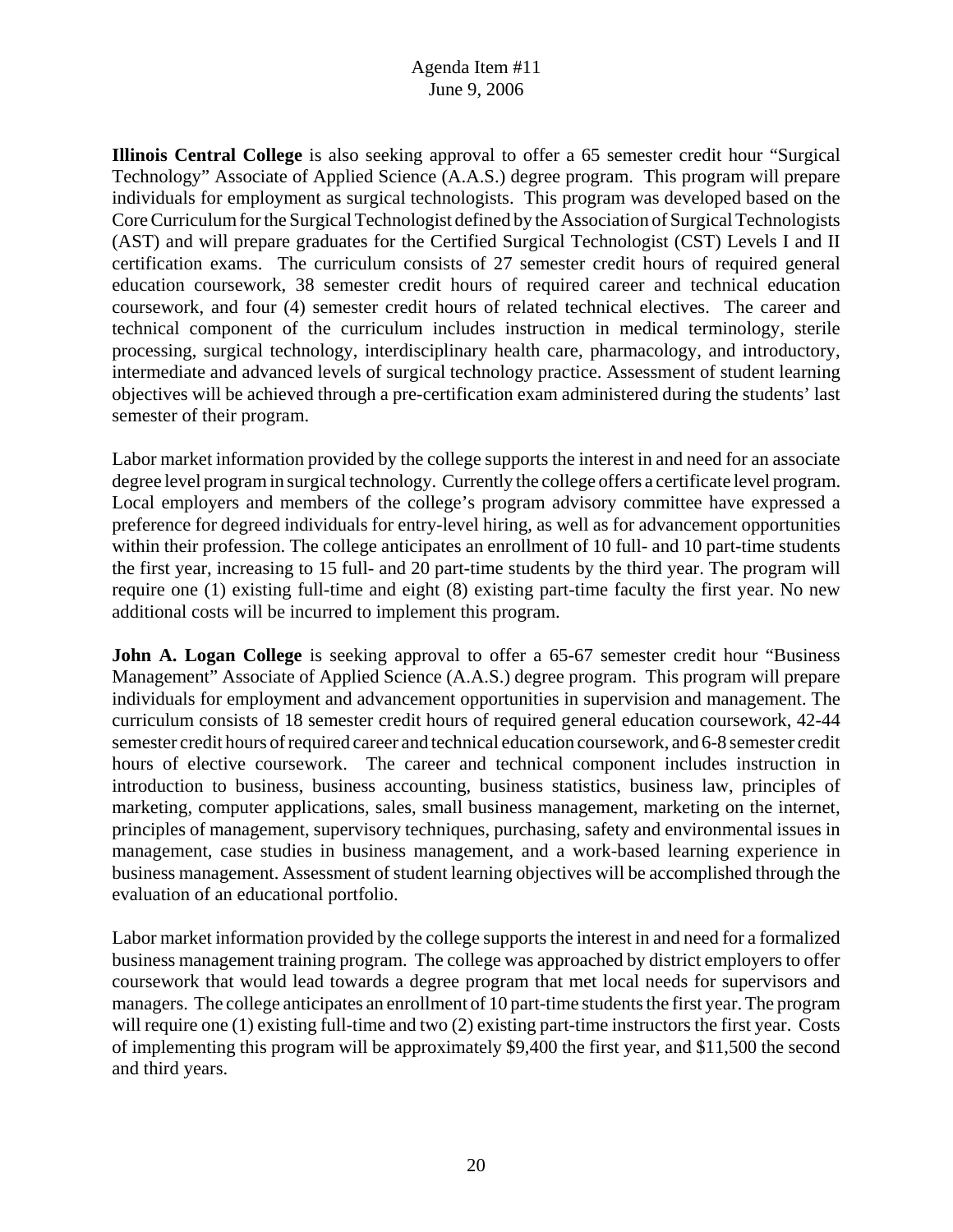**John A. Logan College** is also seeking approval to offer a 70 semester credit hour "RCT (Realtime Captioning Technology)-Judicial Reporter" Associate of Applied Science (A.A.S.) degree program.

This program will prepare individuals for entry-level employment as realtime court reporters capable of taking verbatim reports of speeches, conversations, legal proceedings, meetings and other events when written accounts of the spoken word are necessary. The curriculum consists of 15 semester credit hours of required general education coursework, and 55 semester credit hours of required career and technical education coursework. The career and technical component of the curriculum includes instruction in medical terminology, legal terminology, legal and social environment of law, introductory and advanced Realtime Theory and Practice Laboratory, Realtime vocabulary, Realtime Skill Development and Laboratory, Realtime Speedbuilding, judicial technology, judicial procedures, grammar and punctuation for reporters, and a required work-based learning experience in court reporting. Assessment of student learning objectives will be accomplished through a comprehensive final performance test based on National Court Reporters Association requirements.

Labor market information provided by the college supports the interest in and need for a two-year training program in Realtime Captioning Technology. Federal legislation recently mandated that by the end of 2006 all new television programming be captioned for the deaf and hard-of-hearing increasing the need for skilled captioners. Furthermore, Southern Illinois University at Carbondale is eliminating its Court Reporting Technology program, which leaves the community without a formalized training program in this area. The college currently offers several related certificate programs which may provide educational ladder opportunities for students interested in seeking the A.A.S. degree.

The college anticipates an enrollment of five (5) full-time and two (2) part-time students the first year, increasing to 10 full-time and five (5) part-time students by the third year. The program will require two (2) existing part-time and two (2) new part-time faculty the first year. Costs of implementing the program will be approximately \$64,000 the first year, and \$72,000 per year during the second and third years.

# **TEMPORARY PROGRAM APPROVAL**

Rend Lake College

< Wireless Communications Technology A.A.S. degree (69 semester credit hours)

# **BACKGROUND**

**Rend Lake College** is seeking temporary approval to offer a 69 semester credit hour "Wireless Communications Technology" Associate of Applied Science (A.A.S.) degree program with a statewide classification for a period of three years. This program will prepare individuals for entrylevel employment designing, maintaining, and troubleshooting wireless and cellular networks. The curriculum consists of 18 semester credit hours of required general education coursework and 51 semester credit hours of required career and technical education coursework.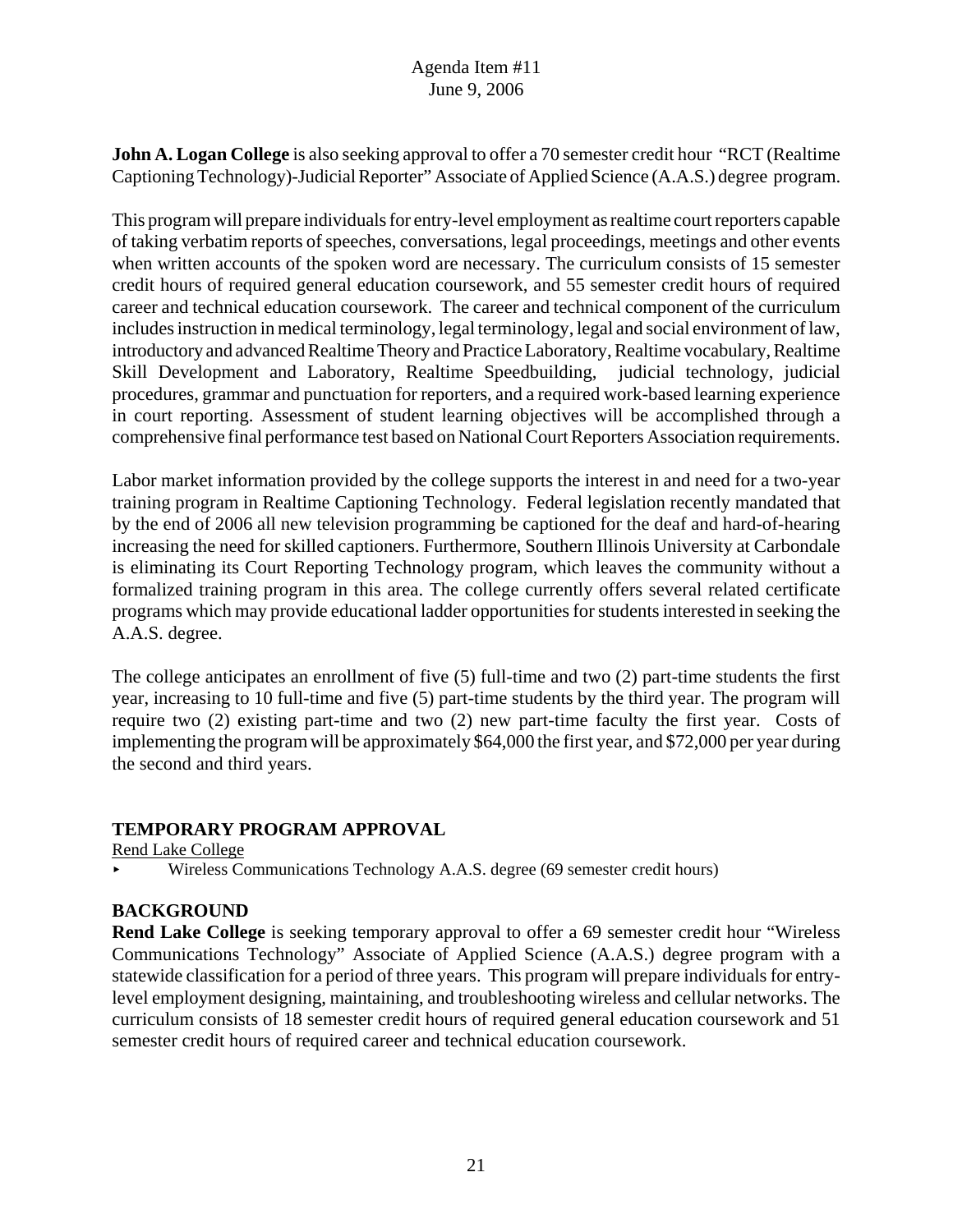The career and technical component of the curriculum includes instruction in AC/DC electronics, solid state electronics, digital fundamentals, network fundamentals, network router technology, wireless Local Area Networks/Wide Area Networks, LAN switching, land based communications, cellular technology, voice over IP, and a work-based learning experience in wireless communications. Assessment of student learning objectives will be accomplished through an evaluation of the student's supervised work experience and a comprehensive final project in cellular technology.

Labor market information provided by the college supports the interest in and need for a wireless communications technology program within the college's district and statewide. The college anticipates an enrollment of 12 full-time and three (3) part-time students the first year, increasing to 28 full-time and nine (9) part-time students by the third year. Temporary approval is requested to evaluate the continued need for such new and emergent training both locally and statewide. *Permanent approval will be considered after a period of three years based on program outcomes.*

# **INFORMATION ITEM - BASIC CERTIFICATE APPROVAL**

Following is a list of basic certificates that have been approved on behalf of the Illinois Community College Board by the President/CEO since the last Board meeting:

#### **Permanent Approval**

Lincoln Trail College

- < Work Place Skills Certificate (22 semester credit hours)
- < Industrial Manufacturing Certificate (21 semester credit hours)
- < Supervisory Skills Certificate (23 semester credit hours)

#### McHenry County College

- < Internet Game Programming Certificate (13 semester credit hours)
- < Game Development Certificate (26 semester credit hours)
- Animation Certificate (23 semester credit hours)

#### Southwestern Illinois College

< Warehousing and Distribution Certificate (10 semester credit hours)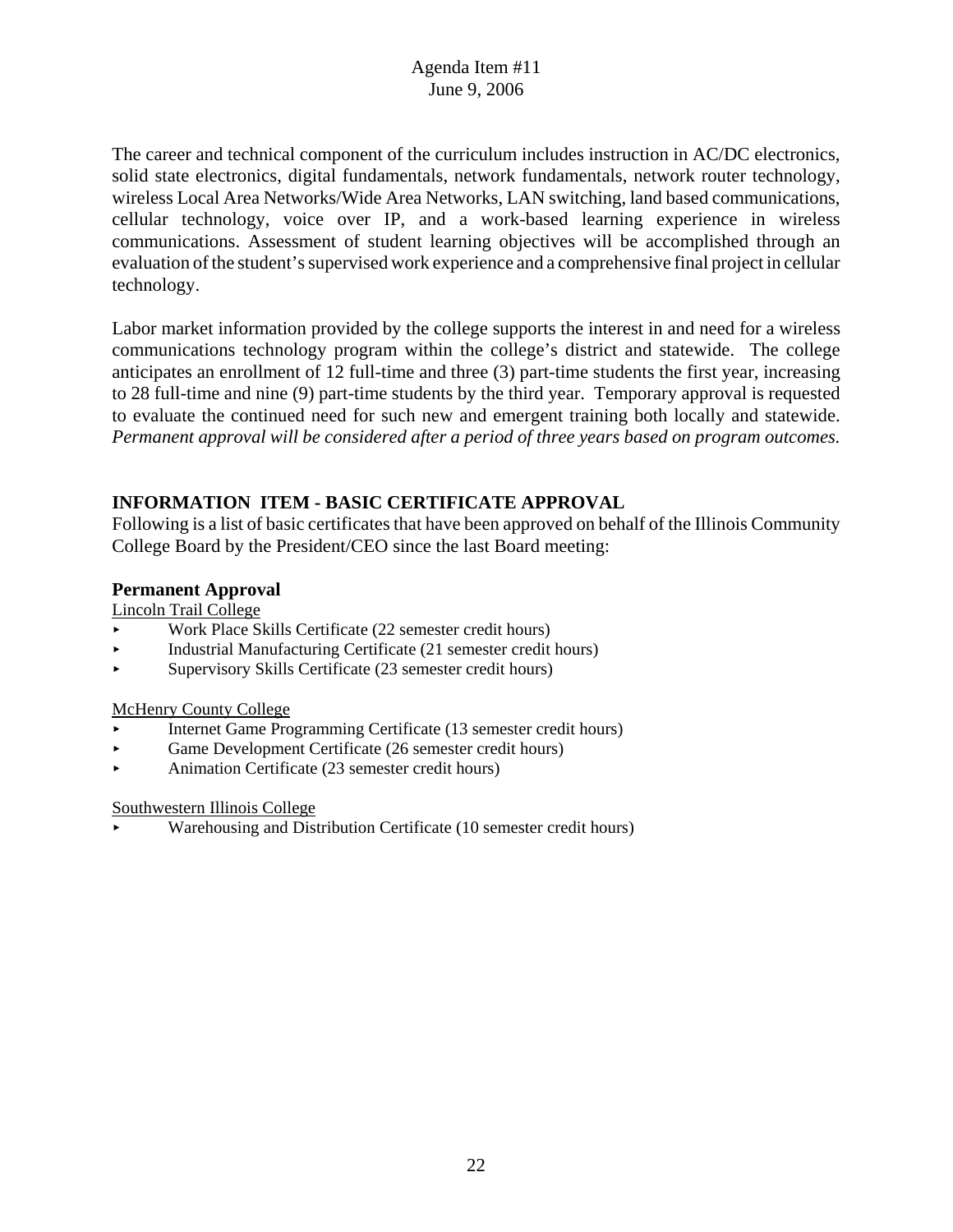## UNAPPROVED

Minutes of the  $364<sup>th</sup>$  Meeting of the Illinois Community College Board Business Session May 19, 2006 Harry L. Crisp II Community College Center 401 East Capitol Avenue Springfield, Illinois

#### Item #1 - Roll Call and Declaration of Quorum

Chairman Alongi called the meeting to order at 9:00 a.m. Roll call was taken with the following members present: Jenna Altadonna, John Aurand, Marikay Hegarty, Bill Naegele, Jake Rendleman, John Donahue, Rudolph Papa, Suzanne Morris, Angela Perez Miller, Guy Alongi, and nonvoting member Addison Woodward. Dianne Meeks and Judith Rake were absent.

#### Item #2 - Announcements and Remarks by Guy H. Alongi, Chair

Chairman Alongi wanted to first off thank the staff for working so hard to protect the ICCB's interests during this year's session negotiations.

There have been many commencement ceremonies within the past few weeks that President Geoff Obrzut and Chairman Alongi have been attending. The Board congratulates all 2007 graduating students.

There has been some headway made with the hiring of ICCB staff members. So far, the Governor's Office has given their approval to hire three (3) new staff members to fill the vacant positions at the ICCB. They include: Director for Policy Studies, Director for Career and Technical Education, and Associate Director for Adult Education. However, the remaining vacant positions are still a major issue.

By serving on their board of higher education, Chairman Alongi has access to one of the hot topics on the board's agenda, how the IBHE will administer HECA Grants in the coming years. It's recommendation is that no program will stay on a HECA Grant for more than three years. This could affect the community colleges own Minority Transfer Centers who have lived on HECA Grants for many years. Chairman Alongi has made it very clear to IBHE that the ICCB will continue to receive its fair share of the HECA funding. Even though Minority Transfer Centers may not be funded like they have been in the past, the ICCB will still demand their share for new programs at the community colleges.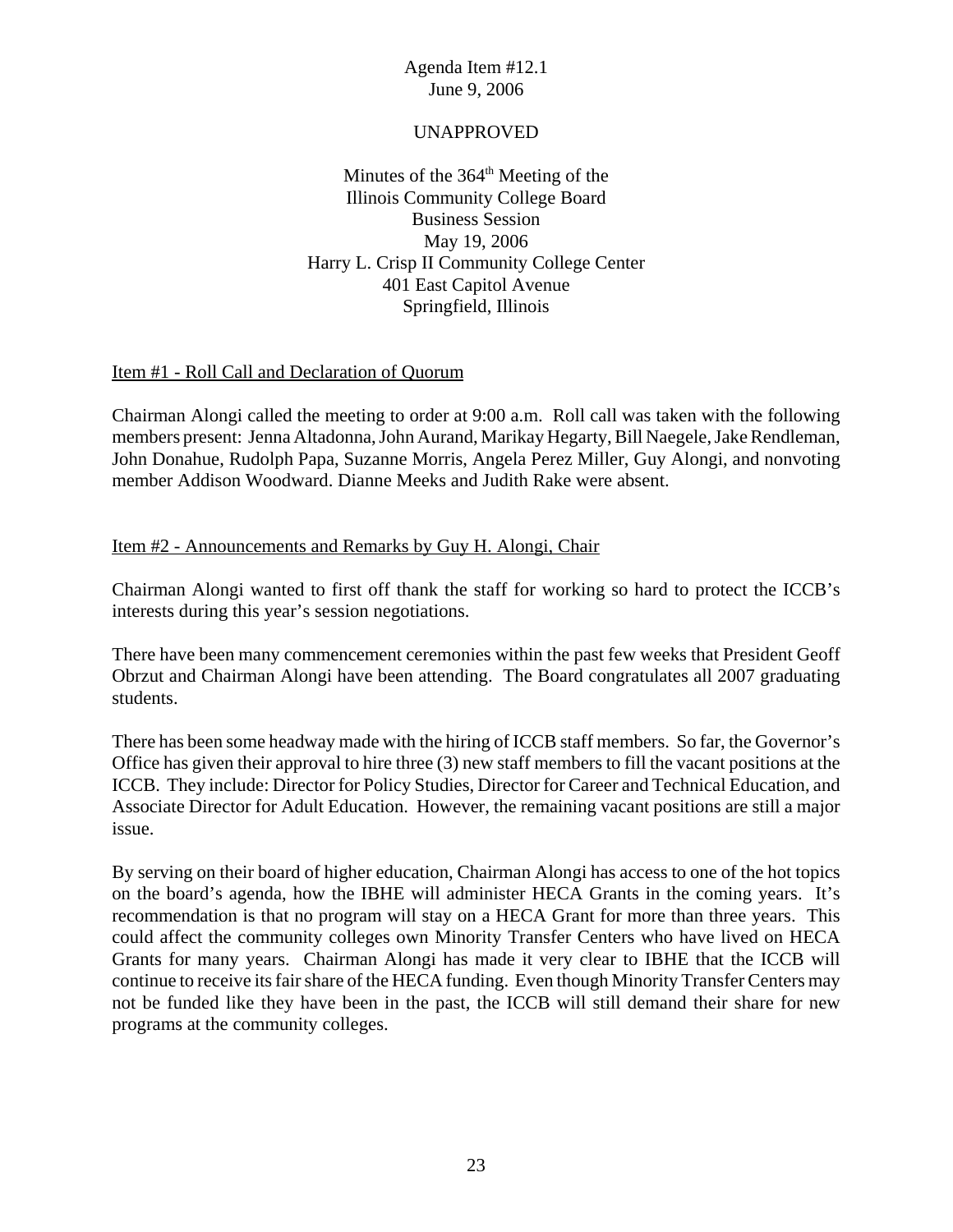Item #3 - Committee Reports

#### Item #3.1 - Adult Education & Family Literacy Committee

Marikay Hegarty reported on the information discussed at their morning meeting. A Federal Program called the Starr Project, which is a Reading Research Project, is focused on individuals reading within the 4.0 and 8.9 reading levels. Illinois was one of the six states that was selected to participate in this pilot study that has been going on for the past two years. On June 5-6, there will be a symposium where representatives from Illinois will get together with the reps from the other five states and discuss the results of the project and where to go next.

The math institute is a Federal program as well that is going to mirror the "No Child Left Behind Act" as it relates to math. There will be a symposium at the end of August that also calls for Illinois representatives to attend.

On the State level, there still has been no reauthorization yet.

GED testing training will be taking place in June statewide. This is to provide some training and development to the instructors for the GED program.

#### Item #3.2 -Budget and Finance Committee

Bill Naegele reported that the committee reviewed ICCB financial statements and Fiscal Year 2006 cost expenditures.

The system received a 1.7% increase. The Adult and Career and Technical received a .2% increase.

#### Item #4 -President/CEO Report

Geoff Obrzut mentioned an item on the agenda that was left out. Starting in June, there will be an item on the agenda for "Public Comment". Anyone who would like to address the board is welcome to do so. A sign up sheet will be provided at the entrance.

ICCB will be hosting a number of meetings the week of June 5. They include the new member orientation will be held on Thursday, June 8 from 9:00 - 11:00 a.m. at the ICCB downtown office. The Board retreat will be held on June 8 from 12:00 noon - 6:00 p.m. at the Hilton Hotel in Springfield. The Board meeting will be held on June 9 beginning at 9:00 a.m.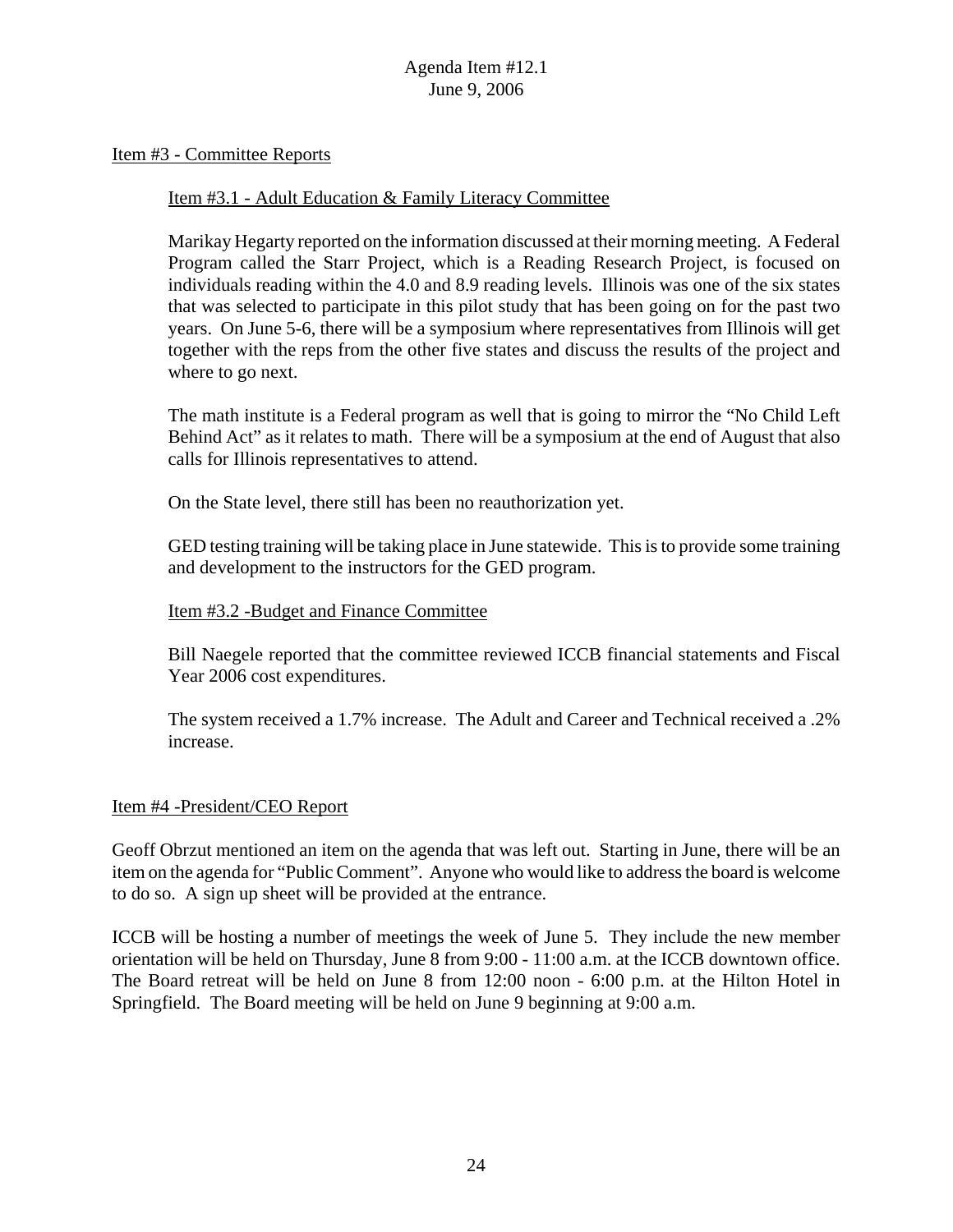The ICCTA will be hosting their annual convention on June 9 at the old Renaissance Hotel. Guy Alongi will be receiving the 2006 Muriatic Service Award at the ICCTA awards reception. Please let Ann Chandler, assistant to the President/CEO, know as soon as possible if you will be attending the ICCTA lunch and awards reception on June 9, and if your spouse will be joining you.

Geoff thanked Elliot Regenstein for his assistance with the increase of funds for the P-16 Initiative and Dual Credit.

Preliminary budget numbers went out to each of the community colleges before the City Colleges of Chicago's numbers were received. This caused a problem with the finalized budget numbers of the community colleges. Some were upset with their actual figures after Chicago's numbers were factored in, the numbers were much lower. A couple of colleges even put an article in their local paper about the mix up, Joliet and Peoria. There will be discussions of penalties being given for figures not being turned in on time.

Geoff attended the Illinois Eastern Robinson Correctional Facility's commencement address. There were 88 students that graduated. It was very moving to see these inmates trying to turn their lives around by getting their Associate Degree through Illinois Eastern. He also attended the Shawnee Community College and Lewis and Clark commencement ceremonies as well, which proved to be very nicely put together.

In a newspaper article the University of Illinois declared they were going to limit the number of Illinois residents that could get accepted to the school their freshman year, which proved to be a mistake. So, within a few days, they withdrew the proposal.

Geoff has heard discussions of a program created by the University of Virginia that will guarantee enrollment for community college students. Wisconsin is also in the processes of starting the same program. Dr. Elaine Johnson, Vice President for Instruction and Policy Studies, will be following up on this topic and will present her findings to the Board at the meeting on June 9.

Geoff and Elaine were able to attend the AACC convention in Long Beach, California on April 22- 26. It was an excellent convention. Geoff acquired names of some very good guest speakers for upcoming Homeland Security Conferences. He was also very involved in the Essential Skills workshops that were provided.

Geoff Obrzut was nominated by his peers as the Secretary Treasurer for the State Director's of Community Colleges.

Geoff then introduced Ray Hancock, President of the Illinois Community College System Foundation, who spoke on many issues the Foundation was involved with.

Ray Hancock spoke on a few issues of interest to the ICCB. Progress has been made on the idea of building a third floor to the downtown building. An architecture firm has successfully completed a test that shows the building can hold a third level.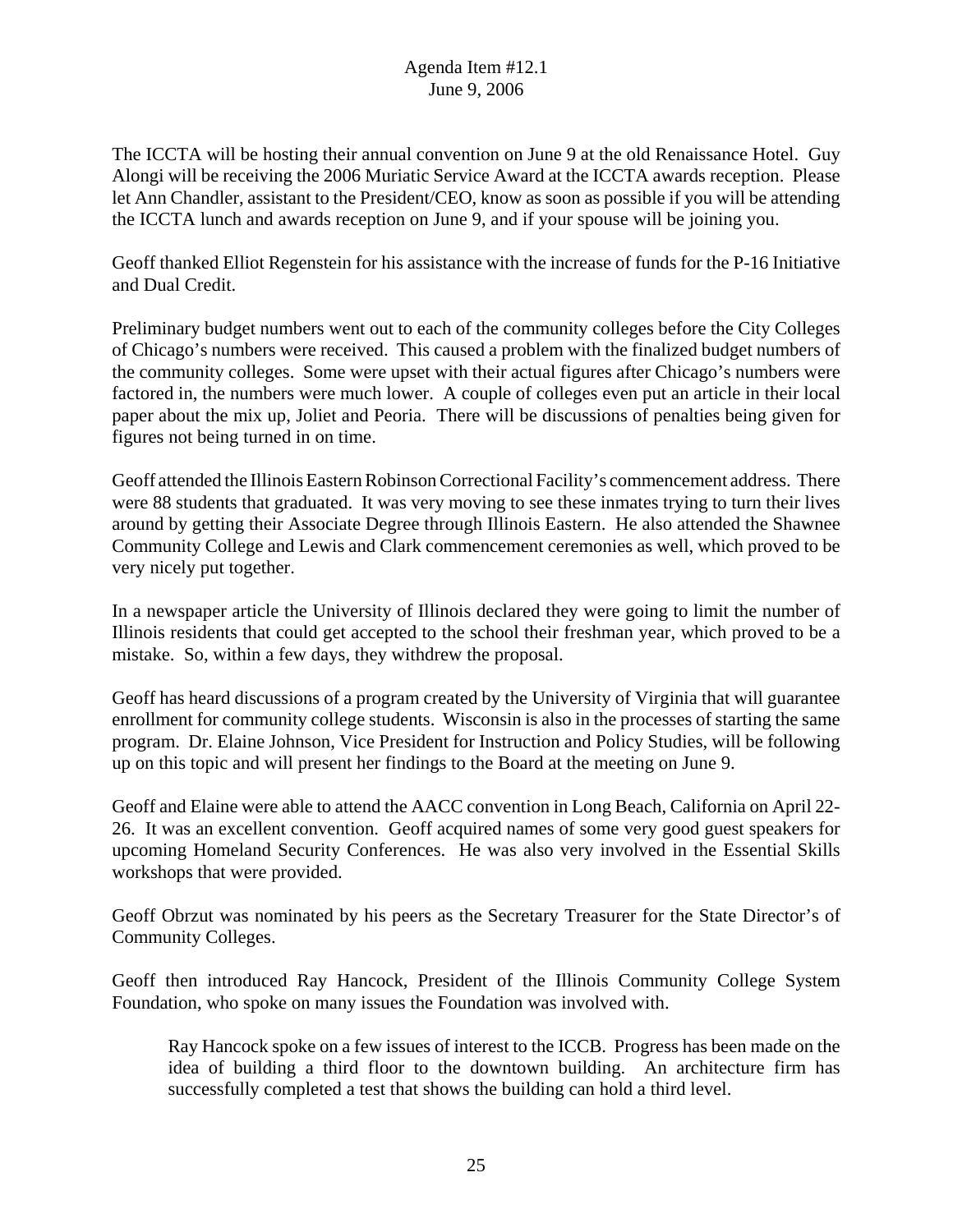The Foundation's board will meet on June  $9<sup>th</sup>$  as well, and a full write up will have been submitted by that time.

If a fourth floor was added on to the building, there are thoughts of bringing other groups in to occupy that floor. However, there has not been a conclusion made on that topic.

Ray gave an update on the progress of the Purchasing Consortium. The Foundation has a contract with the Horizon Resource Group to set up a Purchasing Consortium. This has been set up and in operation for about a year. It is going as well and even better than was expected. Recently, they arranged contracts with a corporation to manufacture diplomas and academic regalia. Thirty-five community colleges participated in purchasing these items.

The Foundation and community colleges have had a hard time raising money through the corporate world. The Foundation is concerned about competing with the community colleges in raising money. There are several proposals they have put out in the hopes of continuing to raise money without taking it away from the community colleges.

The Foundation is sponsoring the luncheon for the ICCTA convention on Friday, June 9, and will also be giving the presentation during that lunch.

Ray thanked Geoff and Ellen for their hard work at succeeding on budget negotiations, and also welcomed ICCB Board member Marikay Hegarty as a new member to the Foundation's board.

Geoff Obrzut concluded his report by giving an update on the Union negotiations. There was a meeting held May 1 that went very well. The ICCB management was provided with several proposals for their review. The next three meetings are set up for June 15, June 23, and July 24.

#### Item #5 - Committee Reports

#### Item #5.1 - Illinois Community College Trustees Association

Mike Monaghan reported the Illinois Community College Trustees Association (ICCTA) will be hosting their annual meeting, June Convention, in Springfield at the old Renaissance Hotel. Chairman Alongi, member John Donahue, and member Jake Rendleman will all be recognized by each receiving an individual award at the ICCTA awards banquet on Friday evening.

The community college system is concerned about the new Ethics Act which now includes all the community colleges. The Trustees Association has been looking in to the options community colleges might be able to take in the next couple of weeks. There will be another update given to the Board within the next few weeks.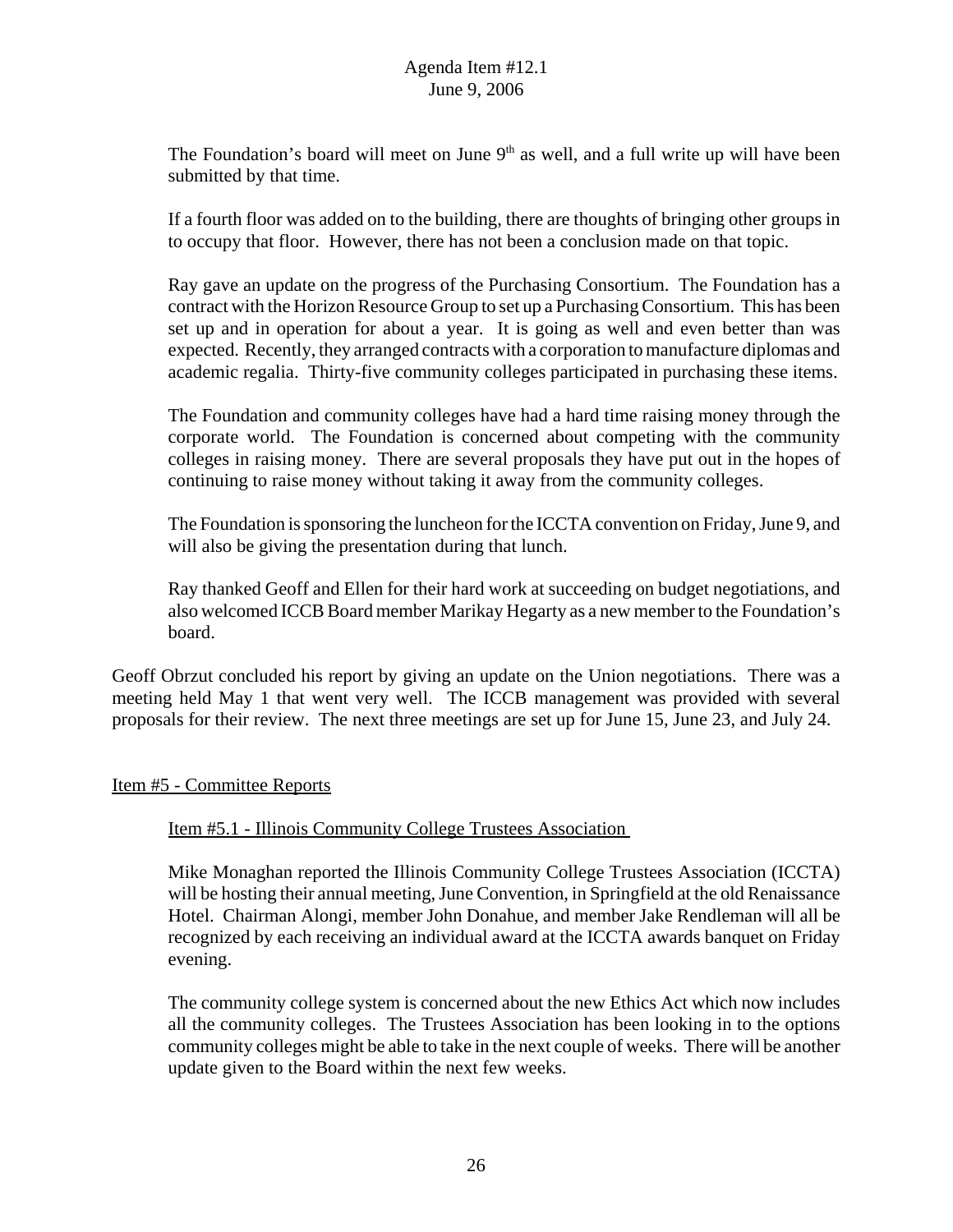Senate Bill 49, "Pension Fix", passed the General Assembly during this past session. It is in regards to the State University Retirement System (SURS). The Illinois Federation of Teachers (IFT) assisted in creating this bill in order to address the unintended consequences generated in Senate Bill 27, which was devised one year ago regarding the SURS pension.

A Senate Joint Resolution was adopted by the General Assembly during this past session which forms a task force to study the issue of the City Colleges of Chicago's employees becoming participants in the Retirees Health Insurance Program. The Trustees Association will be a part of this task force and is looking forward to it.

#### Item #5.2 - Presidents Council

Alice Jacobs reported the Council is very appreciative of the percentage increase from the budget and the reinstate of the Disadvantage Student Success Grant. However, some of the institutions have been negatively impacted by the latest distribution of funds. This will cause hardships on some campuses.

The Council is still concerned with the Veteran's Grant, which is still unfunded. The Council is hopeful that there will be adequate funding provided soon for this grant.

The Attorney General's Opinion is already causing many problems and concerns within the system and President's Council. The Council is hopeful that by working together with the ICCB, the issues will be addressed and a solution will be provided.

# Item #5.4 - Illinois Community College Faculty Association

Kevin Weston reported the association's last meeting was held at the ICCB building on March 24. There were discussions of several issues. Their upcoming retreat, community college funding, Illinois State Ethics Act, and Senate Bill 27 changes were part of the discussion.

Their retreat will be held on June 23-24, 2006. There will be a Teaching and Learning Excellence Conference provided by the association. It will be held on October 12-13, 2006. The attendance to this conference has been low in the past, so everyone is encouraged to attend. It is a very educational conference and will benefit anyone who attends.

ICCB Board member Bill Naegele attended the association's meeting in March and will also be coming to the retreat.

# Item #5.5 - Student Advisory Committee

Jenna Altadonna stated the documents and letters created were sent out to all the new student trustees. The document produced was a report of all the local issues that occurred on campus and did not necessarily need to have big solutions provided for them.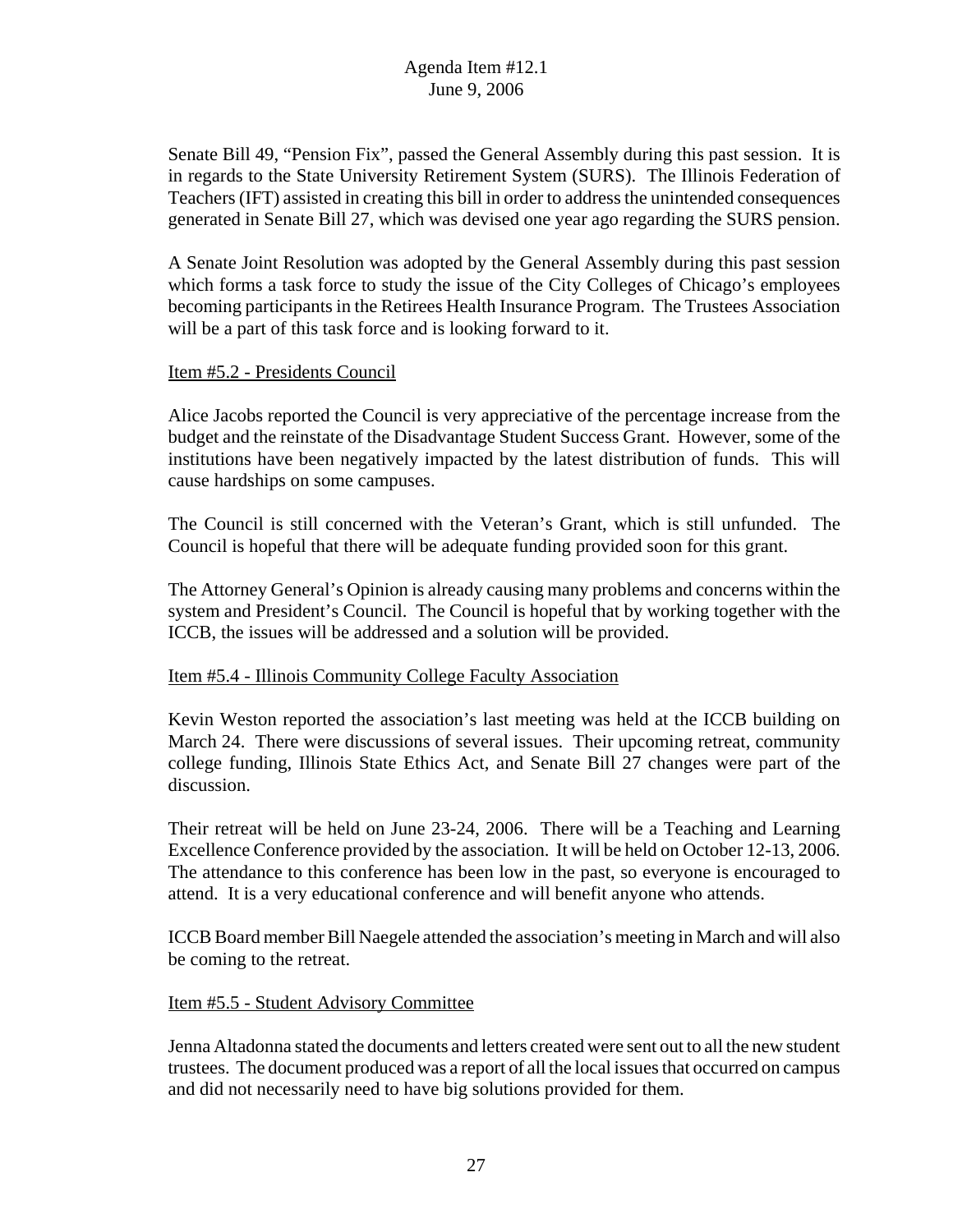The students could solve the problems themselves. It also includes the processes they need to take to achieve these solutions.

The care packages were also successfully sent out to the American soldiers.

#### Item #6 -Legislative/Budget Report

Randy Barnette, Vice President for External Affairs, reported on this year's session and the results. Session adjourned this year on May 4. November 14, 2006 will start Veto Session.

Both Houses passed the budget, which was Senate Bill 1520. There were budget discussions towards the end of session which caused a few minor complications and made movements go a little slower than anticipated. This was the typical "Election Year Budget" which concentrated on education and healthcare issues. A thanks goes out to Geoff Obrzut, Guy Alongi, staff, and the advisory committees for everyone's efforts to sustain the 1.9% increase. This is the first increase the community college system has seen in five years.

Randy reported on a change in the Open Meetings Act. From now on, a quorum is defined as the actual body that meets. If meetings are to be conducted, a quorum has to physically be present. Videoconferencing and teleconferencing will no longer be accepted if a board wants to conduct business. A member of a board is allowed to sit in on a meeting when not physically present; however, their votes do not count.

Randy concluded his report by speaking about the House Joint Resolution 122 mandates the ICCB to put together a task force consisting of two co-chairpersons from the Illinois General Assembly majority party, two other members will be selected by the minority party, the President's Council will have three representatives, the Trustees will also have three, the Student Advisory Council will have two, the Faculty Association will have two, and the ICCB chairman will appoint two representatives. The resolution was developed to look at what kinds of things community colleges do, provide, and to look at the overall plan for how to run the community colleges in the future.

The two appointments made by the ICCB has no deadline; however, the final report from the task force has to be submitted by the end of 2006. So, the Board will most likely appoint the two task force members at the June 9, 2006 meeting.

Ellen Andres, Interim Chief Financial Officer, reported the system received a 1.7% increase, with a .2% increase for Special Appropriatons.

The Student Success Grant is brand new and received \$3 million. There is also the Dual Enrollment/Dual Credit Task Force, which has been studying the P-16 Grant for over a year. There needs to be separate expenditure guidelines and formulas connected to both of these grants. These will be presented to the Board at the June 9 meeting.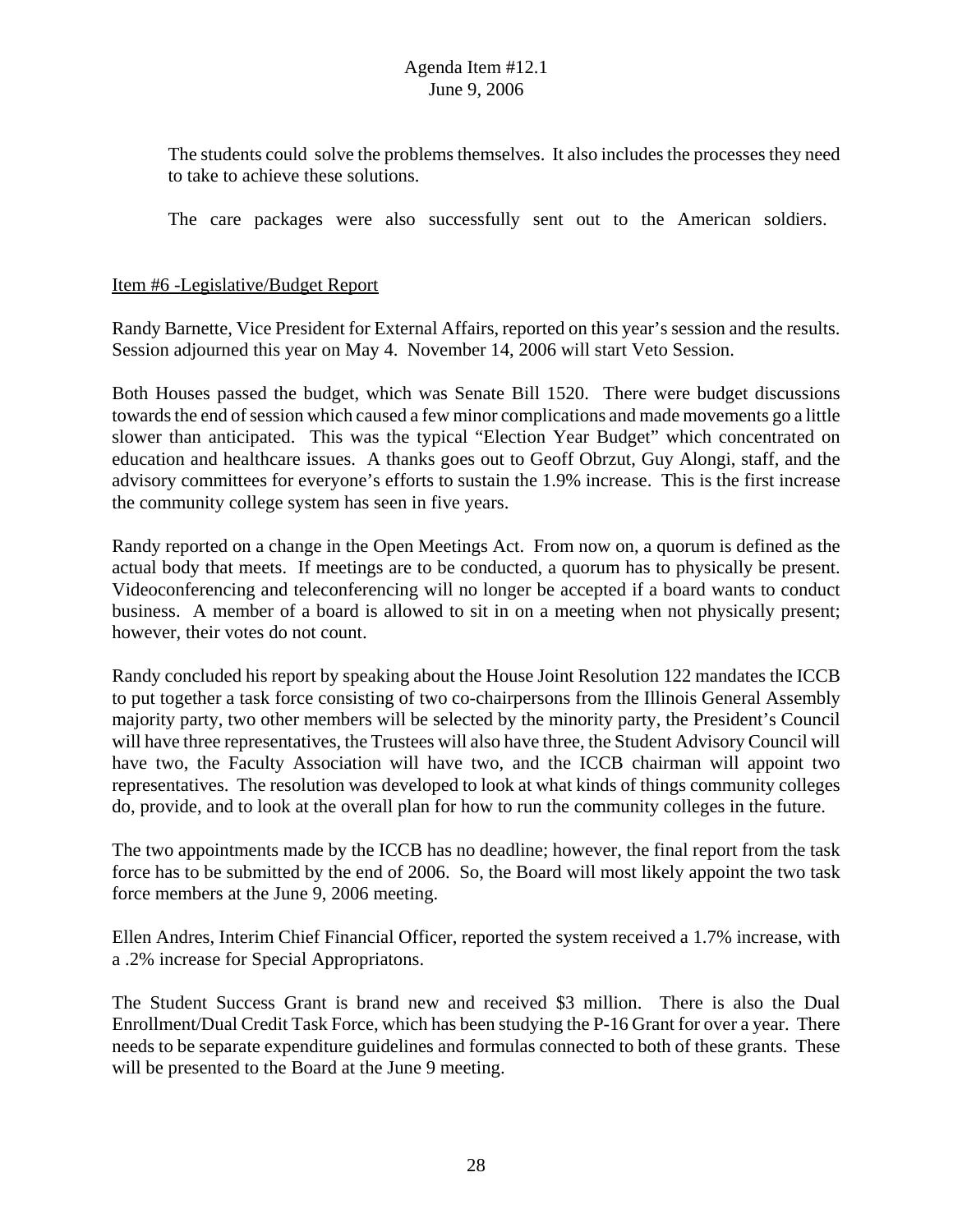As mentioned before by Geoff Obrzut, there was a significant difference in the preliminary budget numbers and the finalized budget numbers for the community colleges. The preliminary budget numbers are usually totaled and distributed to the community colleges so they may have a rough idea what their budget will be for the next fiscal year. However, City Colleges of Chicago submitted their numbers after the preliminary budget numbers had been gathered. This late submission threw the preliminary budget numbers off quite a bit. The finalized budget numbers showed some colleges taking a loss.

The Finance Advisory Committee will look at the pros and cons of giving the community colleges preliminary budget numbers in the future. Since these numbers are not guaranteed, it might be more harmful to continue distributing them. The Committee will provide the Board with some recommendations at the September 2006 meeting.

Item #7 - Appointments to Joint Task Force on Community Colleges: House Joint Resolution 122

The Board was provided with a copy of House Joint Resolution 122, as shown below.

HJ0122 LRB094 20275 RAS 58269 r

1 HOUSE JOINT RESOLUTION

2 WHEREAS, There are 39 public community college districts

3 serving all 102 counties within the State of Illinois; and

4 WHEREAS, Within the 39 community college districts, there

5 are 48 community colleges, serving nearly 1.2 million

6 Illinoisans annually; and

7 WHEREAS, Over the past decade, enrollment at the 48

8 community colleges has increased by more than 20% and the role

9 of the community college has expanded dramatically; local

10 communities and businesses have become reliant on community

11 colleges as the primary provider of worker education and

12 training; and

13 WHEREAS, The U.S. Department of Labor estimates that by the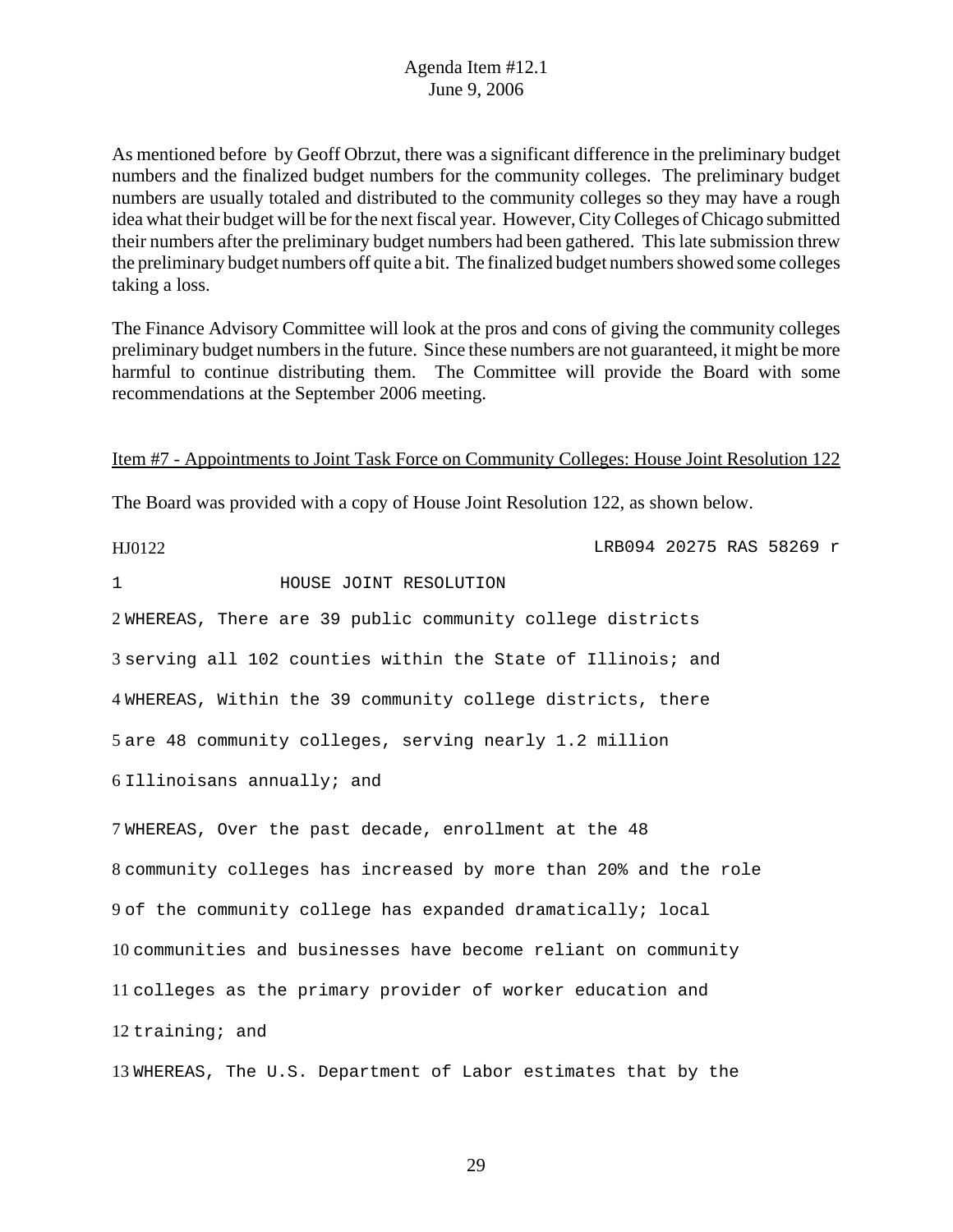end of this decade 85% of all jobs in the State of Illinois that are capable of sustaining a middle-class lifestyle will require access to post-secondary education; and WHEREAS, The U.S. Department of Labor also reports that 75% of all current workers will require re-skilling or retraining during the current decade in order to maintain the jobs they presently hold; and WHEREAS, The reimbursement rules that are currently in

place for community colleges are, in some instances, more than 30 years old and do not reflect the vast diversity of the structure and operation of the community college model of today; therefore, be it

RESOLVED, BY THE HOUSE OF REPRESENTATIVES OF THE

NINETY-FOURTH GENERAL ASSEMBLY OF THE STATE OF ILLINOIS, THE SENATE CONCURRING HEREIN, that there is created a Joint Task

Force on Community Colleges, to be facilitated by the Illinois

HJ0122 - 2 - LRB094 20275 RAS 58269 r Community College Board, for the purpose of reviewing the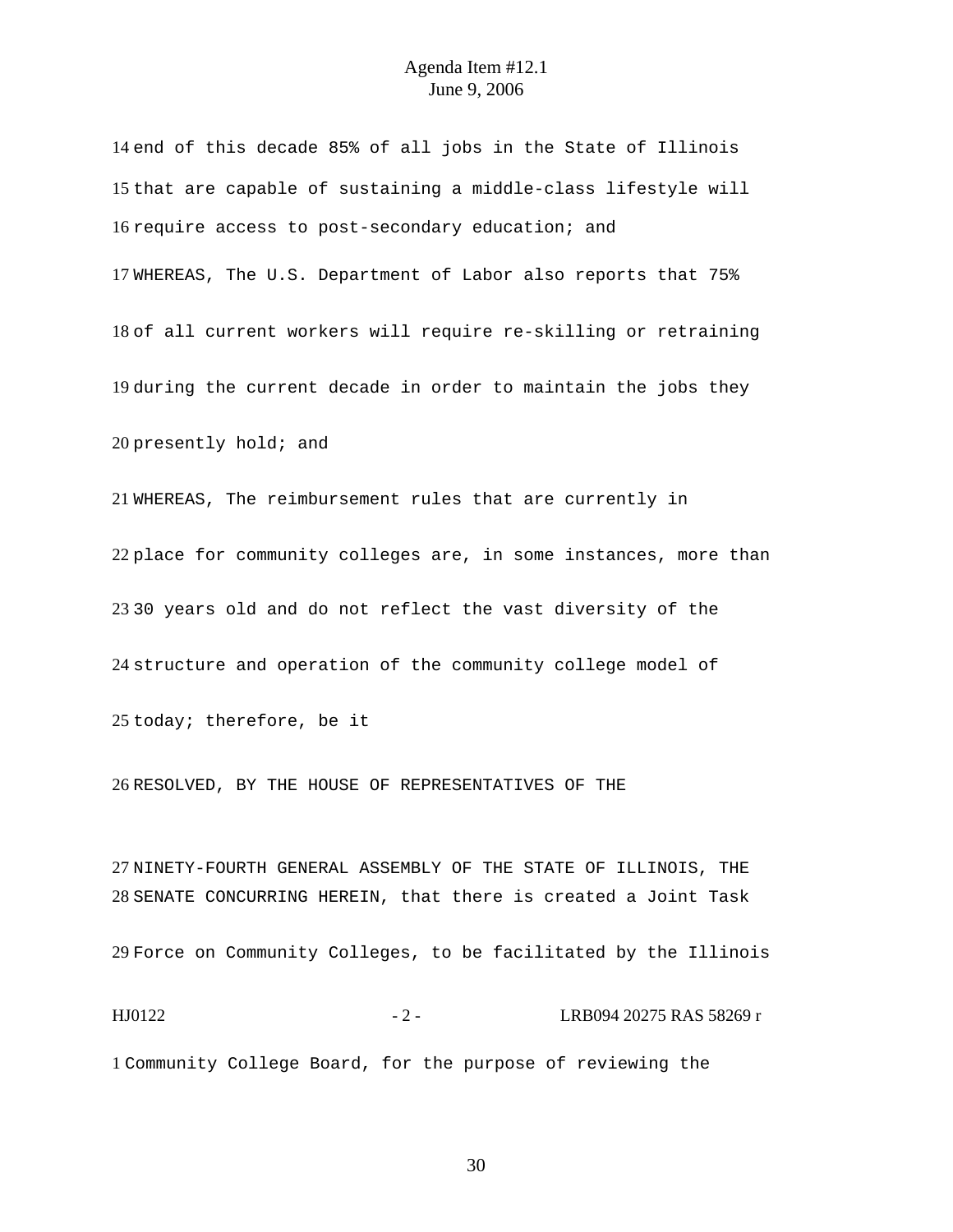present community college system and making recommendations to the General Assembly pertaining to whether the mechanisms that are in place will handle the expanded role and demands on the system in the future; and be it further RESOLVED, That the Joint Task Force on Community Colleges shall consist of the following members: 2 co-chairpersons, each a member of the General Assembly, with one appointed by the Speaker of the House and one appointed by the President of the Senate; 2 spokespersons, each a member of the General Assembly, with one appointed by the Minority Leader of the House and one appointed by the Minority Leader of the Senate; 3 community college presidents appointed by an organization representing public community college presidents; 3 community college trustees appointed by an organization representing Illinois community college trustees; 2 community college faculty members appointed by the Chairperson of the Illinois Community College Board; 2 community college students appointed by the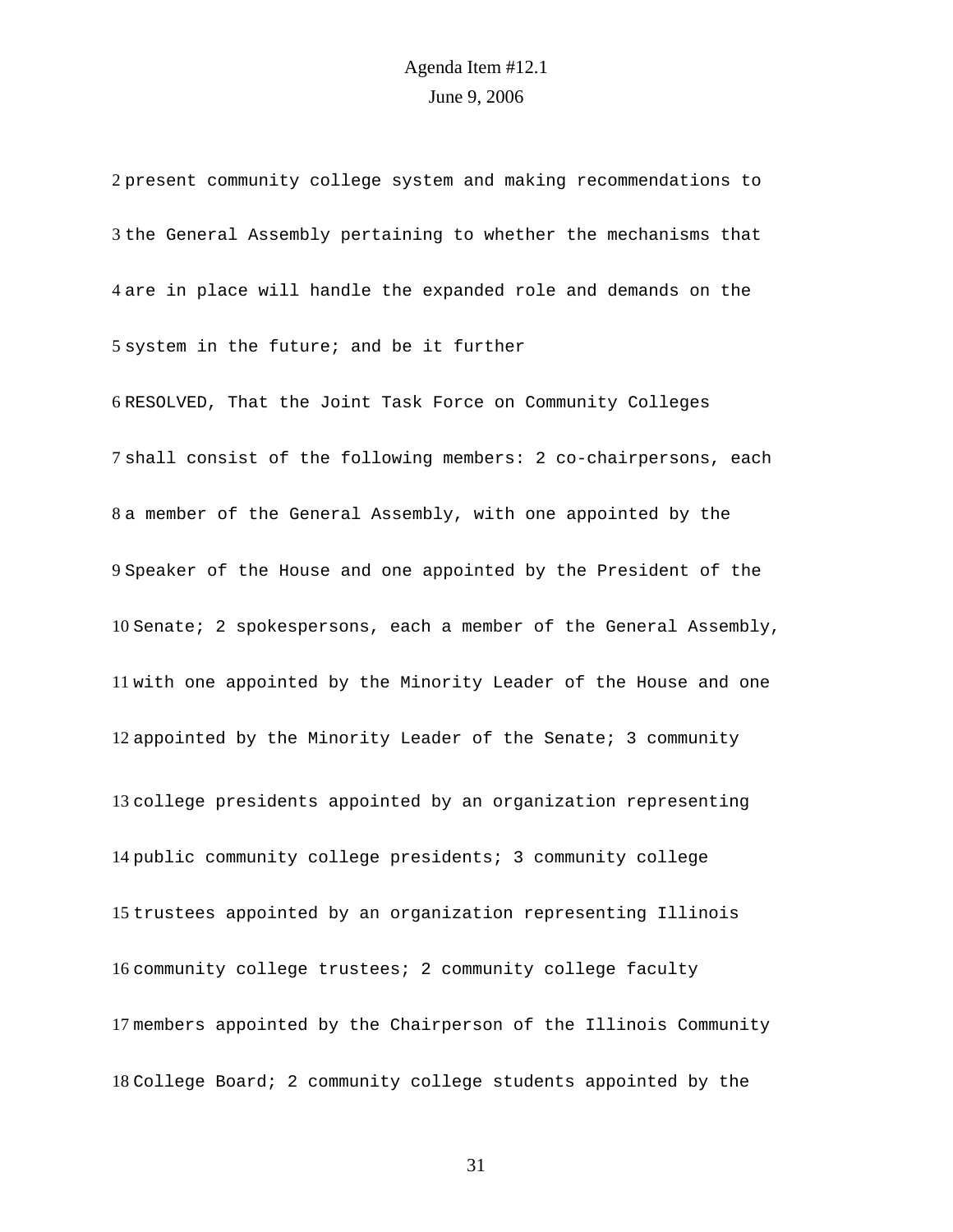Illinois Community College Board Student Advisory Committee; and 2 members appointed by the Chairperson of the Illinois Community College Board, one of whom is a nationally recognized community college expert; and be it further

RESOLVED, That the Joint Task Force members shall serve on a voluntary basis and shall not be responsible for any costs associated with their participation in the Joint Task Force; and be it further

RESOLVED, That the Joint Task Force shall meet initially at the call of the Chairperson of the Illinois Community College Board and thereafter as necessary and shall report its findings to the General Assembly by filing copies of its report with the Clerk of the House and the Secretary of the Senate no later than December 31, 2006; and that upon filing its report the Joint Task Force is dissolved; and be it further

HJ0122 - 3 - 3 - LRB094 20275 RAS 58269 r RESOLVED, That suitable copies of this resolution be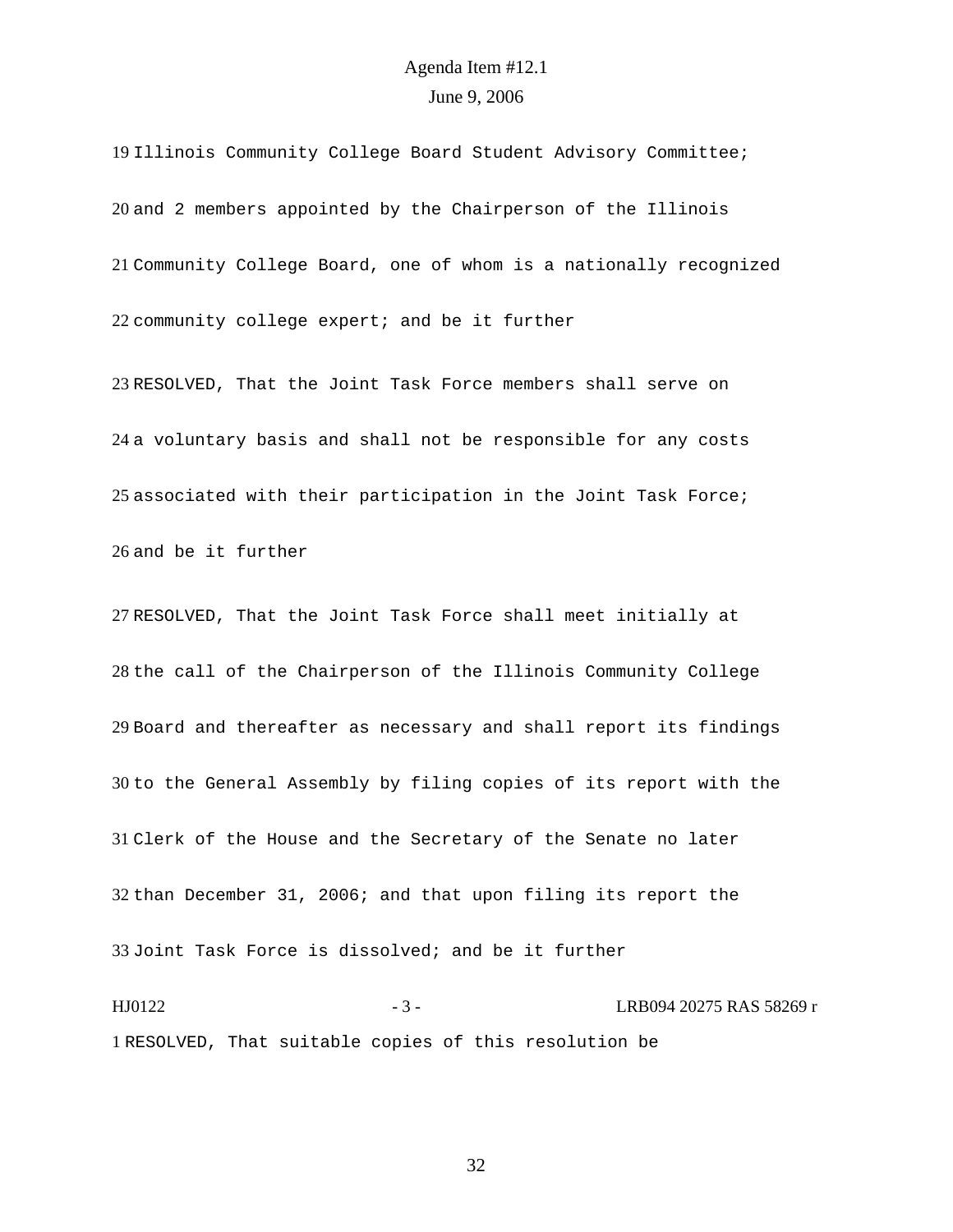2 delivered to the Chairperson of the Illinois Community College

3 Board and to the Illinois Community College Board Student

4 Advisory Committee.

#### Item #8 - Illinois Articulation Agreement Update

Elaine Johnson, ICCB Vice President for Instruction and Policy Studies, introduced Barb Risse, ICCB Director for Transfer Programs, who reported on the recently completed evaluation of the Illinois Articulation Initiative (IAI). It is a culmination of over two and one-half years of discussions among the IAI General Education Core Curriculum and major panels, the IAI Steering Panel, Illinois Board of Higher Education and Illinois Community College Board staffs, the Technical Task Force, Illinois Transfer Coordinators, institutional Chief Academic Officers, the Student Advisory Committee, and others; a report on the major panels commissioned by the IAI Steering Panel; a report commissioned by the Illinois Community College Board and Illinois Board of Higher Education and conducted by Dr. Ivan Lach and Dr. Kathleen Kelly (included as an external attachment), as well as feedback to these reports. This document presents proposed revisions to the IAI processes and procedures based upon the findings of this comprehensive evaluation.

The review of institutional and staff roles and responsibilities suggested minor changes aimed at streamlining processes and ensuring a fair and equitable review of course submissions by the GECC panels. Additionally, the review suggested a restatement of the roles and responsibilities of all constituent groups, including the Steering Panel, the Technical Task Force, board staffs, and the institutions.

Based on this evaluation, the following revisions to the Illinois Articulation Initiative were proposed:

- 1. Clarify the general goals of the Initiative;
- 2. Clarify the roles and responsibilities of the GECC faculty panels;
- 3. Revise the GECC course review and approval processes;
- 4. Redefine the roles and responsibilities of the major field panels;
- 5. Clarify the roles and responsibilities of participating colleges and universities;
- 6. Clarify the roles and responsibilities of the ICCB and IBHE;
- 7. Recommend that Illinois colleges and universities allow students to complete the GECC package after transfer. For example, when the transfer student has completed a statewide articulated associate degree model such as the Associate of Fine Arts (AFA), Associate of Engineering Sciences (AES), or Associate of Arts in Teaching (AAT), or; When the transfer student has completed 30 semester hours of transfer credit without having completed the GECC;
- 8. Revise the iTransfer.org website to serve as a general transfer information site.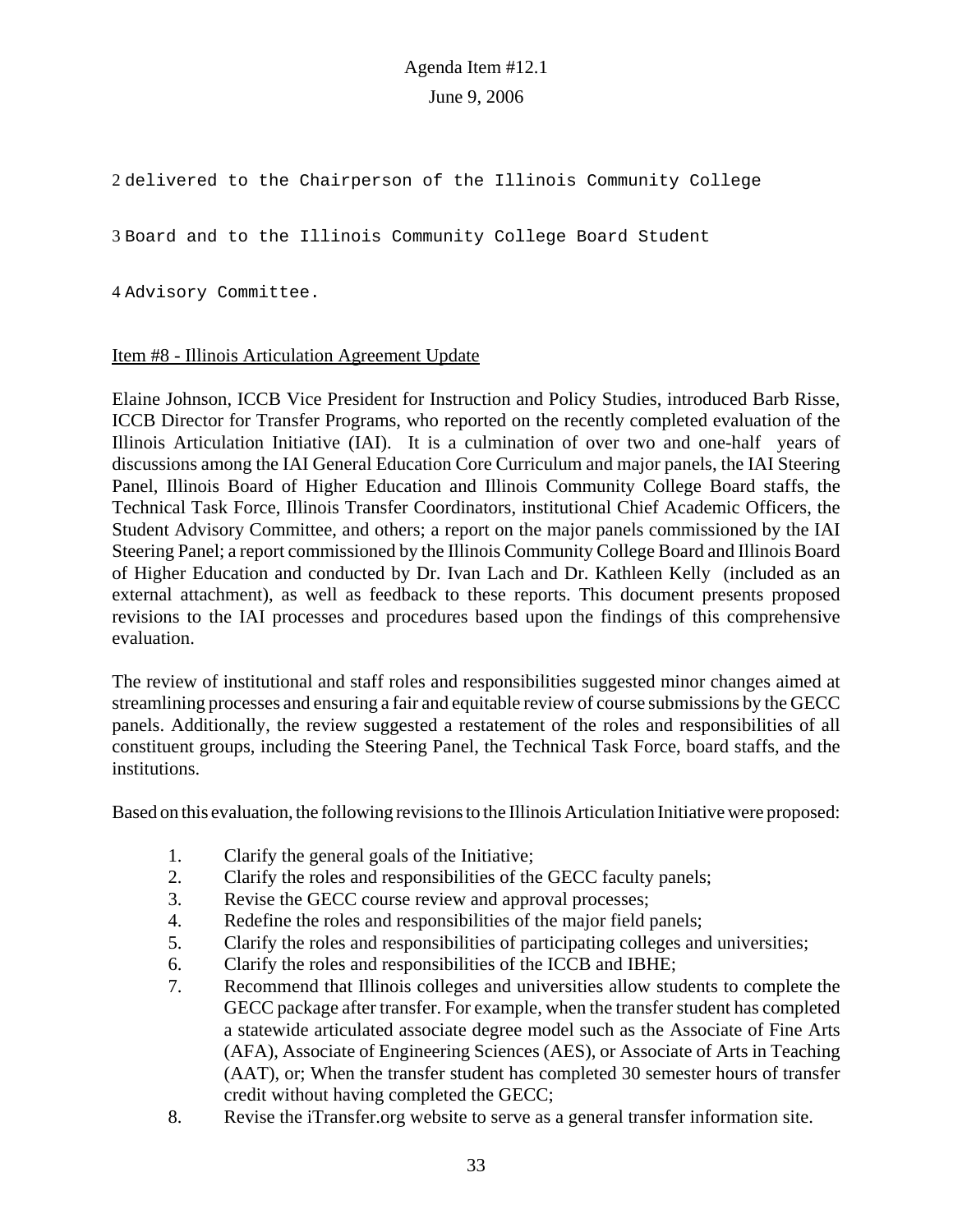After reviewing the attached report and consulting with the various interest groups, the staffs of the IBHE and the ICCB are collaborating to implement the changes they deem appropriate.

#### **Timetable**

Spring 2006

- Current course review and approval processes remain in effect.
- GECC panel reviews will migrate to the iTransfer.org course review site.
- A IBHE and ICCB staffs will communicate process changes to participating institutions.
- Website staff will begin revision of site.
- A Institutions will identify institutional process for course submission.

#### Fall 2006

- Course review for GECC panels will begin phasing in a rolling schedule.
- $\cdot$  IBHE and ICCB staffs will work with GECC panels to identify objective criteria for course review.
- $\cdot$  IBHE and ICCB staffs will work with major panels to identify lower-division recommendations for students undecided about baccalaureate institution.
- Website staff will present proposed site revisions to IBHE and ICCB staff.

#### Spring 2007

Complete transition to new processes and procedures.

**\* \* \* \* \* \* \***

A motion was made by Rudy Papa, which was seconded by Jake Rendleman, to approve the report entitled "*Evaluation of the Illinois Articulation Initiative*, and directs the Illinois Community College Board staff to collaborate with staff of the Illinois Board of Higher Education to implement the recommendations contained in this report as they deem appropriate.

The motion was approved by unanimous voice vote. Student advisory vote: Yes.

#### Item #9 - New Units of Instruction **(ACTION)**

Bill Naegele made a motion, which was seconded by Jake Rendleman, to approve the following new units of instruction:

#### **PERMANENT PROGRAM APPROVAL**

College of DuPage

< Radiation Therapy Certificate (39 semester credit hours)

#### Illinois Central

- < Games Programming Certificate (41 semester credit hours)
- < Surgical Technology A.A.S. degree (65 semester credit hours)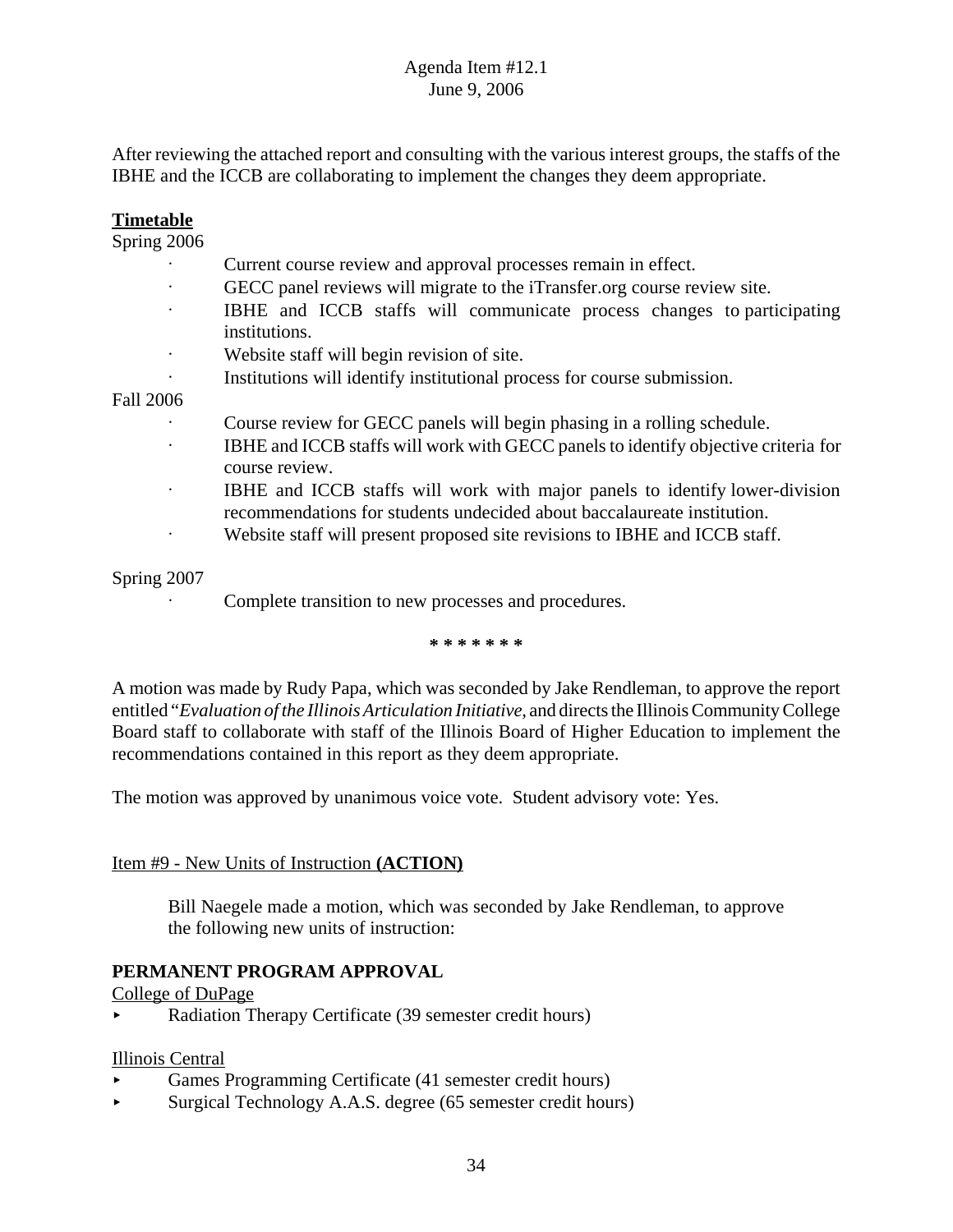# Kennedy-King College

Baking and Pastry Arts A.A.S. degree (60 semester credit hours)

# College of Lake County

Medical Assisting A.A.S. degree (61 semester credit hours)

# Lincoln Land Community College

- < Associate of Arts in Teaching-Special Education (64 semester credit hours)
- < Associate of Arts in Teaching-Early Childhood Education (64 semester credit hours)

# John A. Logan College

< Business Management A.A.S. degree (65 semester credit hours)

# Oakton Community College

< Associate of Arts in Teaching-Special Education (61 semester credit hours)

# Rock Valley College

< Industrial Computer Systems A.A.S. degree (65 semester credit hours)

# Sauk Valley Community College

< Associate of Arts in Teaching-Secondary Mathematics (64 semester credit hours)

# Waubonsee Community College

< Health Care Interpreting A.A.S. degree (64 semester credit hours)

# **TEMPORARY PROGRAM APPROVAL**

# Parkland College

- Dietetic Technician A.A.S. degree (72 semester credit hours)
- $\triangleright$  Construction: Plumbers and Pipefitters Certificate (43 semester credit hours)

The motion was approved by unanimous voice vote. Student advisory vote: Yes.

# Item #10 - Ethics Act Update

Ellen Andres, Interim Chief Financial Officer, gave a thorough update on the revised Ethics Law. It states the community college personnel will have to abide by from now on. The State Officials and Employee Ethics Act (Public Acts 93-0615 as amended by 93-0617, effective November 19 and December 9, 2003, respectively) expanded and revised Ethics laws in the State of Illinois. This Act not only calls for the adoption and implementation of personnel policies for all state employees and all boards and commissions, but also specifically requires the Illinois Community College Board to adopt and implement personnel policies "with respect to State employees of community colleges."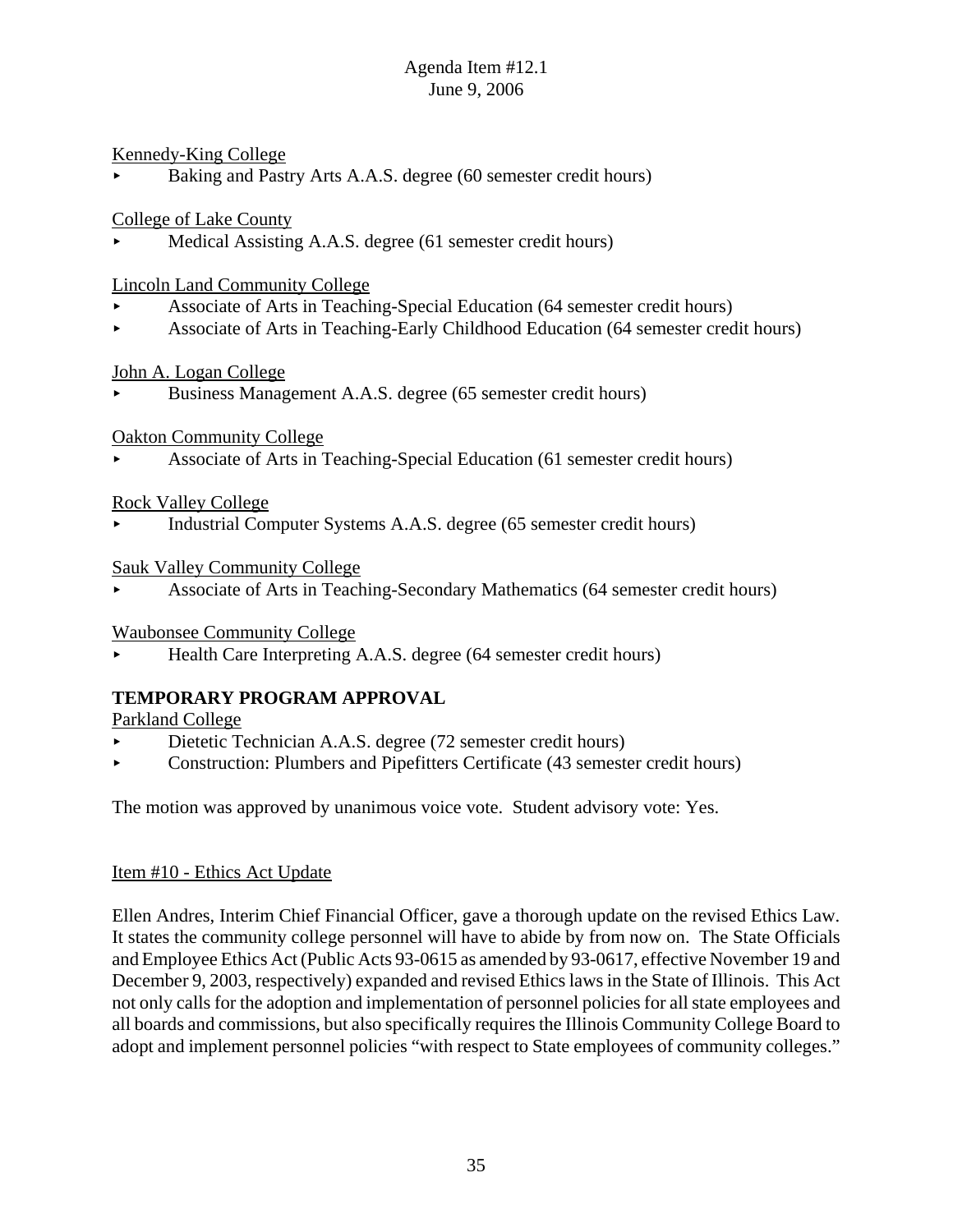Based on the Illinois Constitution of 1970 and the Illinois Public Community College Act (110 ILCS 805), the Board has never considered employees of the colleges to be State employees. They are employed by the college district, which is, by definition, a unit of local government having taxing authority and a locally elected board of trustees.

The Act also further defined state employees of higher education institutions as being employees of institutions defined in Section 2 of the Higher Education Cooperation Act (HECA), which does include community colleges.

Due to those conflicting definitions within the Ethics Act, the Illinois Community College Board requested an official opinion from the Honorable Lisa Madigan, Attorney General of the State of Illinois, regarding the impact of the Act as it pertained to community colleges. On October 5, 2005, the Attorney General issued an Opinion 05-009 stating that the employees of the public community colleges, for the purposes of the Ethics Act, are to be considered State employees, and she went on further to state that they must also comply with the personnel policies established by the Illinois Community College Board.

In response to the Attorney General Opinion, the Illinois Community College Trustees Association (ICCTA) had legislation drafted to clarify the Act with respect to community colleges. This Legislation was not acted on by the Legislature during the Spring Session. Consequently, the Inspector General's Office sent out a letter to the community colleges to begin the process of conducting Ethics Training and has requested the name and contact information for each of their Ethics Officers. Under the Ethics Act, the Inspector General has the responsibility to conduct Ethics Training of all State employees, as well as the jurisdiction to investigate allegations of Ethics Act violations. There are about 105,500 state employees excluding the community colleges. The colleges employ over 38,000 employees.

The ICCB staff has been in communication with the colleges (via the President's Council), the ICCTA, and the Inspector General's Office regarding the Attorney General's Opinion. On April 11, 2006, President Obrzut issued a memorandum to the colleges presidents in response to the Inspector General's letter asking them to submit their Ethics Officer's name to the Board for transmission to the Inspector General's Office. As of May 9, twenty-five of the community colleges have complied with this request. ICCB staff will continue to monitor this situation.

Item #11 - Consent Agenda **(ACTION)**

Jake Rendleman made a motion, which was seconded by Bill Naegele, to approve the following item:

# Item #11.1 - Minutes of the March 31, 2006 Meeting

The Illinois Community College Board hereby approves the minutes of the March 31, 2006 meeting, as recorded.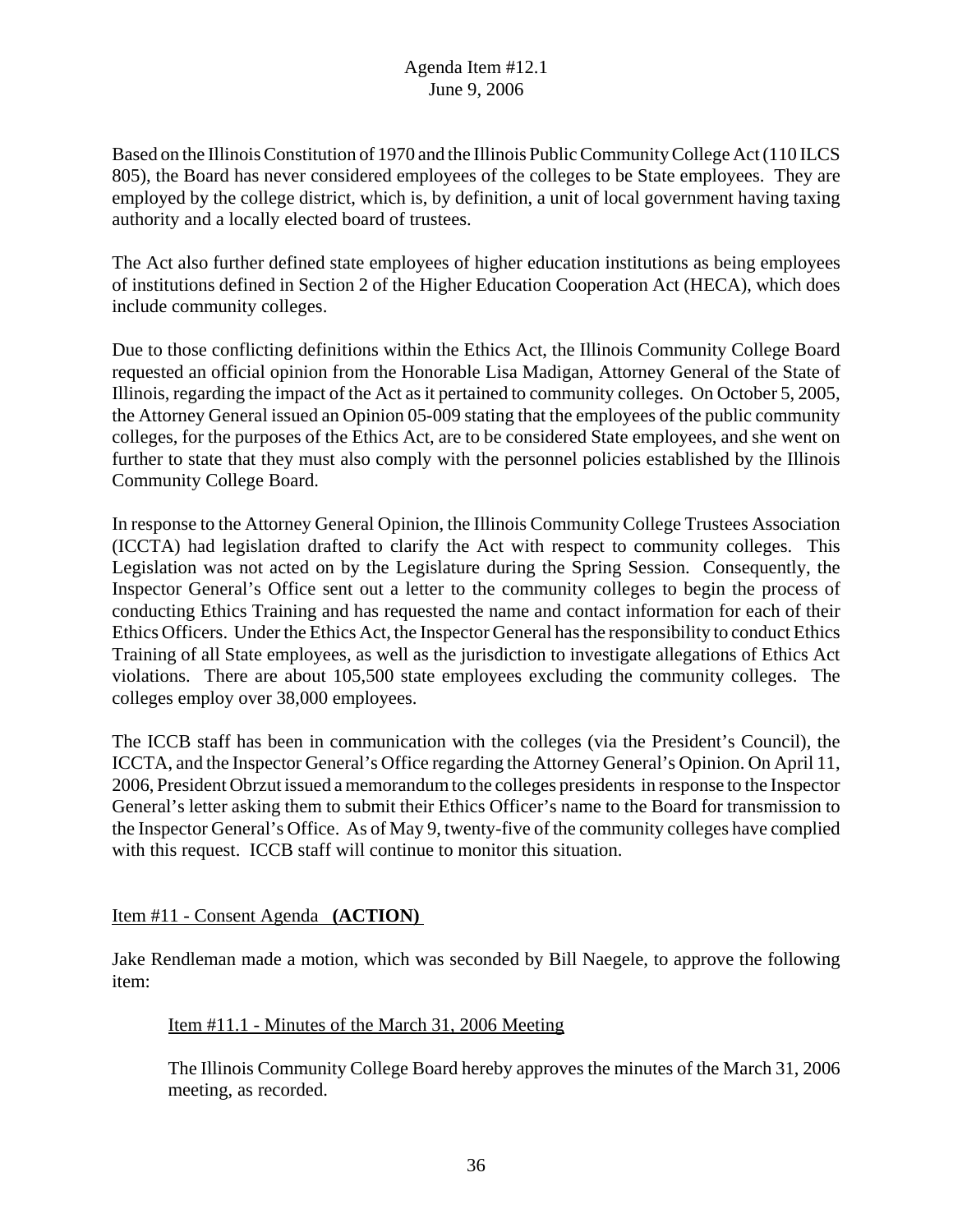The motion was approved by unanimous voice vote. Student advisory vote: Yes.

#### Item #12 - Information Items

#### Item #12.1 - Reports on Restricted Grants for FY 2005

Documents were provided to the Board for their information and review.

#### Item #12.1a - P-16 Initiative Grant

Documents were provided to the Board for their information and review.

#### Item #12.2 - Fiscal Year 2006 Financial Statements

Financial statements were provided to the Board for their information and review.

#### Item # 14 - Adjournment

At 11:10 a.m., Bill Naegele made a motion, which was seconded by Suzanne Morris, to adjourn the meeting. The motion was approved by unanimous voice vote. Student advisory vote: Yes.

Guy H. Alongi Geoffrey S. Obrzut Chairman President/CEO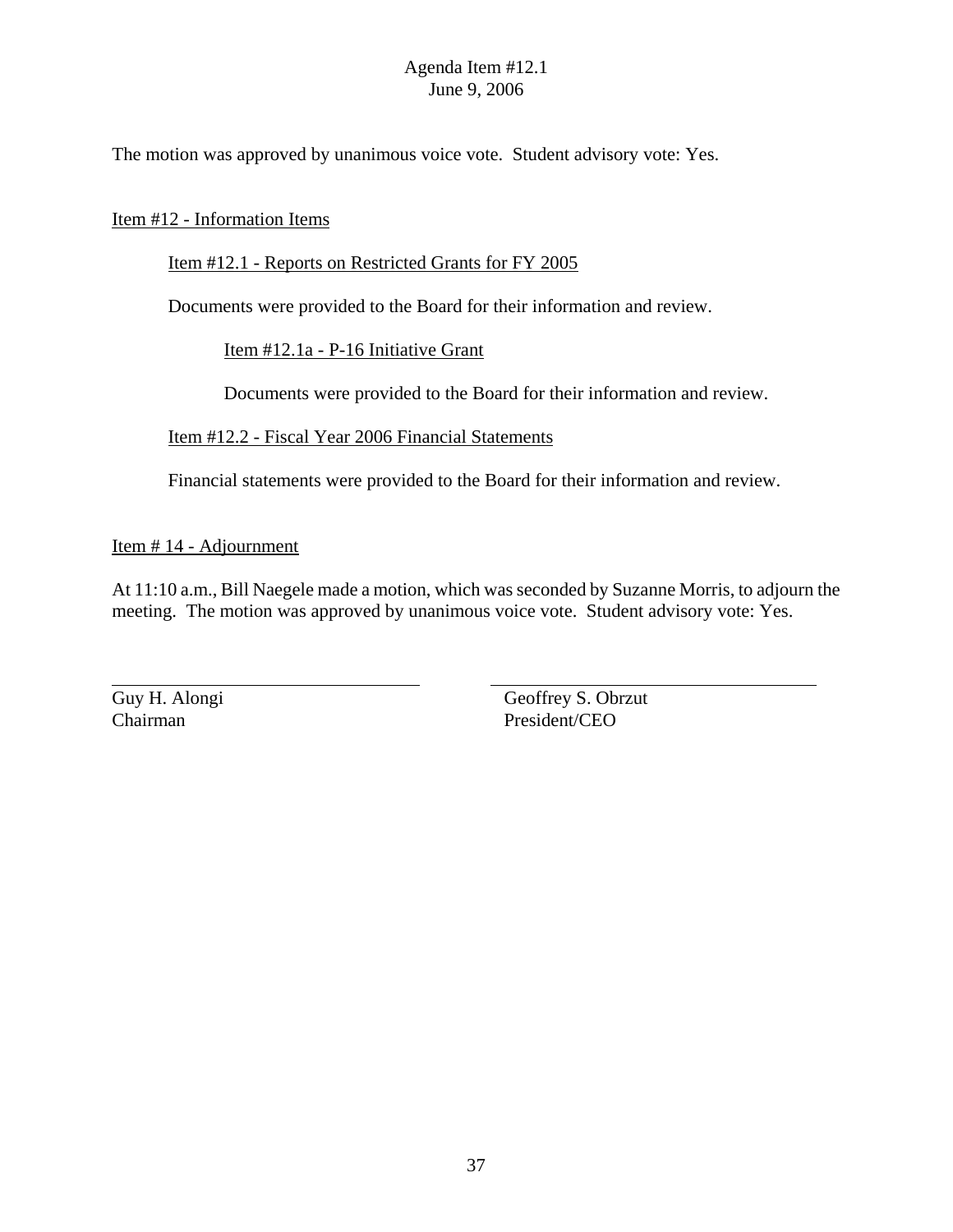#### Illinois Community College Board

# **POLICY GUIDELINES FOR RESTRICTED GRANT EXPENDITURES AND REPORTING** *EFFECTIVE JULY 1, 2006*

#### *P-16 Initiative Grant*

**Purpose of Grant.** P-16 Initiative Grant funding is intended to allow community colleges to expand their service to high school students desiring to take college-level classes prior to receiving their high school diploma to accelerate their college coursework (formerly known as the Accelerated College Enrollment Grant). Funds are to be used primarily to support in-district high school students. In instances where students from outside the college district are being served, a written agreement must be in place between the community college providing the instruction and the student's home community college.

PLEASE NOTE: Beginning in fiscal year 2007, the P-16 Initiative Grant can no longer be used to support programs and services related to teacher preparation, certification, and recertification.

**Dual Credit** – An instructional arrangement where an academically qualified student currently enrolled in high school enrolls in a college-level course and, upon successful course completion, concurrently earns both college credit and high school credit (see ICCB Rule 1501.507(b)(11)- Credit Hour Claims

**Dual Enrollment** – An academically qualified student who is still enrolled in high school also enrolls in a college level course at the community college. Upon successful course completion the student exclusively earns college credit. No high school credits are earned.

#### **Allowable Expenditures**

*Tuition and Fees for Dual Credit/Dual Enrollment* - the expense of course tuition and universal fees associated with the coursework of the high school student participating in dual credit or dual enrollment opportunities. The student must be enrolled as of the midterm to receive the funding (i.e., eligible for credit hour grant funding). Funds are to be used primarily to support in-district high school students. In instances where students from outside the college district are being served, a written agreement must be in place between the community college providing the instruction and the student's home community college.

College districts will receive credit for eligible midterm student enrollments at local in-district tuition and universal fee rates, up to the total amount allocated to the district. The college may use these funds for full or partial coverage of the high school student's tuition and universal fees for courses generating ICCB reimbursable credit hours during a semester in the current fiscal year.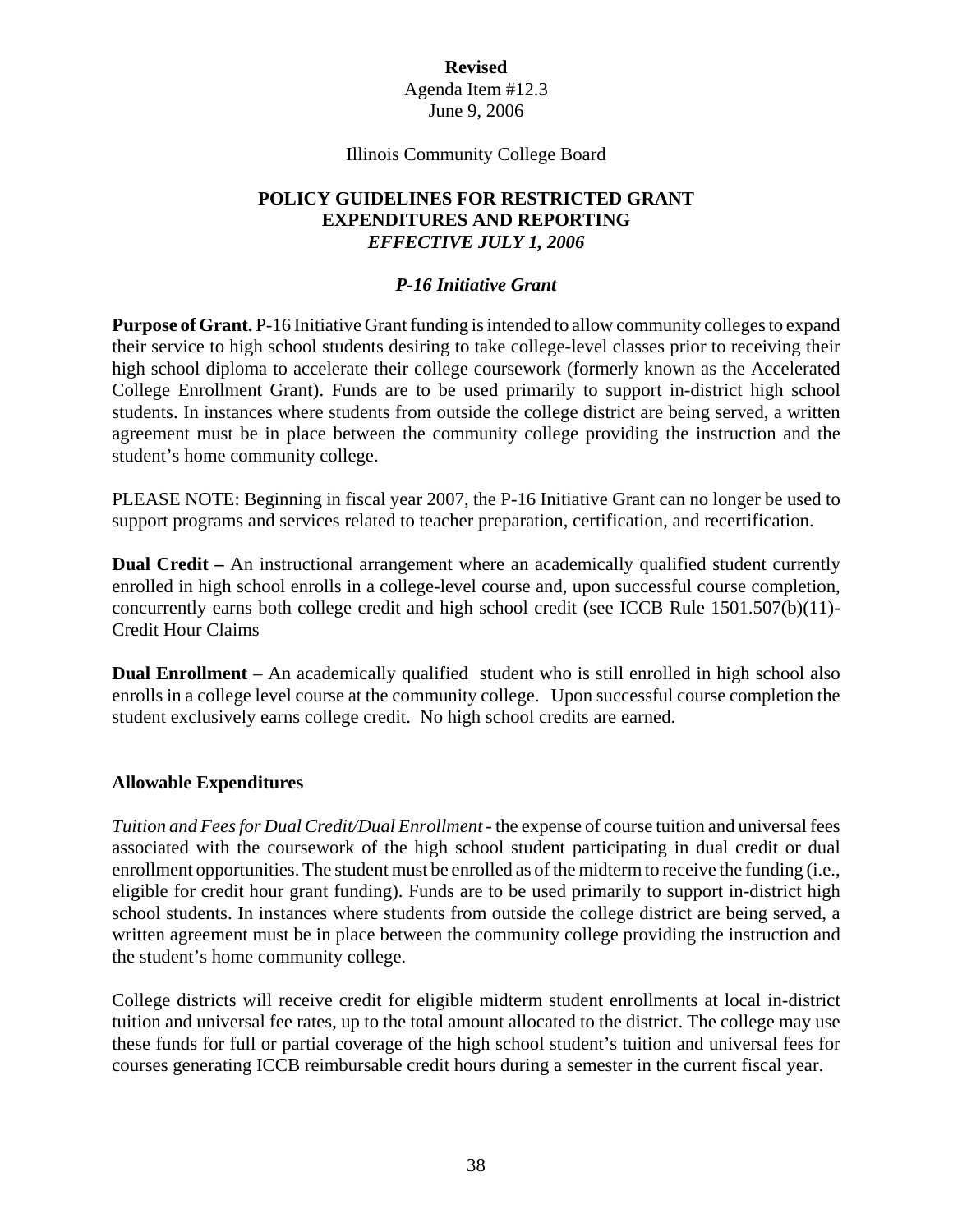#### **Expenditure Limitations**

*Dual Credit/Dual Enrollment -* All allowable expenditures (i.e., the expense of course tuition and universal fees) must be directly associated with high school students involved in dual credit/dual enrollment opportunities offered during a semester in the current fiscal year. Courses must be selected from transfer courses that have been articulated with senior institutions in Illinois or from the first-year courses in ICCB approved associate in applied science degree programs (i.e., the courses must be approved by the ICCB as funding category: Baccalaureate, Business, Technical, or Health). Funds may not be used for coursework in Adult Basic or Secondary Education (ABE/ASE), English as a Second Language (ESL), General Educational Development (GED), or Remedial/Developmental.

#### **Grant Administrative Standards**

Report of activities supported by the P-16 Initiative Grant shall be filed with the ICCB by August 1 following the end of the fiscal year on forms provided by the ICCB. Individuals directly served by the grant should be identified in the college's administrative data system.

The grant funds shall be accounted for in a set of self-balancing accounts within the restricted purposes fund and verified in the audit of the college district.

The grant funds shall be expended or obligated prior to June 30 each year, the last day of the fiscal year. Grant funds should be accounted for in the same period as in the credit hour claiming process. Unexpended funds totaling \$100 or more shall be returned to the ICCB by October 15 following the end of the fiscal year. Unexpended funds totaling less than \$100 need not be returned to the ICCB provided the funds are spent in the next fiscal year and for the restricted grant purpose.

Grant funds not used in accordance with these criteria regardless of the amount shall be returned to the ICCB by October 15 following the end of the fiscal year. Other identification of improper expenditures subsequently verified by the ICCB shall be returned upon notification by the ICCB.

# *Workforce Development Grant Business and Industry Services Component*

**Purpose of Grant**. The Workforce Development Grant-Business and Industry Services Component recognizes the importance of the community college system in assisting local businesses, associations, labor, government and others to develop and enhance a qualified, well trained labor force. The grant funds are dedicated to the operation of a business assistance center and/or involvement with state and local economic development efforts.

Activities in the Workforce Development Grant-Business and Industry Services Component may include any of the following: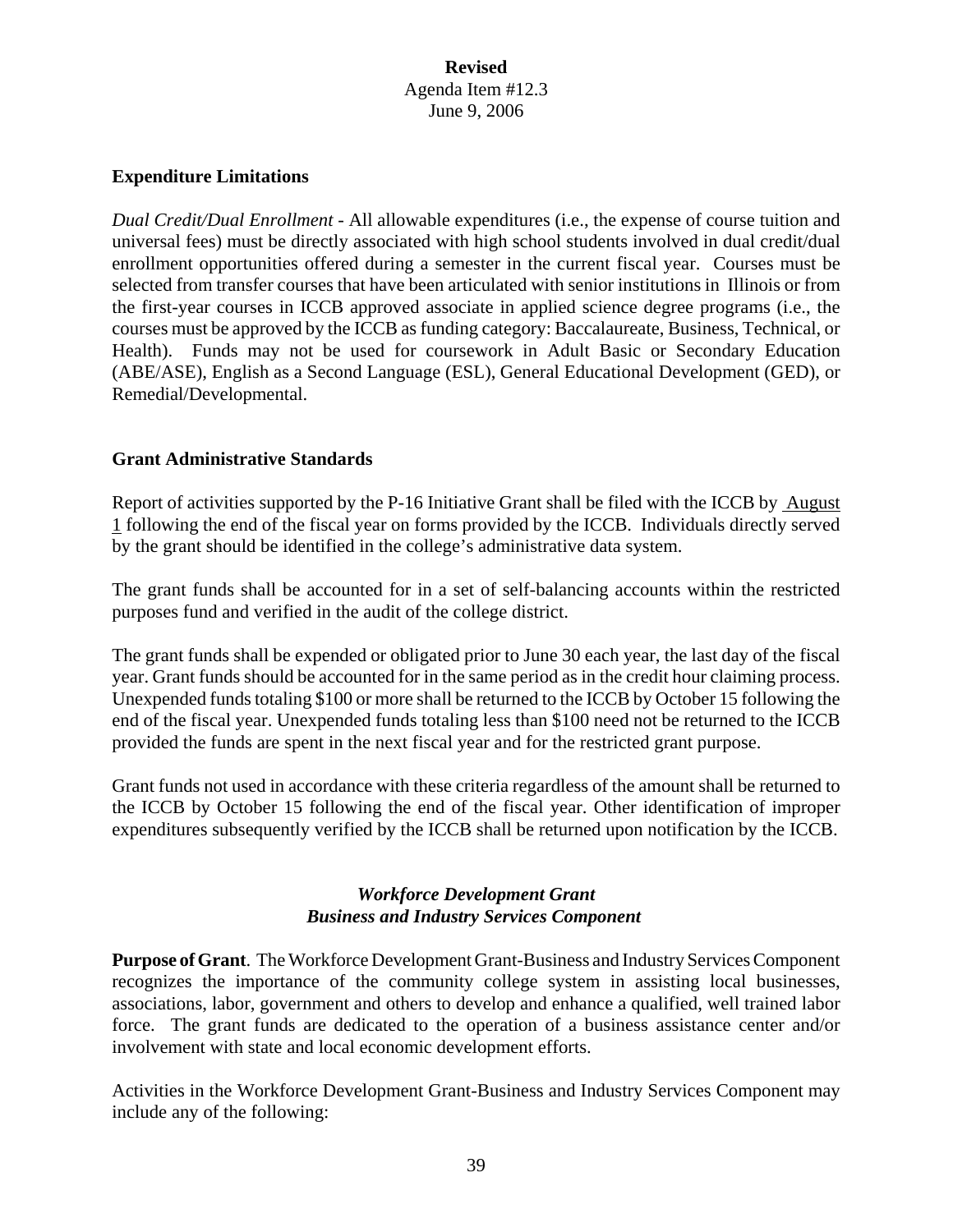- 1. Conduct customized training programs for new or existing businesses and industry through the following activities:
	- develop and offer customized industrial or commercially sponsored courses
	- establish apprenticeship, internship, or work-based learning programs with area business and industry.
- 2. Provide the following employment training services for unemployed or underemployed adults to improve their job skills and assist them in seeking employment:
	- establish and/or operate career counseling and testing programs
	- provide job placement assistance
	- conduct courses, workshops, and seminars not claimed for credit hour grant funding.
- 3. Cooperate with business and industry and economic development entities such as Chambers of Commerce, economic development commissions, and local governments involved in commercial and industrial expansion and/or retention to:
	- provide courses, workshops, seminars, or conferences to area business and industry and economic development entities on such topics as training; financing, starting and operating a business; government contract procurement; export assistance; purchasing and accounting; occupational/workforce training open to the general public, such as continuing professional development; and use of advanced technology equipment, such as computers
	- identify and develop educational programs needed by business and industry for emerging or high growth occupations
	- obtain the use of equipment from business and industry for employment training programs
	- assist with assessments of the area's assets and liabilities in attracting and retaining business and industry
	- assist with retention surveys to assess the need for training or other assistance by area businesses and other organizations
	- provide appropriate training assistance or services determined necessary by surveys or assessments
	- help to market the area to prospective business and industry.
- 4. Cooperate with community colleges, public universities, private colleges, and other organizations to conduct assessments of the need for higher education, to articulate the educational services being provided, and to utilize telecommunications networks for instructional delivery and support.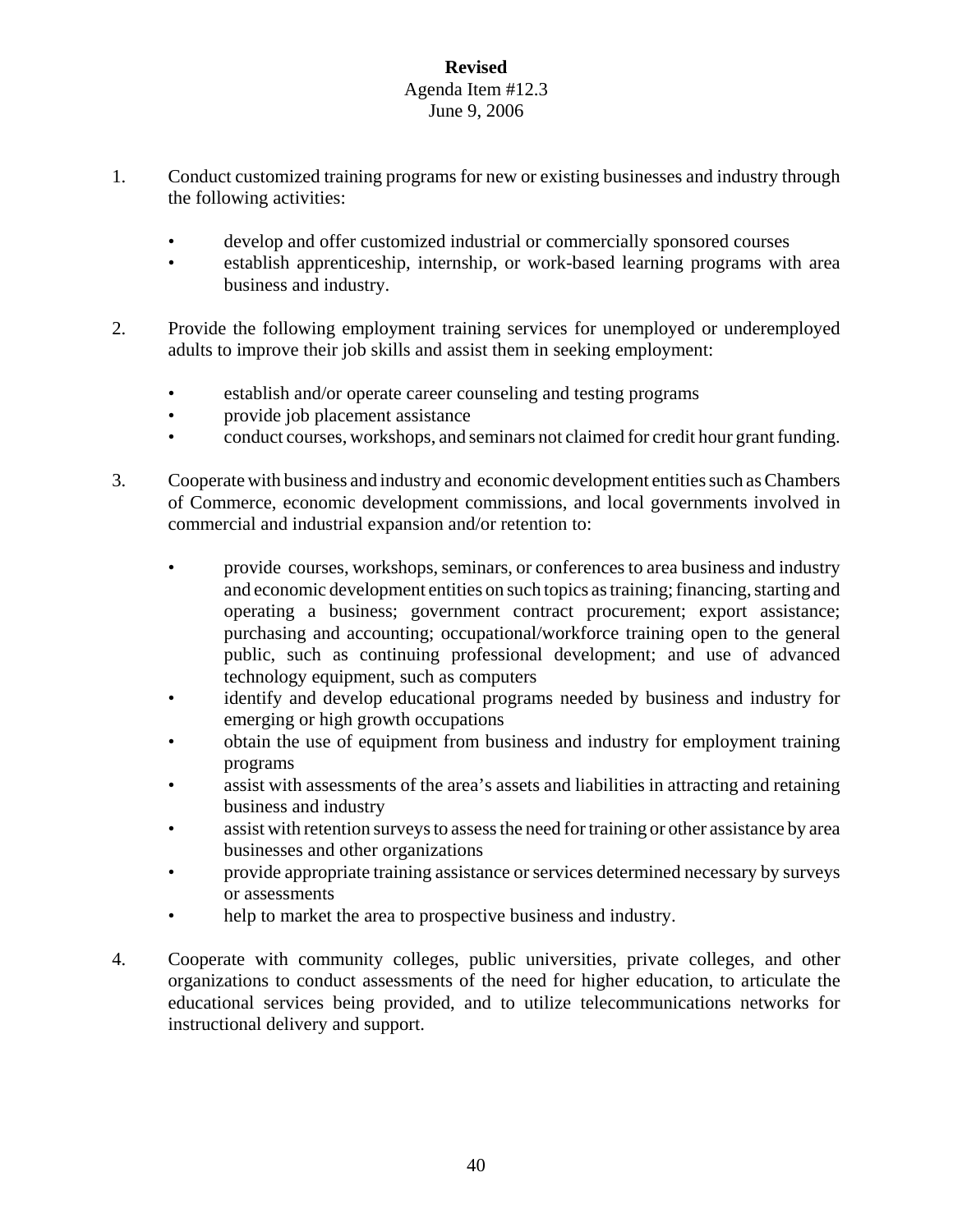#### **Allowable Expenditures**

Personnel – salaries and benefits are allowed for the following personnel based on the percentage of time they spend on business and industry/economic development activities:

- administrative and support staff of the business assistance centers or economic development offices
- C counselors that provide employment and educational counseling to unemployed or underemployed individuals
- instructional personnel who teach courses not claimed for credit hour grant funding to unemployed or underemployed persons or who teach customized courses not eligible for credit hour grant funding for business and industry.

*Promotional Materials* – brochures, newsletters, slide presentations, films, and advertisements used to market the districts' business and industry/economic development services.

*Staff development* – seminars, courses, and conferences related to workforce development or economic development for administrative staff that spend 51 percent or more of their time working in the business assistance center and/or economic development office.

*Instructional Equipment* - lease or purchase of demonstrators, models, trainers, or other equipment for use as instructional aids for unemployed and underemployed individuals or persons receiving customized training designed for business and industry.

*Conference and Meeting Expenses* – expenses for conducting conferences and meetings related to business assistance center/economic development grant activities as specified in the activities listed above.

*Travel* – travel expenses related to business assistance center/economic development activities for staff that spend 51 percent or more of their time working in the business assistance center/economic development office.

*Office Operating Costs* – operating costs related to operating a business assistance center/economic development office including, but not limited to, office equipment, utilities and telephone, consumable supplies, duplicating, and facility rental.

*Contractual Services* – expenditures for professional services that are determined by the college district to be more appropriately or efficiently provided by other public or private entities to complete specific programmatic work.

*Instructional Materials* – books, films, and testing/evaluation materials for use in courses taught to unemployed and underemployed individuals or persons receiving customized training designed for area businesses or other organizations.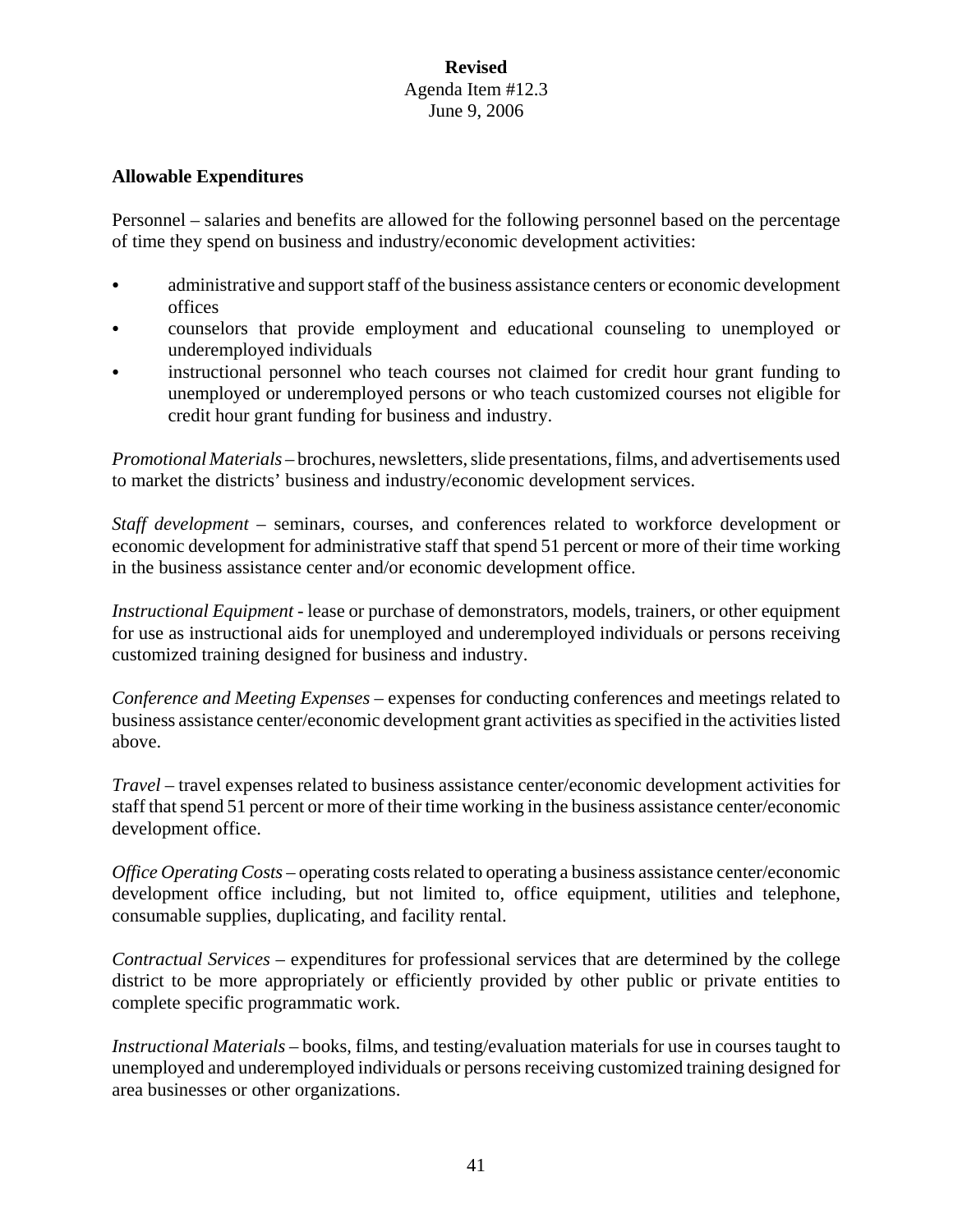*Other expenditures* if approved in writing by the appropriate ICCB staff.

#### **Expenditure Limitations**

No more that 25 percent of each community college district's grant funds may be used for expenditures for office or instructional equipment.

Funds can not be used for courses that are claimed for credit hour reimbursement.

#### **Grant Administrative Standards**

Those courses eligible to be claimed on the ICCB S3 instructional credit hour claim, but are funded by this grant, must be reported as nonreimbursable on the ICCB S3 instructional credit hour claim.

Reports of activities and services supported by the Workforce Development Grant-Business and Industry Services Component shall be filed with the ICCB by August 1 following the end of the fiscal year on forms provided by the ICCB.

The grant funds shall be accounted for in a set of self-balancing accounts within the restricted purposes fund.

The grant funds shall be expended or obligated prior to June 30 each year, the last day of the fiscal year. Goods for which funds have been obligated shall be received and paid for prior to August 31 following the end of the fiscal year for which the funds were appropriated. Funds for services, including salaries and benefits, may not be obligated for services rendered after June 30. Unexpended funds totaling \$100 or more shall be returned to the ICCB by October 15 following the end of the fiscal year. Unexpended funds totaling less than \$100 need not be returned to the ICCB provided the funds are spent in the next fiscal year and for the restricted grant purpose.

Grant funds not used in accordance with these criteria regardless of the amount shall be returned to the ICCB by October 15 following the end of the fiscal year. Other identification of improper expenditures subsequently verified by the ICCB shall be returned upon notification by the ICCB.

#### *Student Success Grant*

**Purpose of Grant.** Student Success Grant funding is intended to provide needed supplemental services to assist students in developing the academic skills necessary to remedy or correct educational deficiencies to allow the attainment of college educational goals.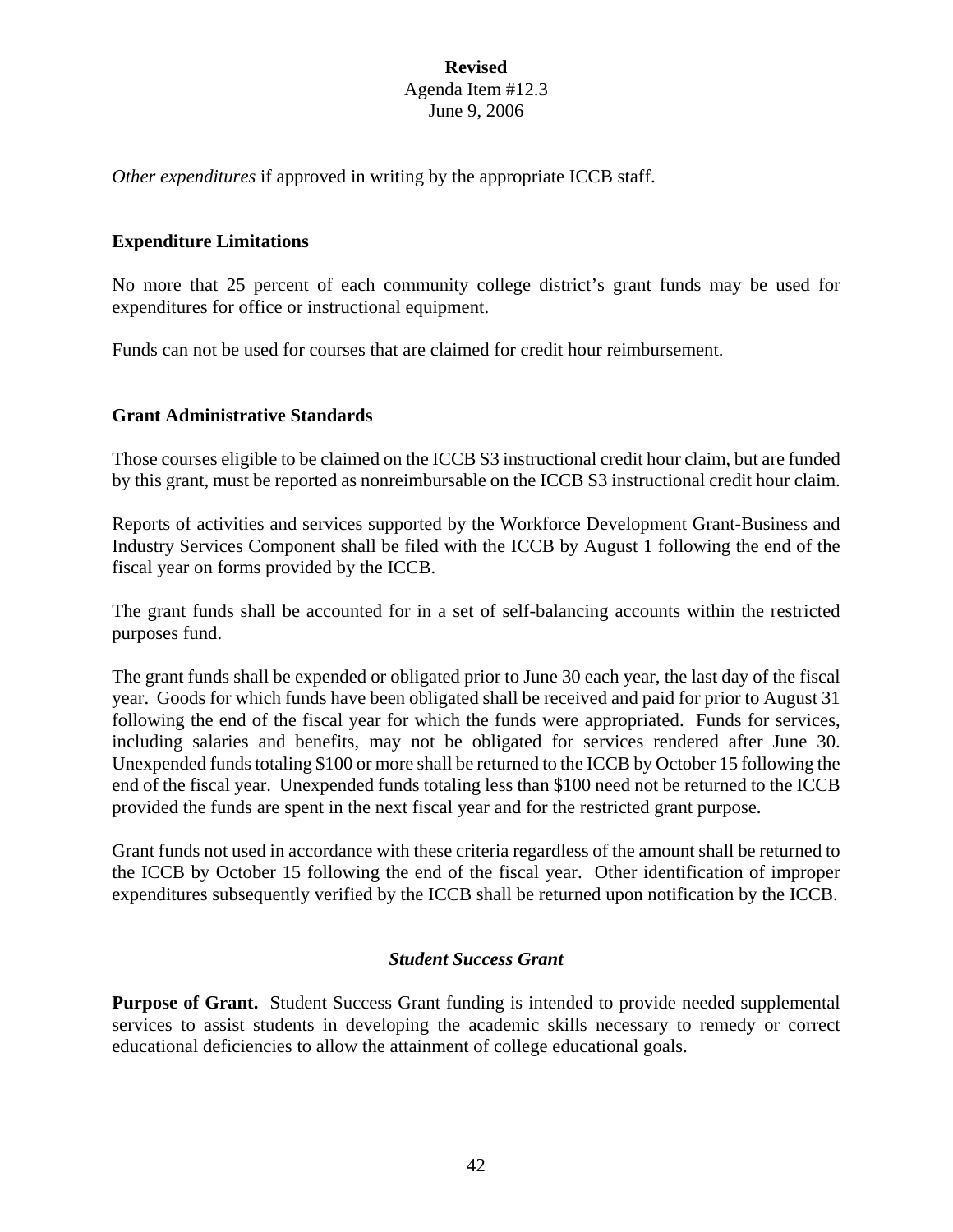The students to be served by the Student Success Grant are those students with social, economic, physical, or developmental disabilities, and/or academic deficiencies that make it difficult for such a student to adapt to a college environment. Colleges will designate which of their students are eligible for services through the Student Success Grant as determined by college assessment procedures and instruments selected by the colleges.

The priority populations to be served by the grant include:

- Developmental/Remedial Students
- Students with Disabilities
- Low Income Students
- **First Generation Students**

#### **Allowable Expenditures**

*Personnel -* salaries and benefits for personnel providing direct services to the priority populations. Personnel covered under this include:

- Professional and paraprofessional staff who provide special retention services designed for the identified priority populations.
- Direct support service personnel who provide assistance to students with disabilities, e.g., readers, notetakers, and sign language interpreters.
- Tutors, both student and professional.

*Supplemental instructional materials -* books, computer software, and publications designed to improve student learning outcomes.

*Auxiliary aids and services* - includes qualified interpreters and readers, notetakers, transcription services, written material, assistive devices, open and closed captioning, taped texts, audio recordings, Brailed materials, or other effective methods that make aurally or visually delivered materials available to person with visual or hearing impairments.

*Instructional equipment* - lease, acquisition, or modification of equipment or devices such as small recorders, small computers, readers, desks, or special lab equipment.

*Staff development -* staff development expenditures for skill building for faculty and staff who provide direct services to students.

*Contractual services* - expenditures for professional services that are determined by the college district to be more appropriately or efficiently provided by other public or private entities to complete specific programming work.

*Other expenditures - if approved in writing by the appropriate ICCB staff.*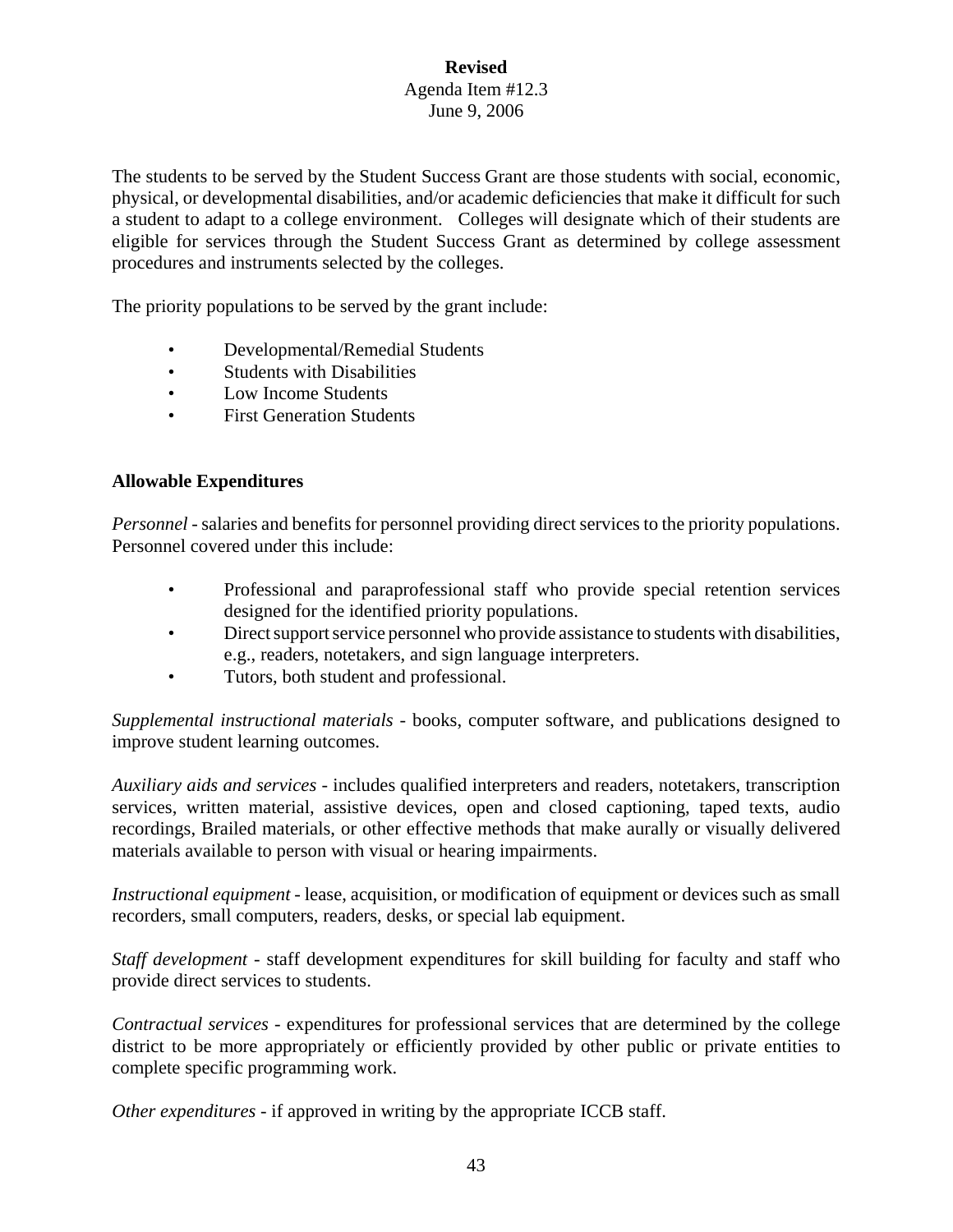#### **Expenditure Limitations**

All allowable expenditures must be directly associated with providing services, supplemental instructional materials and auxiliary aids designed to improve student learning outcomes. All allowable expenditures must **supplement, not supplant,** funds currently being utilized to improve student retention and success.

#### **Grant Administrative Standards**

Reports of activities and services supported by the Student Success Grant shall be filed with the ICCB by August 1 following the end of the fiscal year on forms provided by the ICCB.

The grant funds shall be accounted for in a set of self-balancing accounts within the restricted purposes fund.

The grant funds shall be expended or obligated prior to June 30 each year, the last day of the fiscal year. Goods for which funds have been obligated shall be received and paid for prior to August 31 following the end of the fiscal year for which funds were appropriated. Funds for services, including salaries and benefits, may not be obligated for services rendered after June 30. Unexpended funds totaling \$100 or more shall be returned to the ICCB by October 15 following the end of the fiscal year. Unexpended funds totaling less than \$100 need not be returned to the ICCB provided the funds are spent in the next fiscal year and for the restricted grant purpose.

Grant funds not used in accordance with these criteria regardless of the amount shall be returned to the ICCB by October 15 following the end of the fiscal year. Other identification of improper expenditures subsequently verified by the ICCB shall be returned upon notification by the ICCB.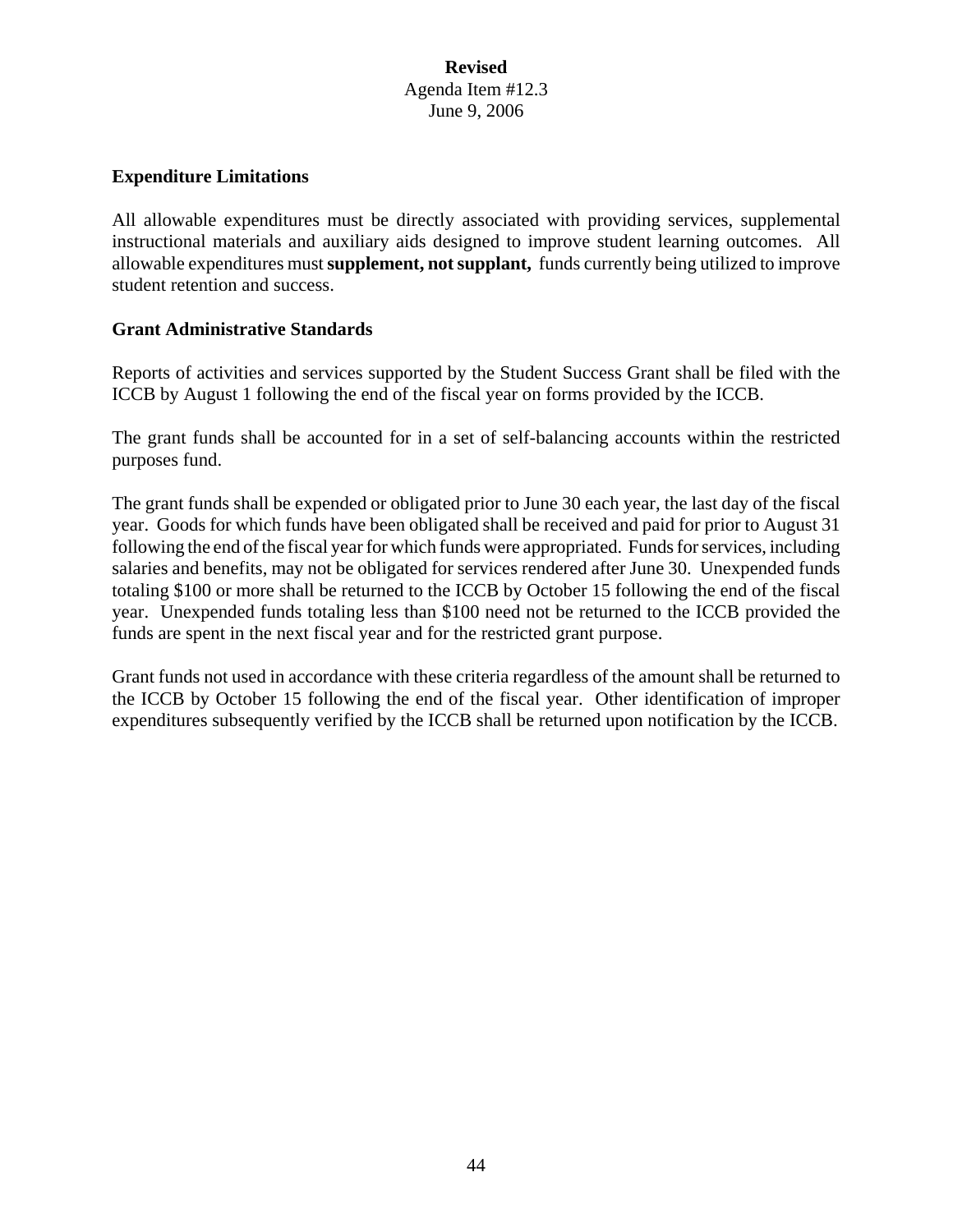Illinois Community College Board

# **FISCAL YEAR 2007 RESTRICTED GRANT FORMULAS**

Documents will be handed out to the Board at the meeting on Friday, June 9, 2006.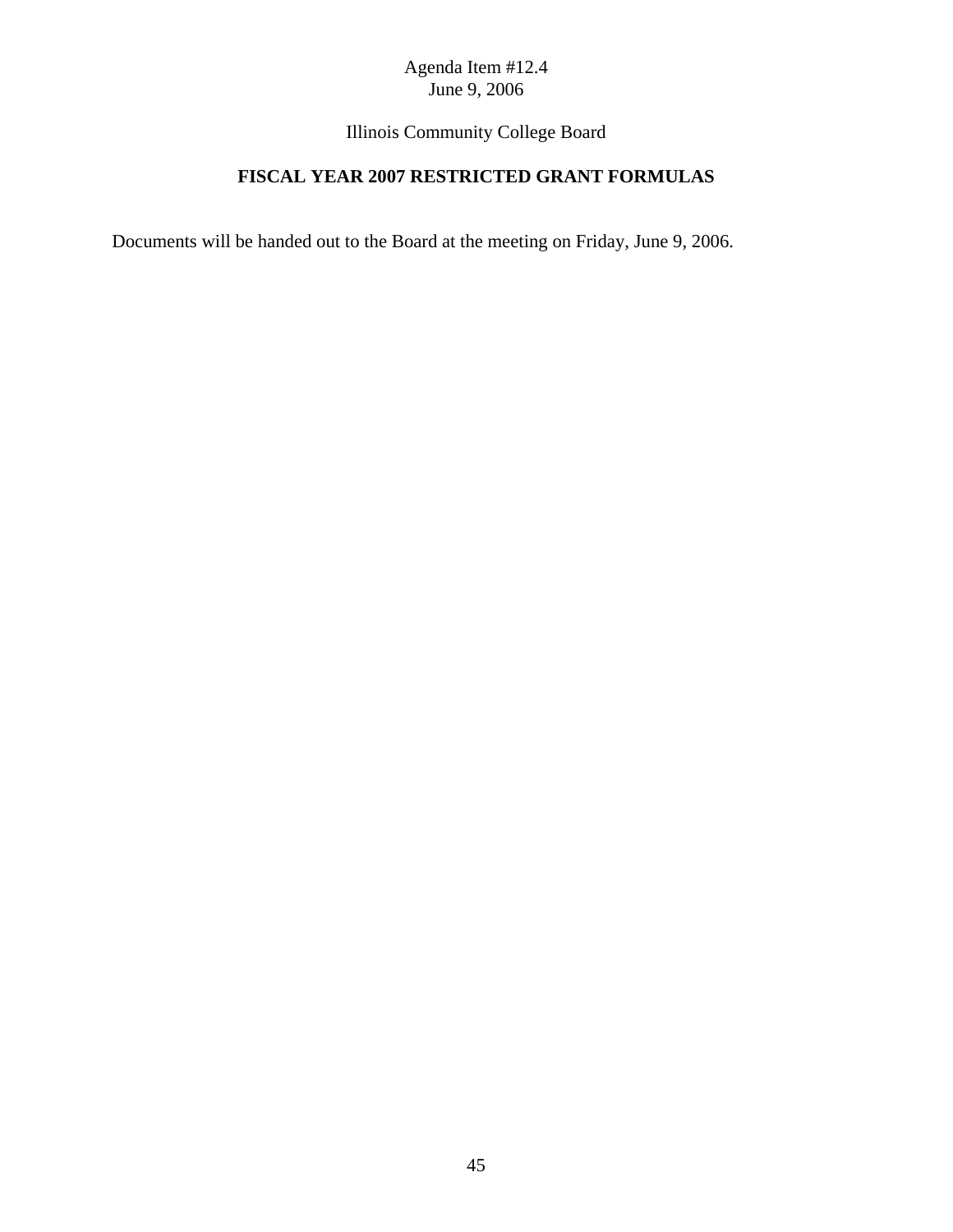Illinois Community College Board

# **ILLINOIS GENERAL ASSEMBLY RESOLUTION TASK FORCE APPOINTMENTS**

Documents will be passed out to the Board at the meeting on Friday, June 9, 2006.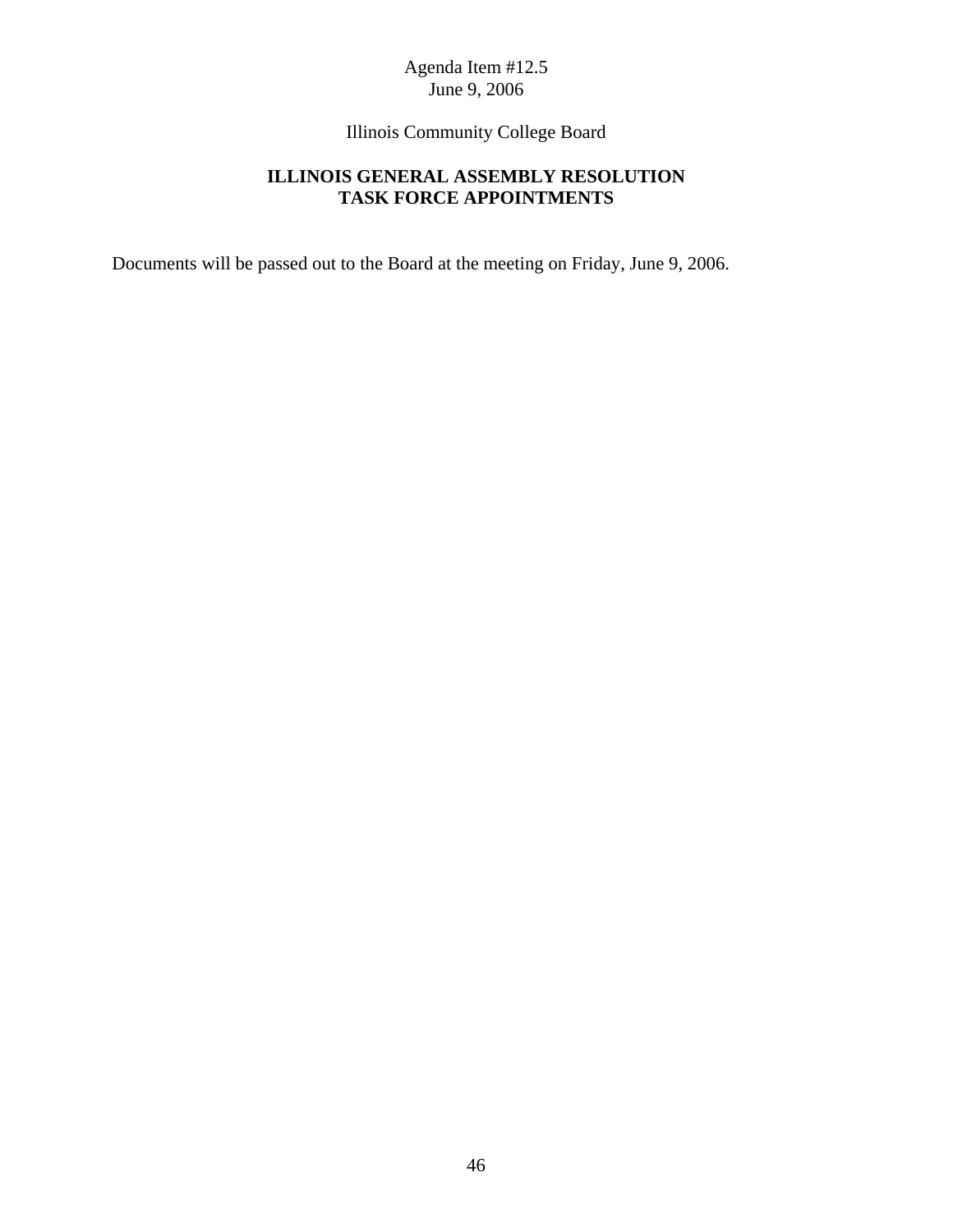#### Illinois Community College Board

# **AUTHORIZATION TO ENTER INTO INTERAGENCY CONTRACTS/AGREEMENTS**

Each fiscal year the ICCB enters into interagency contracts and agreements for the benefit of the community college system.

# **RECOMMENDED ACTION**

It is recommended that the following motion be adopted:

The Illinois Community College Board hereby authorizes its President/CEO, in concurrence with the ICCB Chair, to enter into interagency contracts/agreements, as needed for fiscal year 2007.

**BACKGROUND**. Each fiscal year, the ICCB enters into interagency contracts and grant agreements for the benefit of the community college system. Examples of annual contracts include Department of Children and Family Services State Ward Scholarships, Adult Education with the U. S Department of Education, Career and Tech Ed agreement with the Illinois State Board of Education, and Workforce Investment Act incentive grants with the Department of Commerce and Economic Opportunities.

Since several of the fiscal year 2007 grants and contracts are negotiated during June and early July, this authorization will allow the President/CEO to execute agreements with concurrence of the Board Chair, as they are finalized.